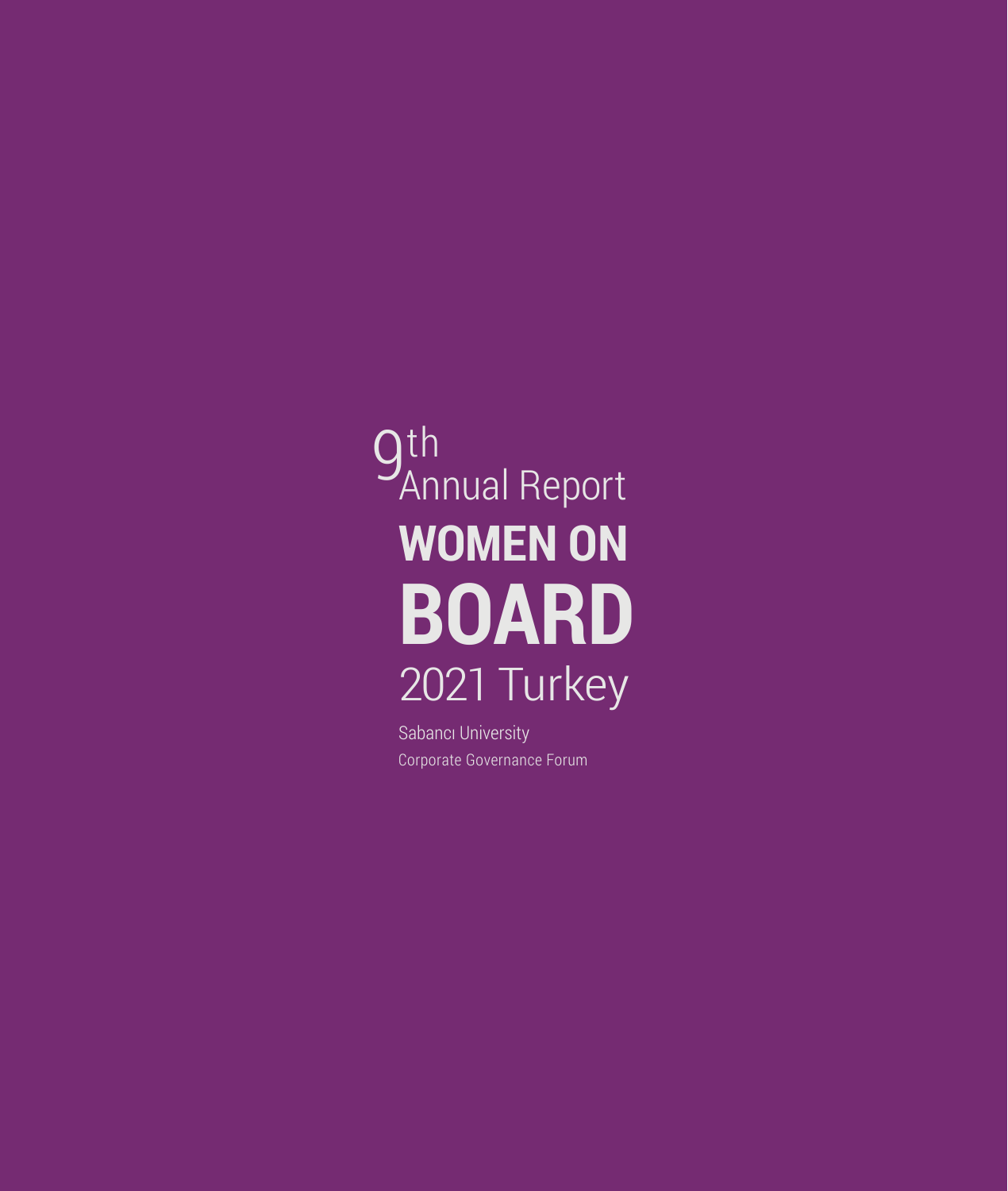# Independent Women Directors (IWD) Project Corporate Governance Forum's Projects Related with Women on Boards

Sabanci University Corporate Governance Forum (CGFT), in strategic partnership with Egon Zehnder International (EZI) Turkey, initiated the "Independent Women Directors (IWD)" project in 2012. The initiative was motivated by the CMBT's (Capital Markets Board of Turkey) ruling that came to force in January 2012 requirıng 1/3 of the board members to be independent. Although the same ruling recommended inclusion of at least one female director, the result was dilution of boards with respect to women from 12.5% in 2011 to 11.5% ın 2012, since companies increased their board size and predominantly appointed men as independent directors to comply with the ruling. IWD is a response to this unintended consequence of the ruling.

The IWD Project aims to encourage and help companies to consider female candidates when nominating independent directors. To this end, a database of qualified women is maintained. Each candidate application is evaluated against the criteria established by the Forum and EZI Turkey. As of the end of February, 2022 IWD database has 312 board-qualified women. The women who are qualified for the IWD database are included in the GBRW database if they apply, without going through a separate assessment process.

In 2013, CMBT revised its recommendation upon considering the draft proposed by IWD. Accordingly, the new clause 4.3.9 of the CMBT's current Corporate Governance Principles required the listed companies set a target rate for female board members of no less than 25% and a target date and establish a policy that will make it possible to reach these targets. The board is expected to evaluate and report the progress made in reaching the target on an annual basis. The ruling is based on the "Comply or Explain" approach and the companies who do not set a target must explain the reasons why they don't in their mandatory annual Corporate Governance Compliance Reports.

Since 2012, the IWD Project has helped a number of companies and investors, including IFC, to find suitable female board nominees. The Project also includes a shareholder initiative that makes use of mandatory electronic general assemblies in Turkey to ask questions to the boards with all male boards about their gender diversity targets. Within the scope of the IWD project, researchers collect data on boards, analyze the trends, conduct academic research and disseminate the findings. Using the data collected, researchers calculate Women Empowered Boards Index developed by scholars at Sabancı Business School and award boards that score highest in various categories.

<sup>&</sup>lt;sup>1</sup> Started by the European Business Schools/Women on Board Taskforce and supported by the European Commission, Forte Foundation and the Financial Times *Non-Executive Directors' Club, Global Board Ready Women is a global initiative. The Global Board Ready Women searchable database has been created in an effort to identify and promote Senior Women Executives and Professionals.*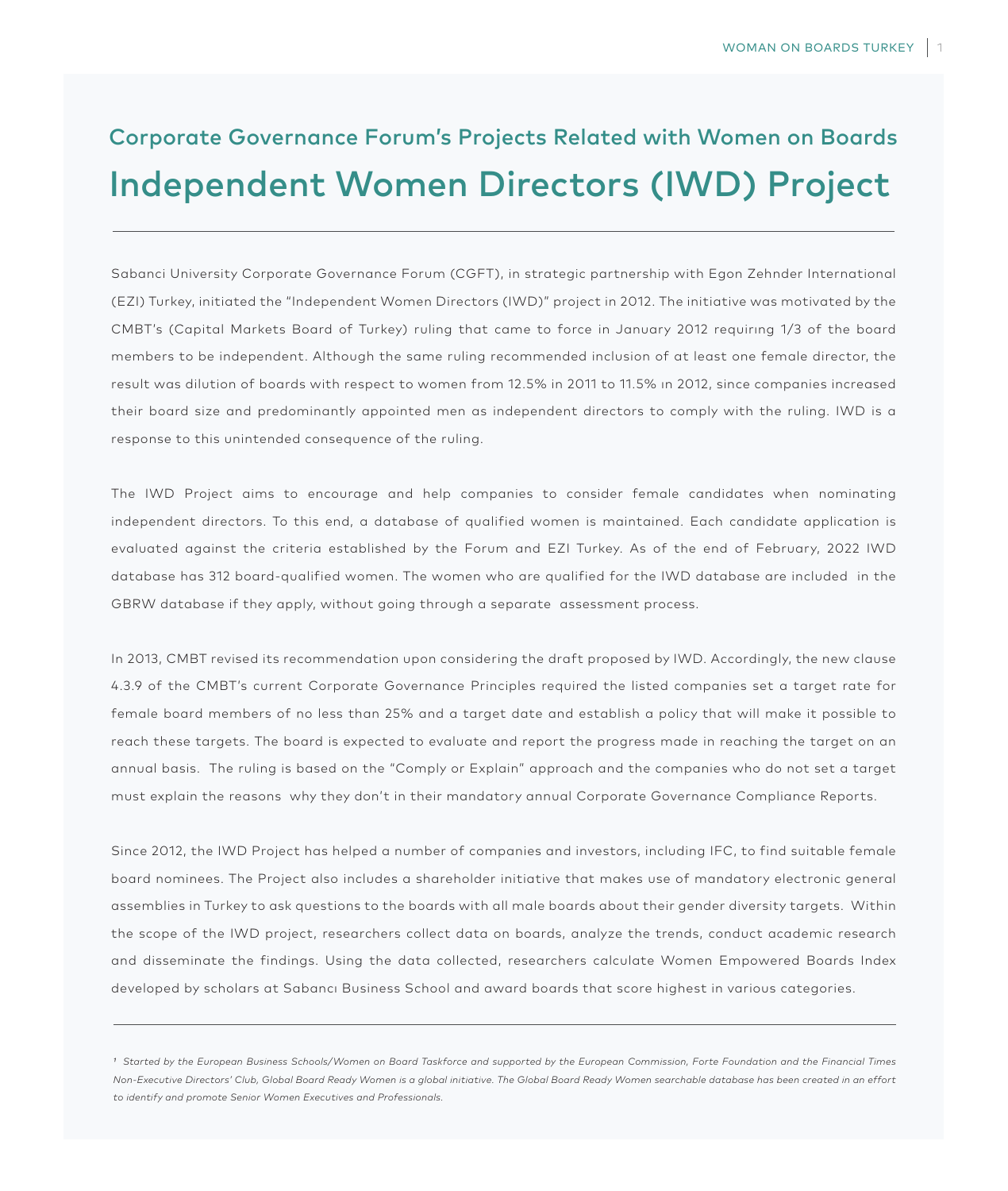# 30 Percent Club Turkey

On March 22, 2017 Borsa Istanbul (BIST) hosted the launch of the 30% Club's Turkey Chapter as a business led campaign, aimed at improving corporate boards' gender diversity. The founding members of the 30% Club Turkey represent most of Turkey's powerful business groups that collectively dominate the stock market.

The 30% Club in Turkey is a spin off from the Independent Women Directors Project. The Forum, which maintains a database of female talent and tracks improvement in BIST boards' gender diversity, facilitates and coordinates the 30% Club Turkey campaign.

#### *Board of Directors of the 30% Club Turkey has set the following targets for the campaign:*



These targets correspond to approximately a three-fold increase in the number of professional women on corporate boards from the current level considering that half of the women sitting on corporate boards today are members of controlling shareholder families.

Authors: Melsa Ararat, Sevda Alkan, Cemile Avşar and Belgin Aytekin DOI: 10.5900/SU\_SOM\_WP.2021.42761 http://dx.doi.org/10.5900/SU\_SOM\_WP.2021.42761 Sevda Alkan, February 2022 Orta Mahalle, Universite Cad. No.27 Istanbul, 34956 Turkey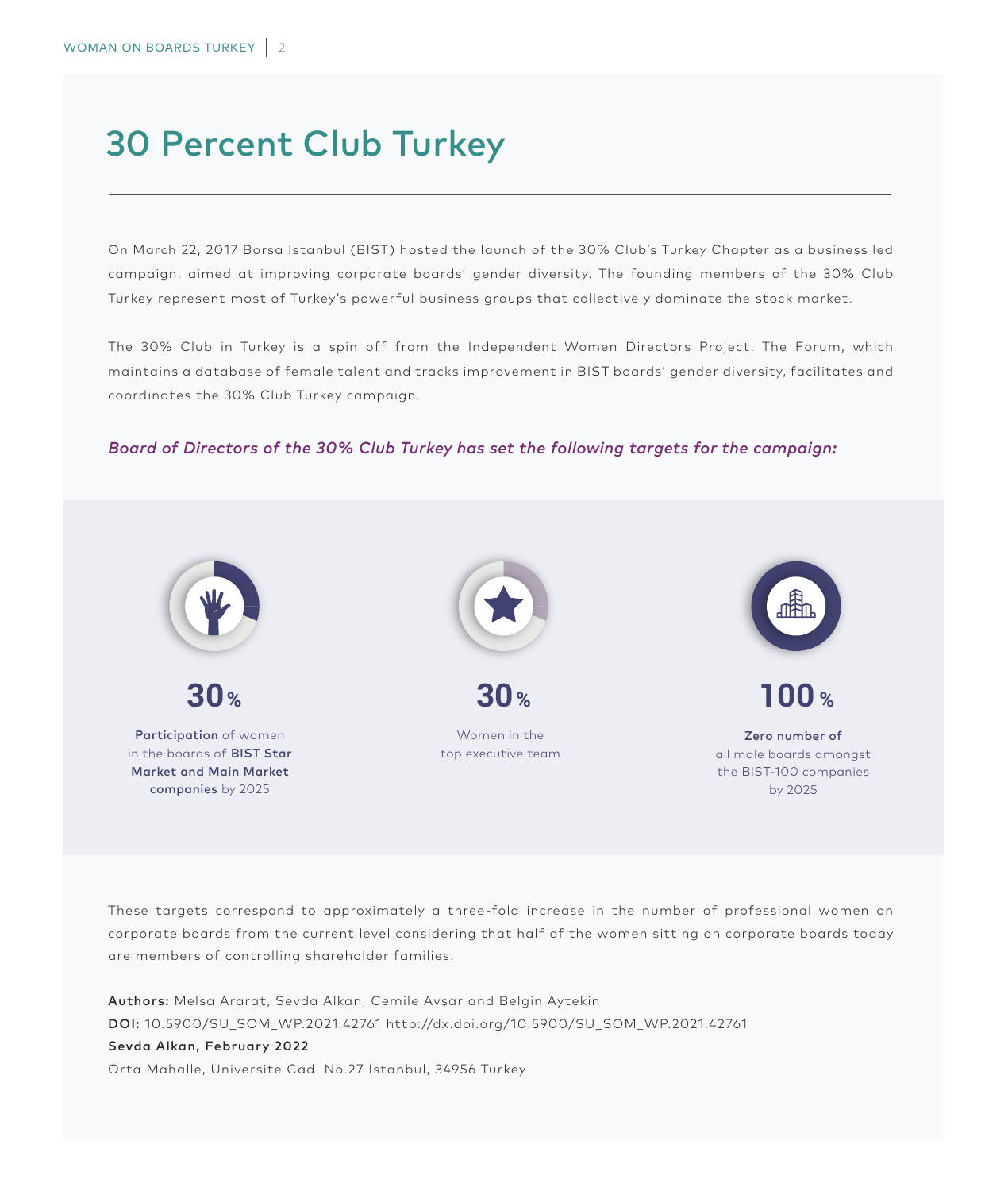

# Wiebke Schloemer

#### IFC Director for Turkey and Central Asia

#### *Women in Boardrooms: Gender Diversity in Leadership Can Help Businesses Better Navigate the COVID-19 Crisis*

*In an uncertain world, gender parity in the boardroom is more important than ever* 

The author Haruki Murakami once said: "When you come out of the storm, you won't be the same person who walked in." Almost two years after the outbreak of the COVID-19 pandemic, the world feels like a different place. As I write this, many parts are slowly emerging from the worst of the pandemic. Global GDP surged by 5.5 percent in 2021—the largest post-recession rebound in 80 years, partly driven by strong vaccination programs across a number of countries. Despite this, the future remains uncertain – and unequal. Growth is expected to slow to 4.1 percent in 2022 and 3.2 percent in 2023. While advanced economies should largely see output and investment restored to levels expected before the pandemic, developing economies will bear lasting scars.

What we know is this: The pandemic has dealt an unprecedented setback to the worldwide effort to end extreme poverty and reduce inequality, not least gender inequality. It reversed decades of gains for women and girls in areas like human capital, economic empowerment, and voice and agency. According to the Global Gender Gap Report 2021 from the Centre for Economic Policy Research and the World Economic Forum, the average distance to gender parity dropped by 0.6 percent, a step back from 2020. Gender gaps in labor force participation are estimated to be wider since the outbreak of the pandemic, perhaps even between 1 percent and 4 percent more than reported. 1

What does all that mean for this report – Women on Boards in Turkey – by Sabanci University's Corporate Governance Forum, which has been campaigning for gender parity on Turkey's boards for almost a decade now? The answer is that the picture is mixed. The overall number of women on boards in Turkish companies dropped slightly in 2021, but there were small positive changes worth celebrating. The number of new female directors appointed rose from 75 to 102 women, as did the number of female executive directors and female independent directors. Globally, while there have been some positive changes, corporate leadership in many countries remains largely male-dominated, with women representing just 27 percent of all manager positions. 2

Why does all this matter? Because, in our post-pandemic world, where we have an opportunity to build back better, it is more important than ever that companies look to the future and build a pipeline of talent featuring the full range of skills, expertise, and

**<sup>1</sup>** L Global Gender Gap Report 2021 https://www3.weforum.org/docs/WEF\_GGGR\_2021.pdf World Economic Forum, the Centre for the New Economy and Society **2** Ibid.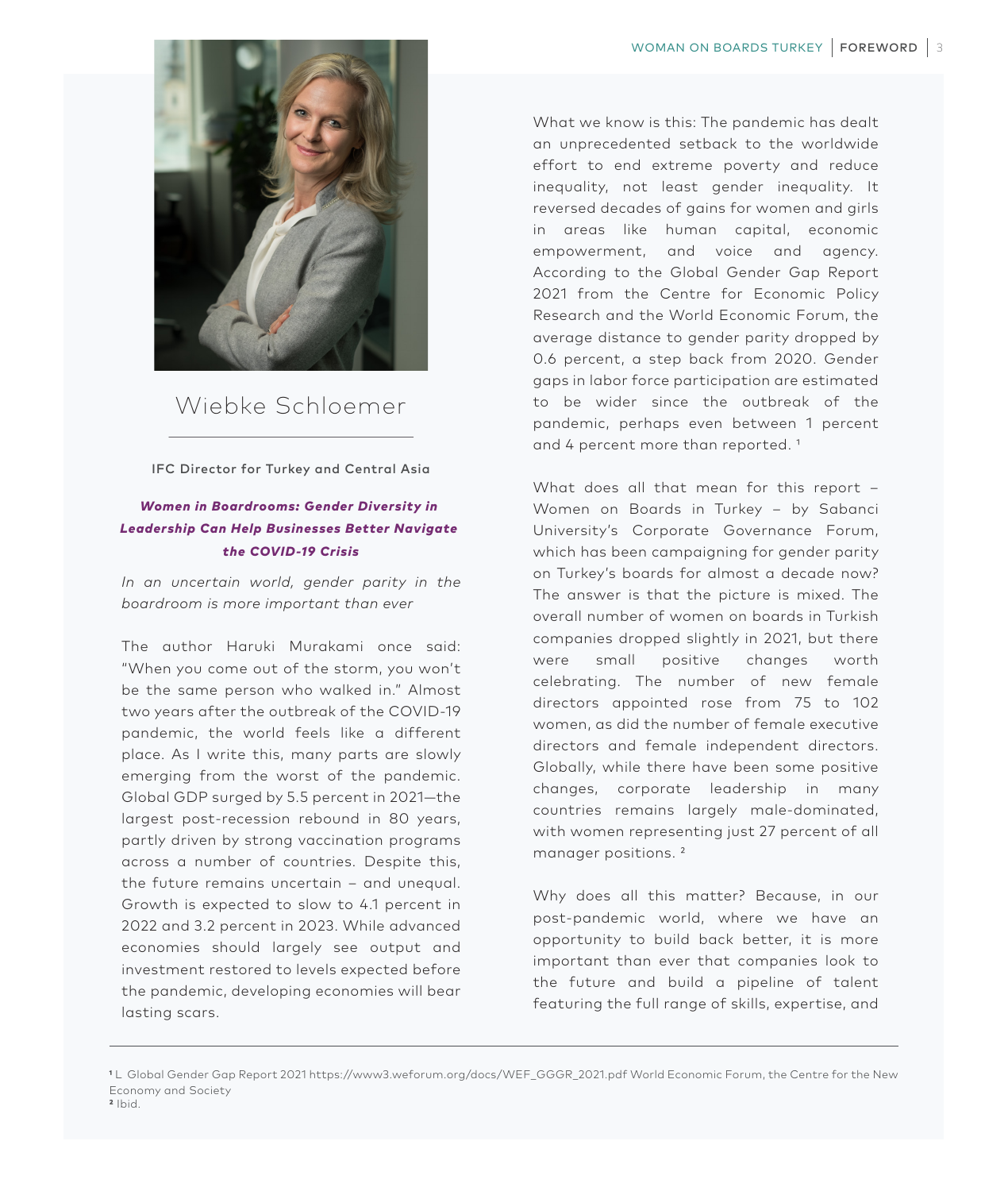perspectives to help us tackle the complexities. Companies, economies, and societies cannot advance without gender equality. Period. It is not only a social and moral imperative but an economic necessity. A growing body of research shows the business benefits associated with gender-diverse corporate boards and senior leadership. Among them: improved financial performance and shareholder value, increased customer and employee satisfaction, rising investor confidence, greater market knowledge and reputation, and an enhanced sustainability profile.

The good news is there is an increasing focus on gender diversity and responsible investing among institutional investors. Why? Because they understand that companies that promote gender balance have better returns. Goldman Sachs and BlackRock are among the recent investors to act. The former has announced it will no longer take companies public if they do not have at least one diverse board member. BlackRock says it expects to see at least two female board directors on the companies in its portfolio. Nasdaq has also adopted new listing rules related to board diversity and disclosure, while ratings agencies like S&P Global environmental, social, and governance (ESG) ratings now measure for board and workforce diversity, among other indicators.

That is a trend we welcome – and it's vital if we are to build back better from the pandemic. At IFC, we take gender diversity seriously. As an international standard-setter, we work with regulators, market intermediaries, companies, and key stakeholders worldwide to promote the adoption of better ESG standards. And we don't just talk the talk - we walk the walk. At the end of the last fiscal year, 54 percent of IFC-nominated directors to client boards of directors were women—up from 36 percent in

fiscal year 2019. Our Women on Boards and in Business Leadership program is widening the talent pool for future board directors and senior female managers. So far, it's delivered training in over 15 countries to an active network of over 500 female and male executives. I'm delighted to announced that it will be launched in Turkey this April, once again with our wonderful partners at Sabanci University.

As a major investor in Turkey, we're committed to continue working with our partners to raise awareness of the importance of gender diversity through initiatives like these – to enable more women to participate in the economy, strengthen the pipeline of female leadership talent, and ultimately drive inclusive, long-term sustainable growth. No country, community, or economy can achieve its potential or meet the challenges of the 21st century without the full and equal participation of women and men in the workforce. I hope this publication will inspire many of you to join us on this most critical task of our time: to create fairer, more inclusive businesses that better reflect their varied stakeholders, and promote the well-being of not just their shareholders but also their workers, consumers, and communities.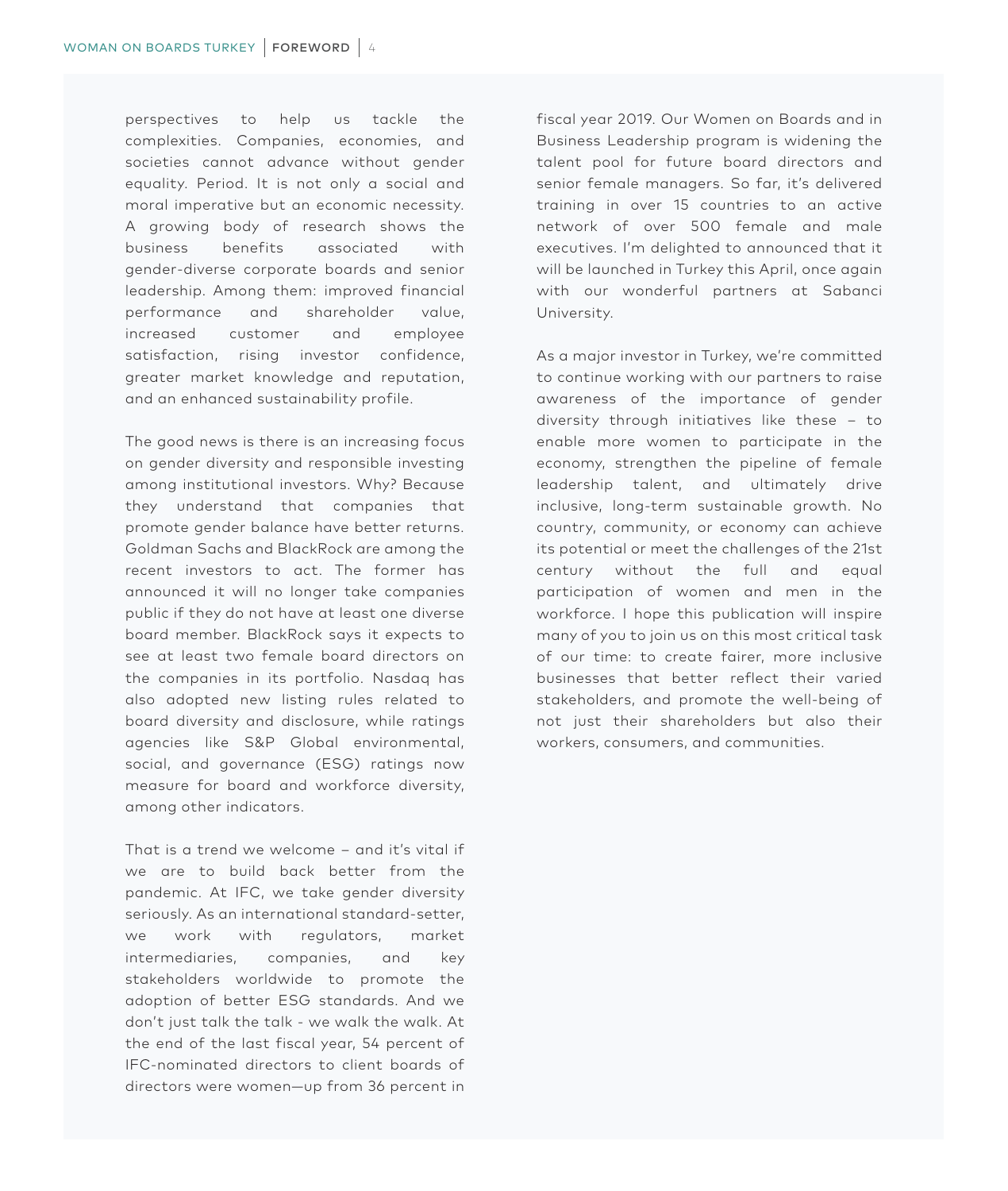# **CONTENT**

# 3 FOREWORD

#### Wiebke Schloemer

IFC Director for Europe and Central Asia

# 6 SECTION 1 INTRODUCTION

# 8 SECTION 2 WOMEN ON BOARDS IN TURKEY in 2020

# 11 SECTION 3 WOMEN EMPOWERED BOARD INDEX

- 11 Overview of Board Seats
- 12 Overview of Male and Female Board Seats in BIST
- 13 Overview of Gender Diversity in BIST Company Boards in 2020
- 14 Overview of Female Directors in BIST
- 14 Overview of Family/Shareholder Female-Male Directorships in BIST
- 15 Breakdown of Female Directors on BIST Boards
- 16 New Appointments
- 17 Women and Men in Chairperson/CEO/General Manager Positions on BIST Boards
- 18 Presence of Women on Boards in Different Sectors
- 18 Composition of Board Committees
- 20 Gender Diversity in Boards in Main BIST Indices

# 22 SECTION 4 WOMEN EMPOWERED BOARD INDEX

- 22 Classifying Women Directors
- 22 Calculating Diversity
- <sup>22</sup> Calculating Women Power
- 28 Appendix A: COMPANIES WITH ALL MALE BOARDS IN BIST IN 2020
- 32 Appendix B: GENDER DIVERSITY OF COMPANIES IN MAIN BIST MARKETS (STAR MARKET, MAIN MARKET and BIST 100)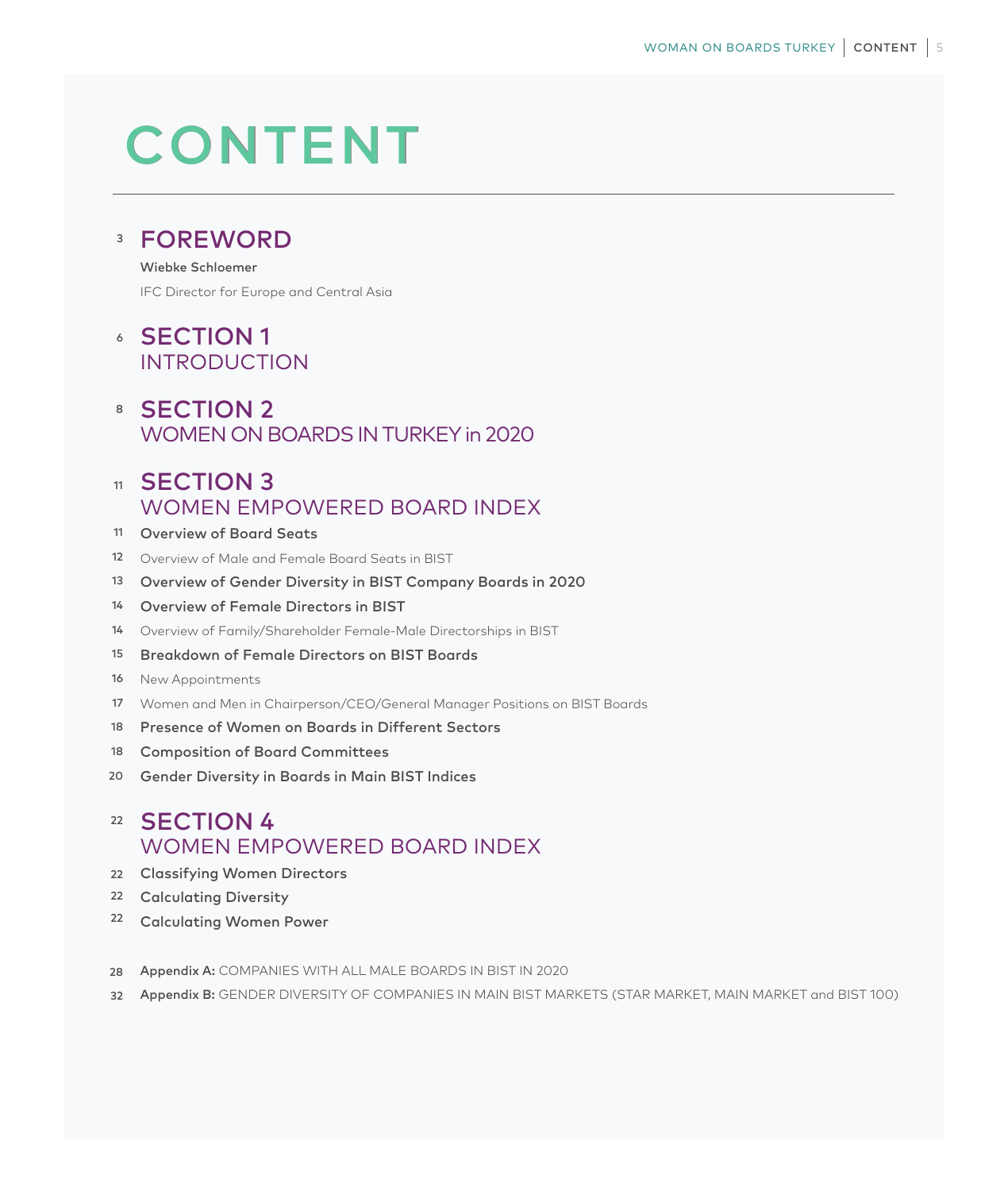# SECTION 1 | INTRODUCTION

Since 2012, Sabancı University's Corporate Governance Forum (SU CGFT) has been collecting and analyzing data on gender diversity in the boards of Turkey's listed companies and reporting on the trends. This 9th annual report reflects on the composition of the boards elected in 2021 General Shareholder Meetings with a cut of date of 31 August 2021. The time series data reveals painfully slow progress and represents the manifestation of the idiosyncrasies of board dynamics in Turkey.

In 2021, for the first time since 2013, we observed a reversal of the marginal improvements in the representation of women in corporate boards with a decline. This is partly due to the lower percentage of women on the boards of companies that had their initial public offering (IPO) in 2021, but also represents a stagnant picture in contrast to global trends.

Academic research suggests that the representation of women in corporate boards, and their impact on firm performance, are conditional upon the level of gender equality in the society those firms operate in. Diversity contributes to the social, environmental, and financial performance of firms to the extent that women's contributions are valued in the corresponding society. 2021 was not a good year for women in Turkey. Turkey's ranking in the World Economic Forum's Gender Gap fell to 133 out of 156 countries, compared with 130 in 2020. In the sub-index of economic participation, the picture is worse, with Turkey falling to 140 from 136. The COVID pandemic contributed to the declining position of women in social and economic life; many women lost their jobs or were forced to exit the workforce to cope with the surmounted domestic and care work. Gender based violence and sexual harassment reached record levels, destroying the lives of women and children. In 2020 there were 497 femicides and suspicious deaths, 4% of which were murdered while at work. Yet, in 2020, Turkey withdrew from Istanbul Convention.

This picture is not unique to Turkey; a retreat of democracy empirically observed around the world, and documented by the Freedom House, goes hand in hand with masculine restoration and the violation of human rights in many countries- both developed or developing. When the rights of a segment of society are denied, rights and liberties for all are under threat. The combat for equal representation of women in corporate boards and political institutions is, therefore, not just a matter of women's rights, but a matter of corporate and public governance. Against this backdrop, the decline in women's representation in Turkey's corporate boards does not come as a surprise.

In 2021, other than the reversal of the marginal increase on a year-to-year basis in the percentage of women, the averages, and the trends we have been observing and reporting since 2012, have not changed. Boards have an average of 7 directors and independent members constitute 30% of the boards in compliance with the regulations, with a median of two independent directors. In 2021, 17.6% of elected directors were women and they filled 17.0% of all board seats. While individual male directors had an average of 1.35 board seats, this figure was 1.27 for female directors. 33.1% of all companies had all-male boards, without a notable change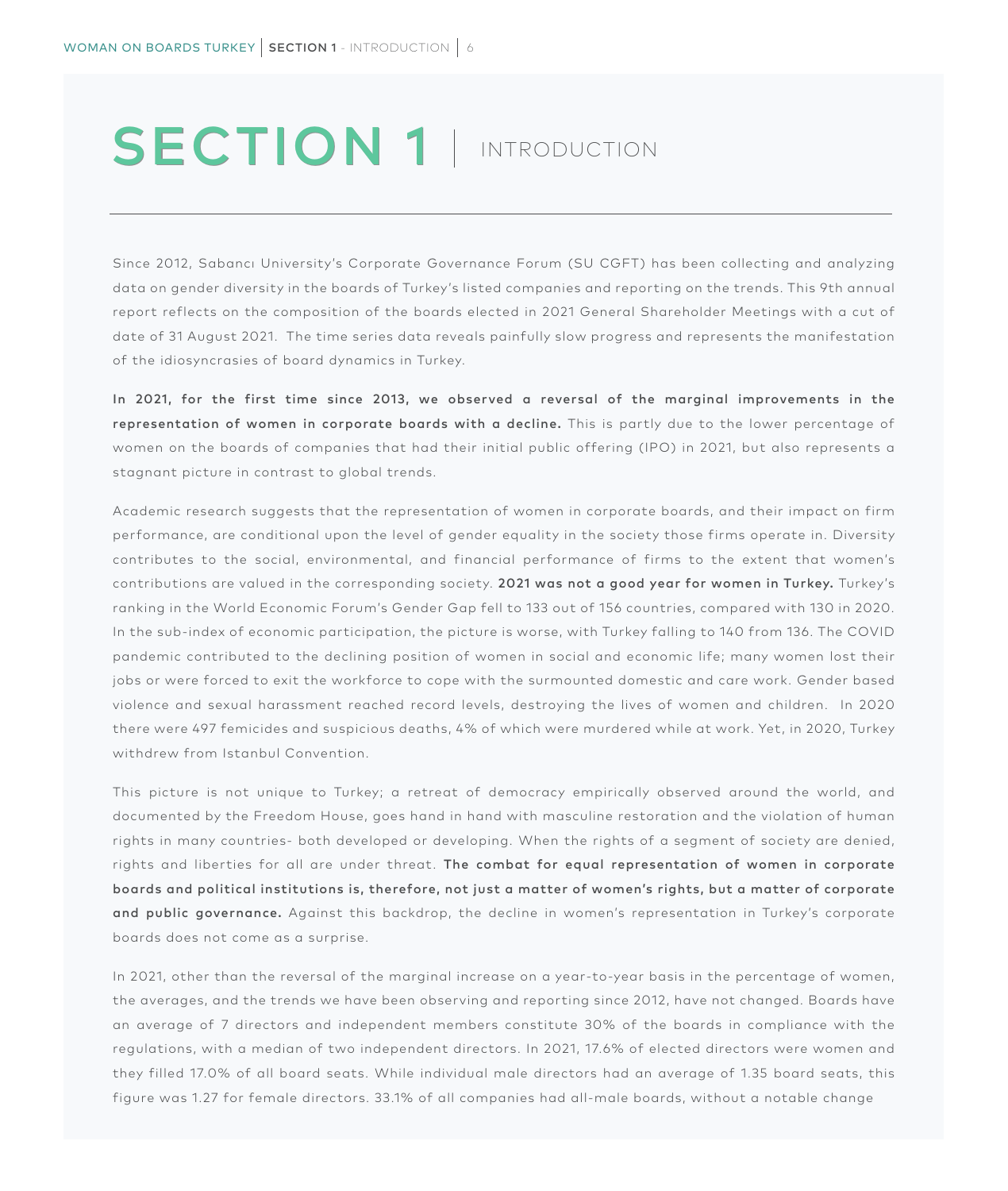from 2020. The ratio of female directors amongst independent directors continued to increase and reached 19.3%. 50 % of 102 new female director appointments were for independent seats.

The percentage of female members of controlling families continued to decline from 42% in 2020 to 39% in 2021. Female executive board members reached a record number of 113 yet constituted only 3.9% of all directors, compared to 143 male executives constituting 6.0% of all directors. Only 16 BIST companies were run by female CEOs and 31 BIST companies have elected a female board chair. The presence of female directors in board committees showed no remarkable difference to 2020 and these ratios reflected the ratios of female directors among independent board members.

BIST 100 companies, Turkey's largest, continued to underperform with 15.3% board seats filled by female directors, compared to 17.0% of BIST-ALL, this also represented a declining ratio. 26 BIST-100 companies elected all-male boards in 2021. The paradoxical findings of the past years regarding the performance of indices whereby one would expect a better representation of women in boards continued to disappoint; the Sustainability Index underperformed BIST-ALL with 16.9% female directors whereas the Corporate Governance Index is only slightly better at 18.7%.

2021 featured an upsurge in IPOs with 39 new companies listed in BIST. As mentioned above, one reason for a decline in the overall percentage of female directors is the lower representation of women in these 39 companies at 13.0%. Almost half of the IPO companies (19) have appointed all male-boards.

A possible ruling that mandates at least one female board member in listed companies would add 139 women to the boards and increase the percentage of women on boards to 22%. A ruling that mandates that at least one of the independent directors must be a woman would result in BIST companies hitting the 30% threshold level of women. These are just examples of non-radical legal strategies to promote better representation of women in corporate boards. We hope that the EBRD-funded project that aims to develop strategies and tools to promote better representation of women on corporate boards and brings together both the rule makers and companies, will create a consensus-based new impetus.

30% Club Turkey Chapter, with its 52 leading CEOs and Board Chairs as its members, is committed, in solidarity with other chapters, to inspire their peers, influence those with power to drive change and enable future women leaders for creating a business environment free from discrimination and violation of human rights.

Melsa Ararat, PhD *Board Chair, 30% Club Turkey Founding and Former Director, SU CGFT*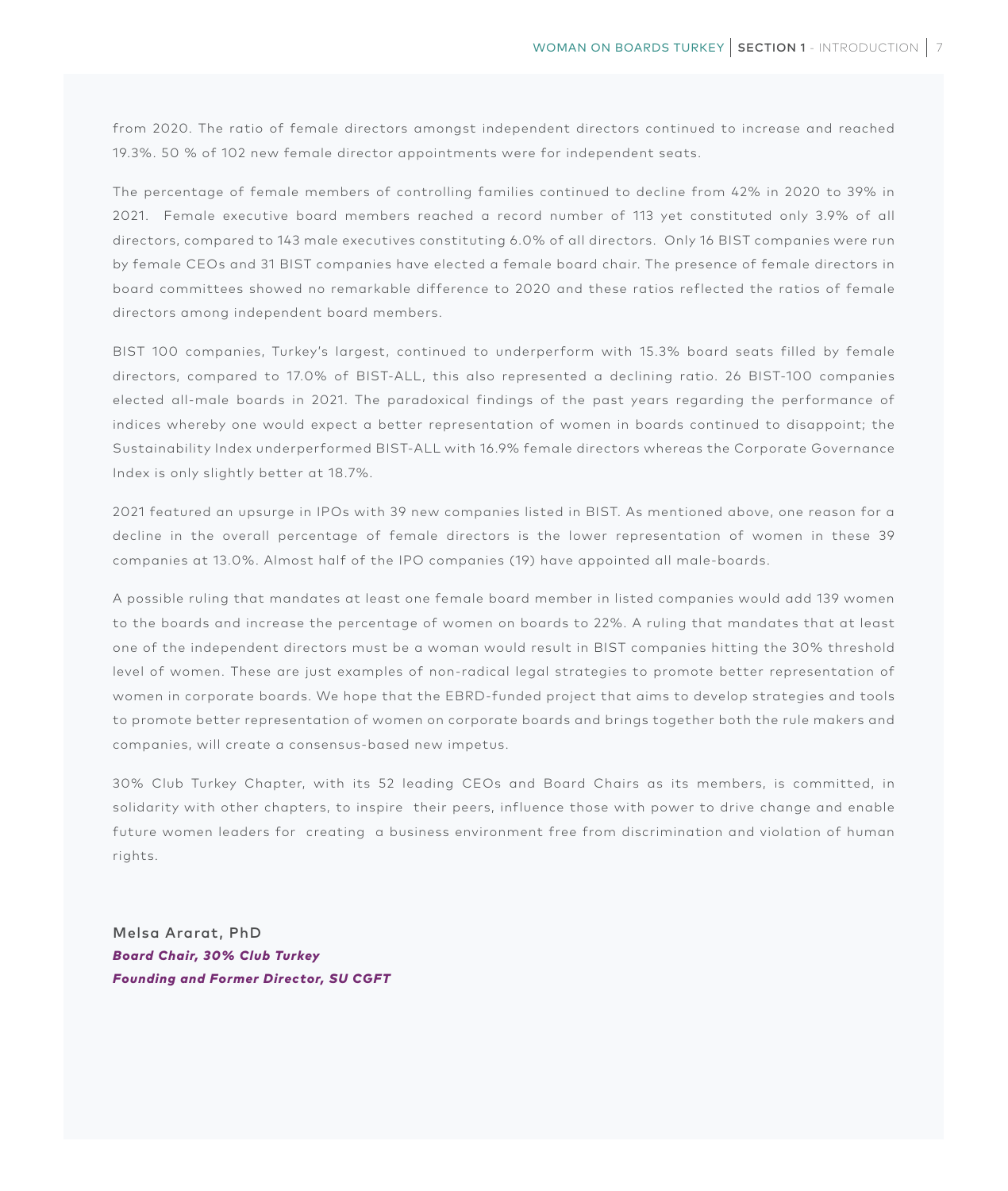# SECTION 2 | WOMEN ON BOARDS IN

# International Developments & Trends

Board diversity has been one of the determinants of the corporate governance quality which encourages the demand for gender diversity by institutional investors. Research reveals that diverse boardrooms can make better decisions and find more creative solutions to problems thanks to different perspectives and insights represented in the board. Various theories including Institutional theory, Agency Theory, and Stakeholder Theory explain the benefits of gender diversity in boardrooms. A large number of empirical research papers try to verify their theoretical predictions with different outcomes.

Despite the predicted advantages of diversity for corporate governance quality, women are still under-represented in boards and senior management positions around the world. For example, according to United Nations Sustainable Stock Exchanges Initiative (UN SSE) analysis, which was based on data collected in 2021 on the top 100 publicly listed companies by market capitalization listed in 22 stock exchanges in G20 countries, women hold 20.2% of board seats whereas only 5.5% of chair seats and 3.5% of CEO positions are held by women in those markets. As expected, countries, which promote board gender diversity through different strategies like gender quota, legal requirements, or government-supported voluntary initiatives are ranked at the top of G20 countries. These top-ranking countries are France (44.3%) Italy (37.5%), and the UK (36.3%) while Turkey ranks the 12th with 14.9% female representation in boards, well below the G20 average. Mexico (7.8%), South Korea (7.4%), and Saudi Arabia (1.2%) are ranked at the last positions. Differences in board gender diversity measures reflect differences in legal and cultural environments.

#### Europe

Regulatory interventions have acted as a catalyst in Europe and increased board gender diversity in a short period. It has been more than 10 years since the European Commission has proposed to set a target of 40% female representation on non-executive members of publicly listed EU Member state to introduce a gender quota, 9 countries adopted gender quota laws to increase the number of female directors in the boardrooms as of 2021. Those countries are Austria, Belgium, France, Germany, Greece, Italy, Netherlands, Portugal, and Spain. In February 2021, European Parliament highlights the importance of the integration of women in all areas of society and economy and gender-balanced representation at all decision-making levels whereas the equal representation of men and women has not yet been achieved in the majority of Member States not only in government cabinets, parliaments, public administration, but also on company boards. Therefore, it calls Commission to unblock the Women on Boards Directive in the European Council and European Union to set targets, plans, timelines, and temporary measures to ensure gender equality and move towards a balanced representation for all positions.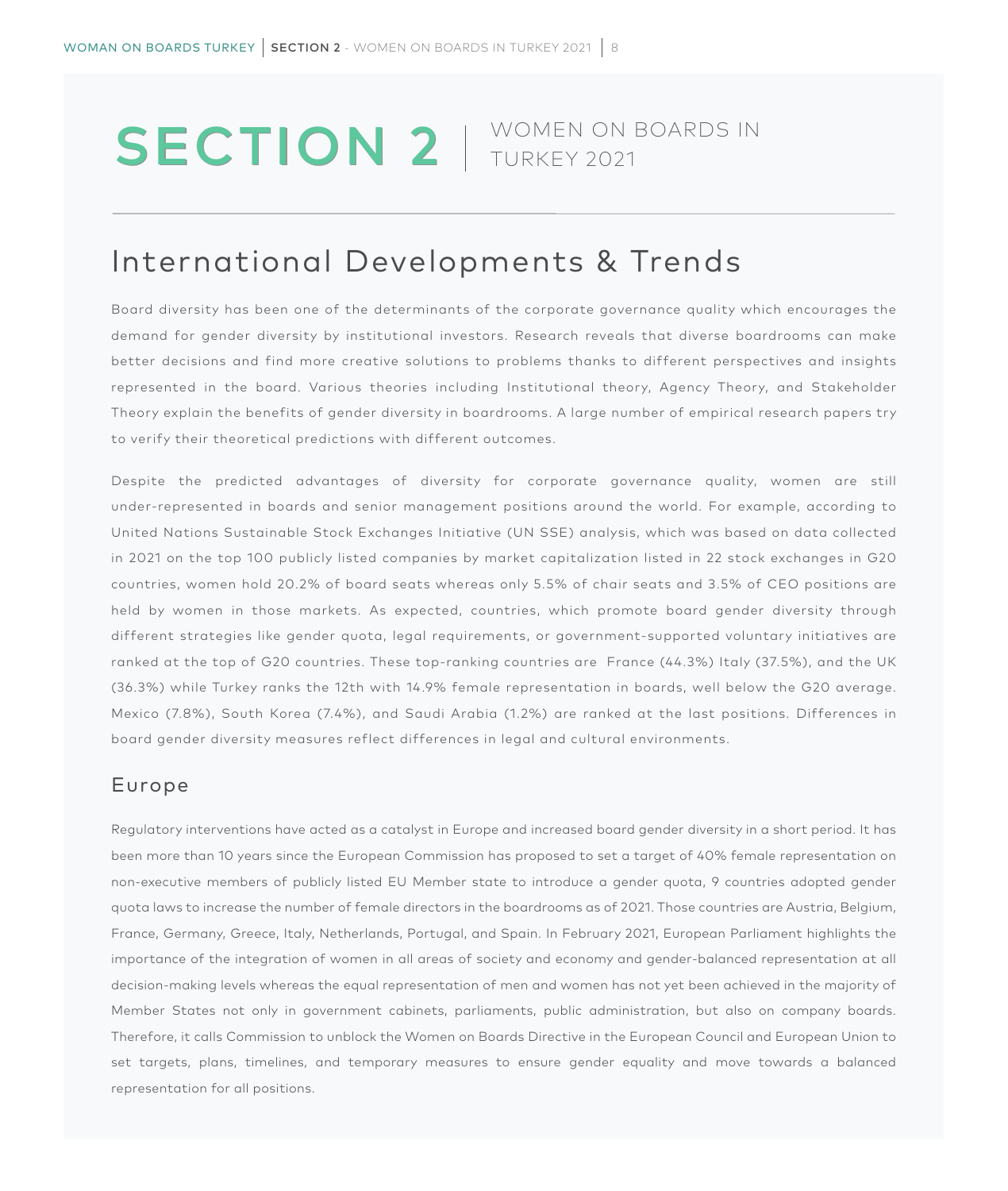France has been regulating companies by imposing a 40% minimum gender quota on boards for listed and non-listed companies with more than 250 employees or 50 million Euro revenue. The quota applies to non-executive positions on the unitary board, or in the dual structure, to the supervisory boards. There are sanctions in case of non-compliance with the law. Moreover, in 2021 the National Assembly proposed a gender quota for executives and senior managers with more than 1000 employees. The target is 30% by 2027 and 40% by 2030.

Italy requires 33% representation in all listed companies with various sanctions in case of non-compliance. In 2020, Greece has introduced a 25% gender quota for all listed companies at the Athens Stock Exchange. Germany adopted 30 % gender quota legislation for supervisory boards of listed companies with more than 2000 employees that are required to have either shareholder or employee representation. In case of non-compliance, they have to either appoint women to fill vacant board seats or leave the seat empty. The law also requires that listed or co-determined (with employee representation) medium-sized companies should set their targets to increase female representation on supervisory boards, boardrooms, and top management. Moreover, the Dutch Government has introduced a bill for a mandatory quota for supervisory boards of large-listed around 100 companies after a comply-explain basis has expired in 2020. According to the bill, if companies do not meet the 33% target, the sanction is the open seat, with reappointment and special circumstance exceptions. In addition to that, similar to Germany, large-listed and non-listed companies must

set their own targets for the women's representation on both their supervisory board and management board.

Other countries are adopting different measures. For example, in countries with two-tier boards such as Switzerland where there is a provision asking large companies to have 30% female representation in the supervisory boards and 20% for executive boards starting from 2021. There is no sanction. But, non-compliant firms should comply or explain the reasons why the target was not met. In Spain, although there are no sanctions, there is a law for gender equality recommending equal representation on boards; 40% gender quota applied to all companies and it is one of the factors taken into consideration in government procurements. That is why the Spanish quota is considered a soft measure. Lastly in the UK, after the Davies Report issued by the government in 2011, the 25% voluntary target was reviewed and increased to 33% women on the boards for FTSE 350 firms in 2016. This target has been achieved in 2020 Overall, countries have taken different approaches to stress the under-representation of women in boardrooms. Both approaches, legally binding quotas, and voluntary initiatives may work depending on the market characteristics.

#### USA

In August 2021, the Securities and Exchange Commission has approved NASDAQ's proposal to require at least one woman as well as at least one person in a racial, ethnic minority, or LGBTQ+ community among its listed 3000 companies which will be taken into effect in 2022. Before Nasdaq's initiative, several states have enacted board gender diversity measures such as Colorado, Maryland, Illinois, and New York. For example, California has laws mandating publicly listed companies headquartered in California to have at least one woman (definition should be based on the director's self-identification of gender) by the end of 2019. In the following, each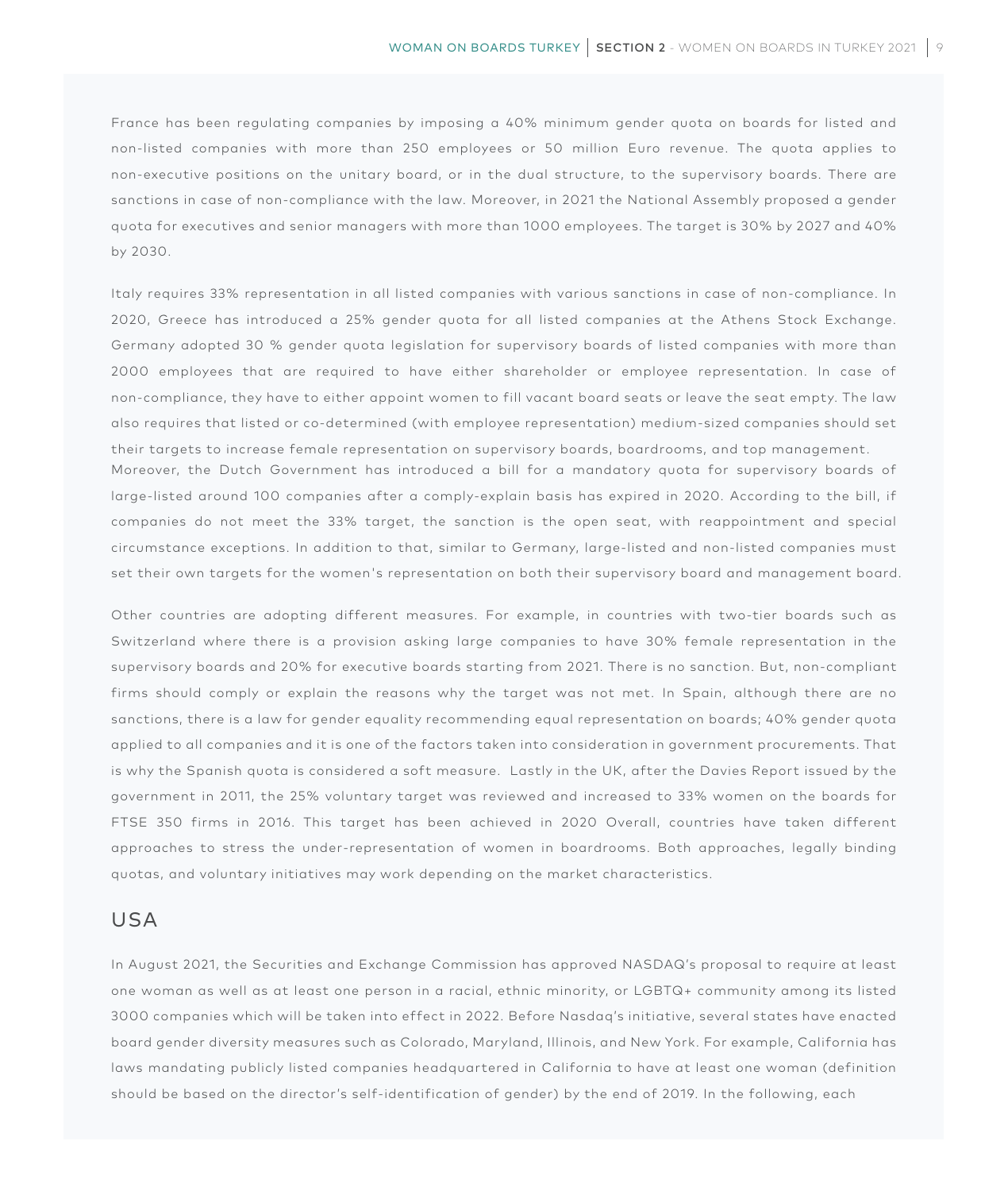company with four or fewer directors should have at least one woman, those with five directors should have at least two women while boards with six or more members should have at least three women on their boards by the end of 2021 with penalties in case of non-compliance.

## Turkey

There is currently no legally binding interventions or listing requirements in Turkey. The Capital Markets Board of Turkey recommends the listed companies to set a target of no less than 25% female directors on a comply or explain basis in its Corporate Governance Principles. Moreover, the Ministry of Family and Social Services has set a voluntary target of no less than one woman in corporate boards in its 2018–2023 Women's Empowerment Strategy. These targets without enforcement don't seem to have the desired effect on female representation in boards as the ratio of women on boards has only marginally increased since 2012.

There are many civil initiatives promoting board gender diversity in Turkey, including the 30% Club Turkey campaign, Independent Women Directors Platform, and Women on Boards Association, but their combined impact has been limited. An EBRD-funded project attempts to change this picture by facilitating a review of the legal and regulatory framework in the second quarter of 2022, with the participation of rule makers consisting of relevant ministries, BIST, CMBT, and company representatives from TÜSİAD and TOBB.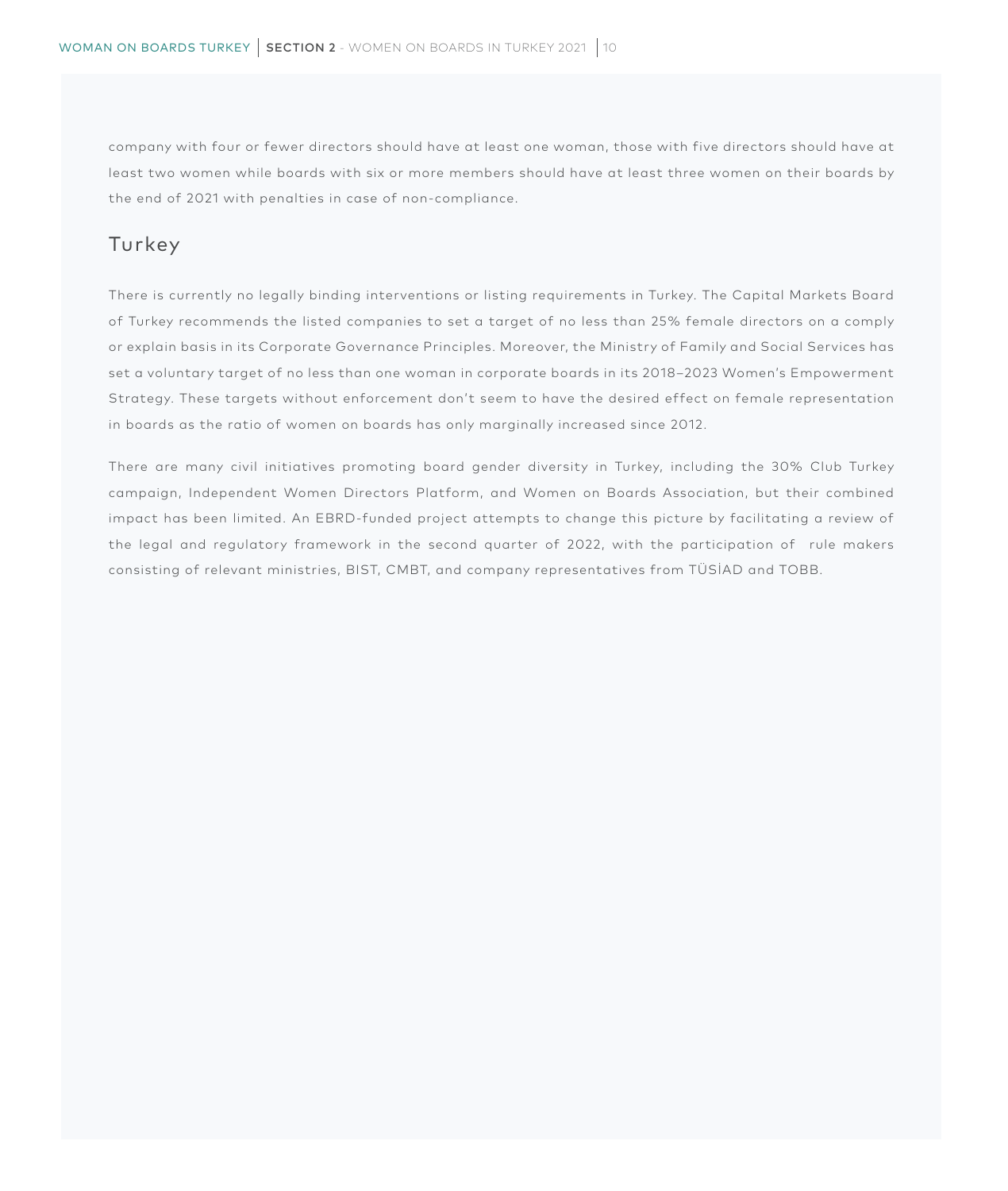# SECTION 3 | WOMEN ON BOARDS IN

In 2021, CGFT researchers collected publicly available data on the board of directors and board committees of the companies listed in BIST, using Public Disclosure Platform and company websites with a cut of date of 31 August 2021. CGFT has been combining publicly available data on boards with hand-collected data on the attributes of the directors since 2012. This effort enables categorization of directors into professional directors and affiliated directors who are members of the controlling families or direct shareholders. The objective of this categorization is to track the progress in the likelihood of professional women breaking the glass ceiling.

The analysis presented below represents the current picture and the trend in BIST companies with respect to gender diversity on boards between 2016-2021.

### Overview of Board Seats

In 2021, there were 420 companies listed in BIST, the highest number since 2015. Accordingly, the total number of board seats was 2870, higher than the number of seats in 2020. In addition, the number of independent board members reached to 889, highest number since 2012 as seen in *Chart 3.1.* In 2021, the average board size is 6.8, same as in 2020. The ratio of independent directors remained at 30% as 2020.

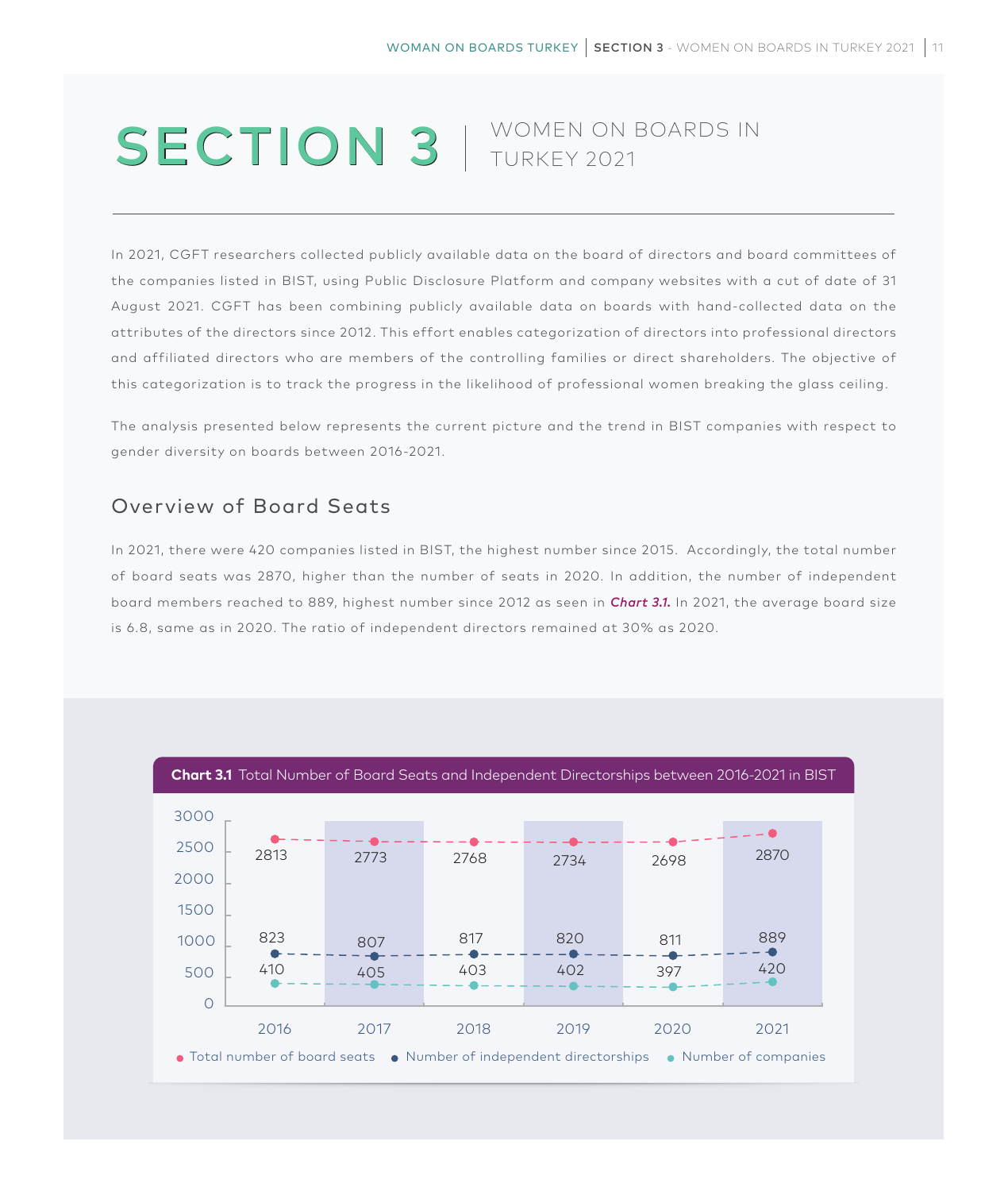In 2021, 376 women held 479 board seats, whereas 1766 men held 2391 seats as shown in *Table 3.1.* The percentage of women holding multiple directorships is 18.7% (70 out of 376). The percentage of men holding multiple directorships is much higher at 34.1% (816 out of 2394). More men still hold 3 or more seats compared to female directors, Table 2.1 presents the numbers of board seats occupied by men and women in detail. **There are 424 male and 19 female directors who sit in more than 3 boards.** No female director sits in more than 6 boards.

| <b>Table 3.1</b> Women and men holding multiple directorships in 2021 |      |        |             |                      |                        |                           |                                |                                        |                                 |                |                                    |  |  |
|-----------------------------------------------------------------------|------|--------|-------------|----------------------|------------------------|---------------------------|--------------------------------|----------------------------------------|---------------------------------|----------------|------------------------------------|--|--|
|                                                                       |      |        |             |                      |                        |                           |                                |                                        |                                 |                |                                    |  |  |
| Number<br>$\Box$<br>of Chairs                                         | n-h  | na ind | أهاآ داآنها | n-i<br>اها (اها (اها | h-M-i<br>اها ألحا ألحا | أصأأهنأها<br>(ا=ا ا=ا ا=ا | ri-h<br>أحشمشه<br>أهاآ اهاآنها | hail ai<br>أسأأنه أأنها<br>د المالية ا | h-M-M-N<br>in Marian<br>h-M-M-i | ₩<br>Number Of | Total<br>Individuals Directorships |  |  |
| Female<br><b>Directors</b>                                            | 306  | 51     | 12          | $\overline{2}$       | 3                      | $\overline{2}$            |                                |                                        |                                 | 376            | 479                                |  |  |
| Male<br><b>Directors</b>                                              | 1575 | 392    | 249         | 84                   | 30                     | 24                        | 21                             | 16                                     |                                 | 1766           | 2391                               |  |  |
| All                                                                   | 1881 | 443    | 261         | 86                   | 33                     | 26                        | 21                             | 16                                     |                                 | 2767           | 2870                               |  |  |

#### *Overview of Male and Female Board Seats in BIST*

*Chart 3.2* represents the change in total number of board seats and the number of female and independent directors between 2016-2021. Out of 889 independent directors in 2021, 172 were female. The ratio of female independent members within the total number of independent members has been increasing since 2017.

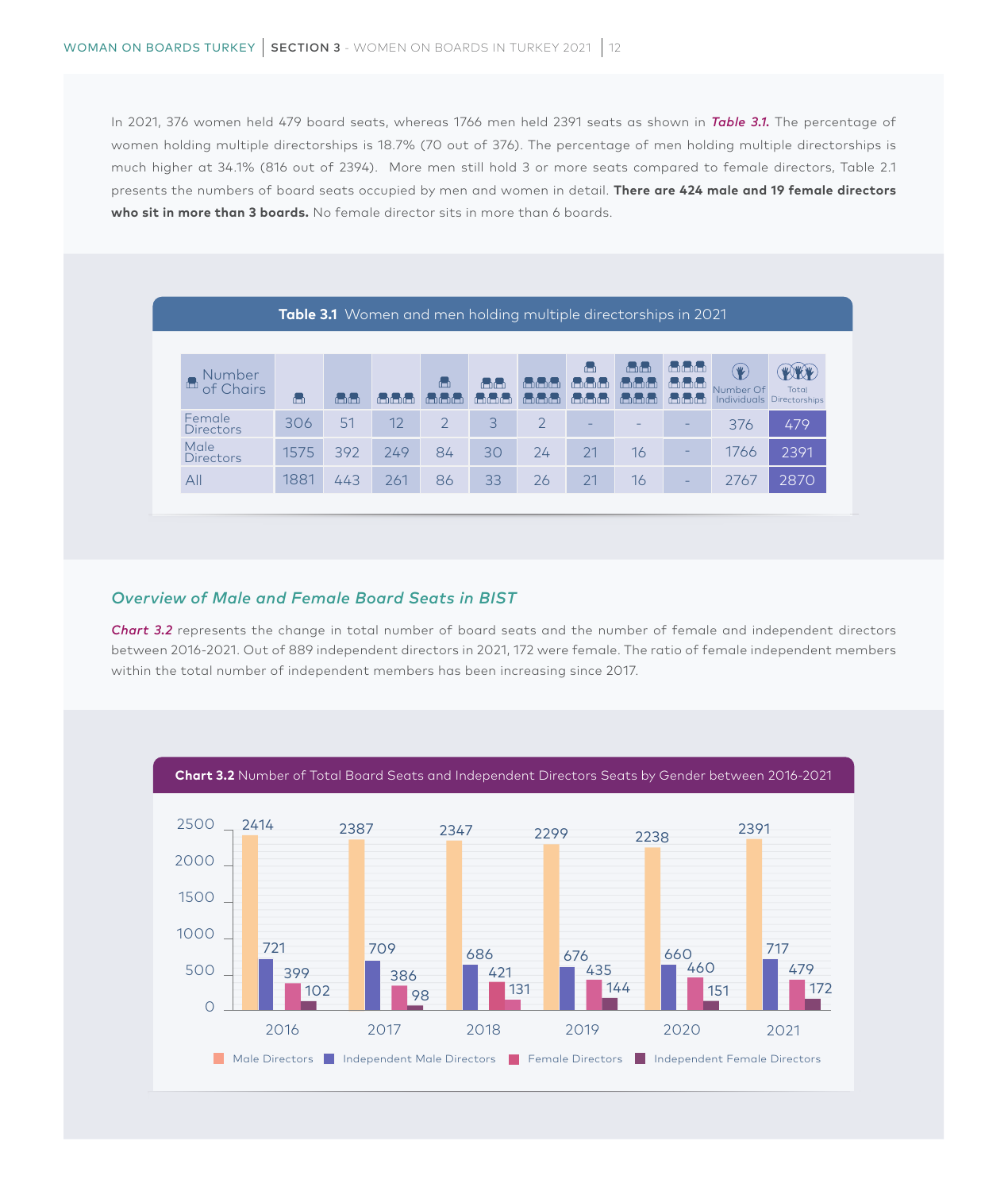## Overview of Gender Diversity in BIST Company Boards in 2021

In 2021, out of 420, 139(33%) BIST companies did not include any female directors in their boards compared to 134 (34%) companies in 2020. Those companies with all male boards are listed in Appendix A. *Chart 3.3* presents the breakdown of companies with or without female directors in 2021.



*Chart 3.4* demonstrates change in the ratio of companies with at least one female director between 2016-2021. In 2020, 66.9% of the companies had at least one female board member while this figure was 66.2% in 2020.

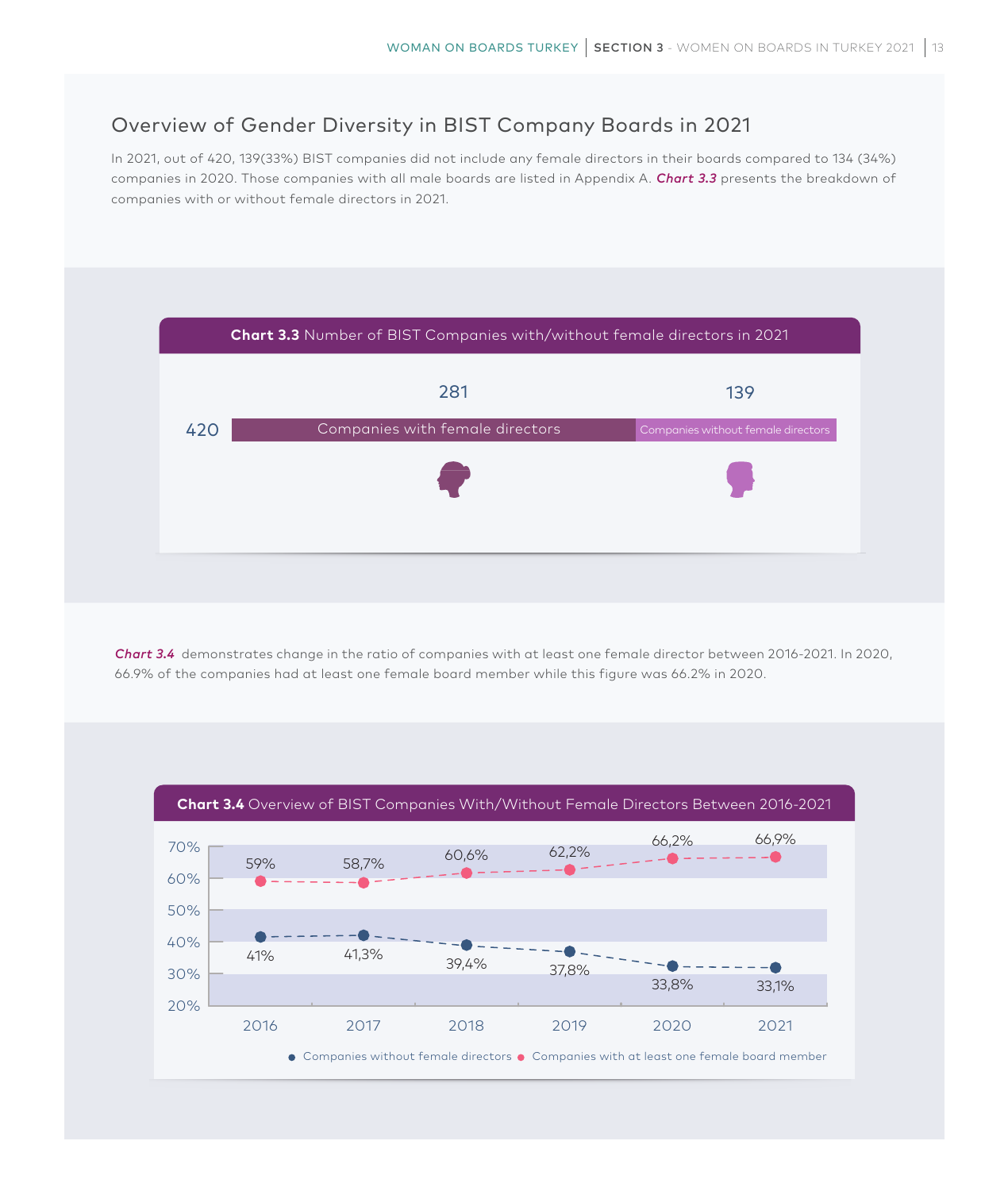### Overview of Female Directors in BIST

In 2021, women were elected to 479 seats in the boards of companies listed in BIST. This number represents 16.7% of all directorships, down from 17.0% in 2020. On the other hand, as shown in *Chart 3.5* below, the ratio of female independent board members to all independent directors is increased to 19.3% from 18.6% in 2020.



#### *Overview of Family/Shareholder Female-Male Directorships in BIST*

In 2021, there were 187 female directors affiliated with owner families in BIST compared to 193 in 2020 representing 39% of all female directors.

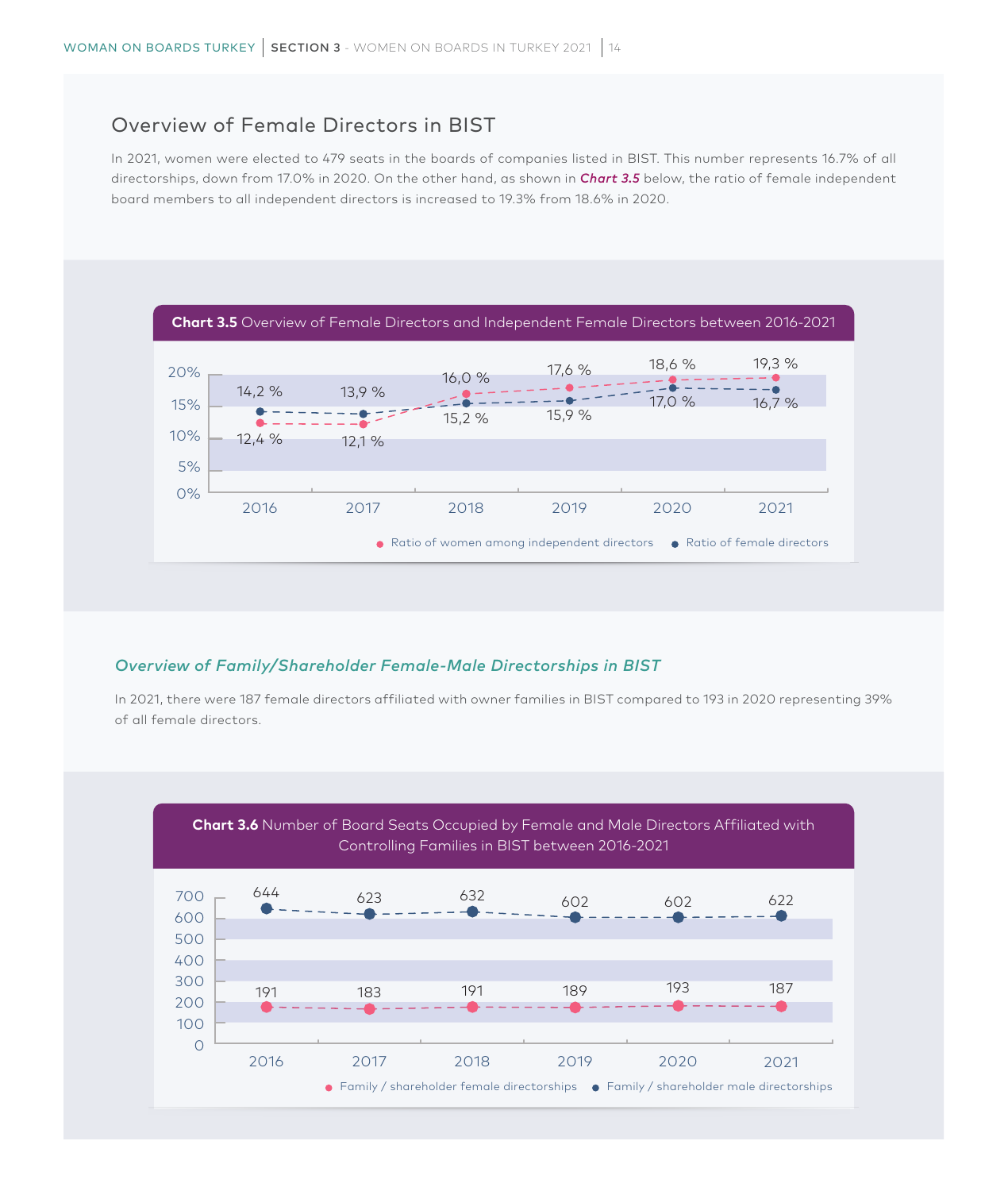## Breakdown of Female Directors on BIST Boards

The breakdown of female directors in BIST company boards is presented in *Table 3.2* below. The board seats occupied by professional women have increased from 204 in 2016 to 292 in 2021. The number of female family members has slightly decreased to 187.

|     | <b>Table 3.2</b> Number of Female Directors in BIST between 2016-2021 |      |      |      |      |      |      |  |  |  |  |  |  |  |
|-----|-----------------------------------------------------------------------|------|------|------|------|------|------|--|--|--|--|--|--|--|
|     |                                                                       |      |      |      |      |      |      |  |  |  |  |  |  |  |
| ÷   | Years                                                                 | 2016 | 2017 | 2018 | 2019 | 2020 | 2021 |  |  |  |  |  |  |  |
| ₩   | <b>Independent Professional</b>                                       | 102  | 98   | 131  | 144  | 150  | 172  |  |  |  |  |  |  |  |
| . . | <b>Other Professionals</b>                                            | 106  | 105  | 99   | 102  | 115  | 120  |  |  |  |  |  |  |  |
|     | Executive<br>慁                                                        | 21   | 18   | 16   | 24   | 31   | 38   |  |  |  |  |  |  |  |
|     | Non-executive                                                         | 85   | 87   | 83   | 79   | 84   | 82   |  |  |  |  |  |  |  |
| GQ) | Family/Shareholder                                                    | 191  | 183  | 191  | 188  | 193  | 187  |  |  |  |  |  |  |  |
|     | 陞<br>Executive                                                        | 53   | 52   | 52   | 51   | 58   | 75   |  |  |  |  |  |  |  |
|     | Non-executive                                                         | 138  | 131  | 139  | 137  | 135  | 112  |  |  |  |  |  |  |  |
|     | Total                                                                 | 399  | 386  | 421  | 435  | 458  | 479  |  |  |  |  |  |  |  |

In 2021, out of 479 female directorships, 194 (40.5%) are held by female directors who are non-executive but not independent, whereas 172 (36%) are independent. As shown in *Chart 3.7,* only 113 (23.5%) of the female directors have executive responsibilities, compared to 19.4 in 2020.

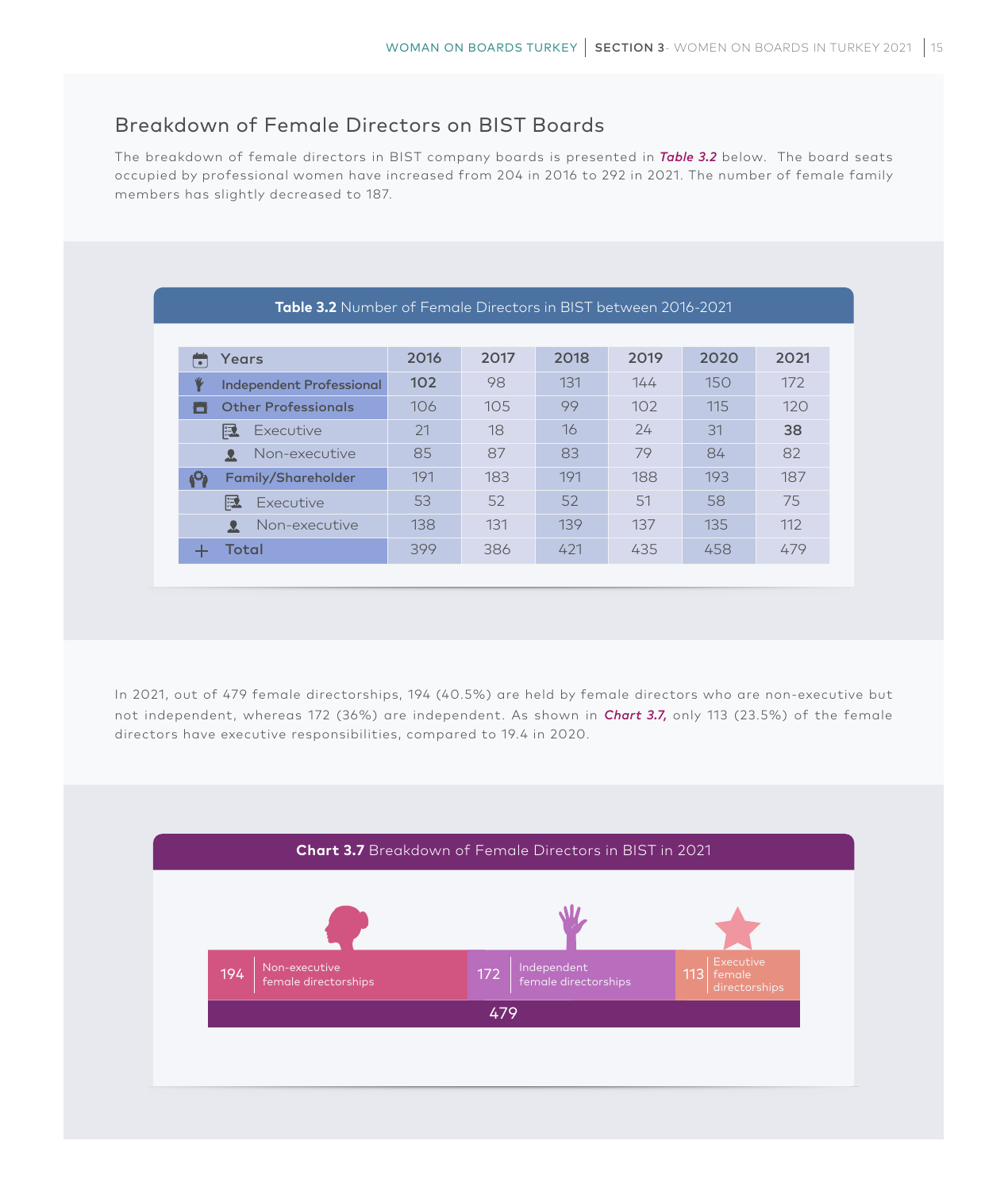*Chart 3.8* below shows the breakdown of statutory positions of female directors as required by the Capital Markets Board as independent, executive, and non-executive directors. In 2021, female executive directors have increased to 23.6%.



#### *New Appointments*

In 2021, 102 new female directors were appointed to BIST boards, a slightly higher figure than 75 in 2020. Out of 102, 50 are independent, 28 are non-executive (but not independent) and 24 are executive directors. 18 of the newly appointed women are affiliated with controlling families. *Table 3.3* provides an overview of female board appointments and resignations in 2021.

#### **Table 3.3** Number and Percentages of New Female Board Member Appointments and Resignations in 2021

| Appointments*<br>2021                                                                     | #                | %     | <b>Resignations</b><br>2021                                                               | #  | %     |
|-------------------------------------------------------------------------------------------|------------------|-------|-------------------------------------------------------------------------------------------|----|-------|
| New female board appointments                                                             | 102 <sub>1</sub> |       | Female board resignations                                                                 | 83 |       |
| New independent female appointments                                                       | 50               | 49,00 | Independent female resignations                                                           | 28 | 33,70 |
| New non-executive female appointments                                                     | 28               | 27,50 | Non-executive female resignations                                                         | 36 | 43,40 |
| Professional non-executive female app.                                                    | 21               | 75,00 | Professional non-executive female res. 20                                                 |    | 55,60 |
| Non-executive female app. either affiliated<br>with the controlling family or shareholder | $\overline{7}$   | 25,00 | Non-executive female app. either affiliated<br>with the controlling family or shareholder | 16 | 44,40 |
| New executive female appointments                                                         | 24               | 23,50 | Executive female resignations                                                             | 19 | 22,90 |
| Professional executive female app.                                                        | 13               | 54,20 | Professional executive female res.                                                        | 10 | 52,60 |
| Executive female app. either affiliated<br>with the controlling family or shareholder     | 11               | 45,80 | Executive female res. either affiliated with<br>the controlling family or shareholder     | 9  | 47,40 |

*\*% represents the new female appointmentst*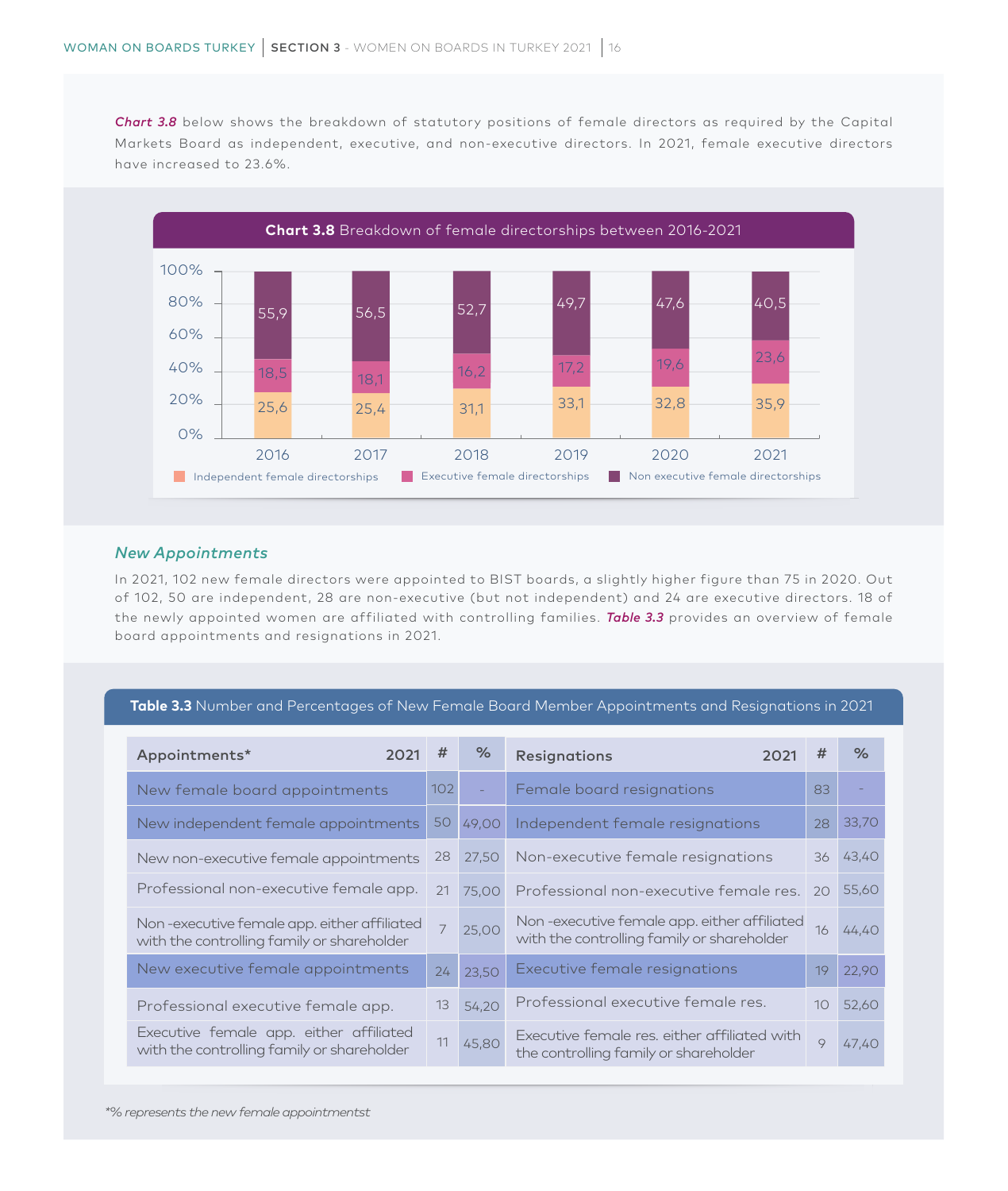#### *Women and Men in Chairperson/CEO/General Manager Positions on BIST Boards*

Only 34 companies have appointed a female chairperson in 2021 corresponding to 8% of all companies. As shown in *Chart 3.9,* 31 of the 34 female chairpersons are affiliated with the controlling families and/or they directly own a significant number of shares. Only 3 professional women were appointed as the board chair again this year compared to 147 professional men.



In 2021, 16 companies have female CEOs who sit on the board, corresponding to only 3% of all BIST companies. The number of male CEOs is 170 representing 40% of all companies as shown in *Chart 3.10*. Out of 170 male CEO, 42 have dual roles both as CEO and Chair whereas only 1 woman have dual roles as both. 234 companies (55%) did not include their top executives in their board.

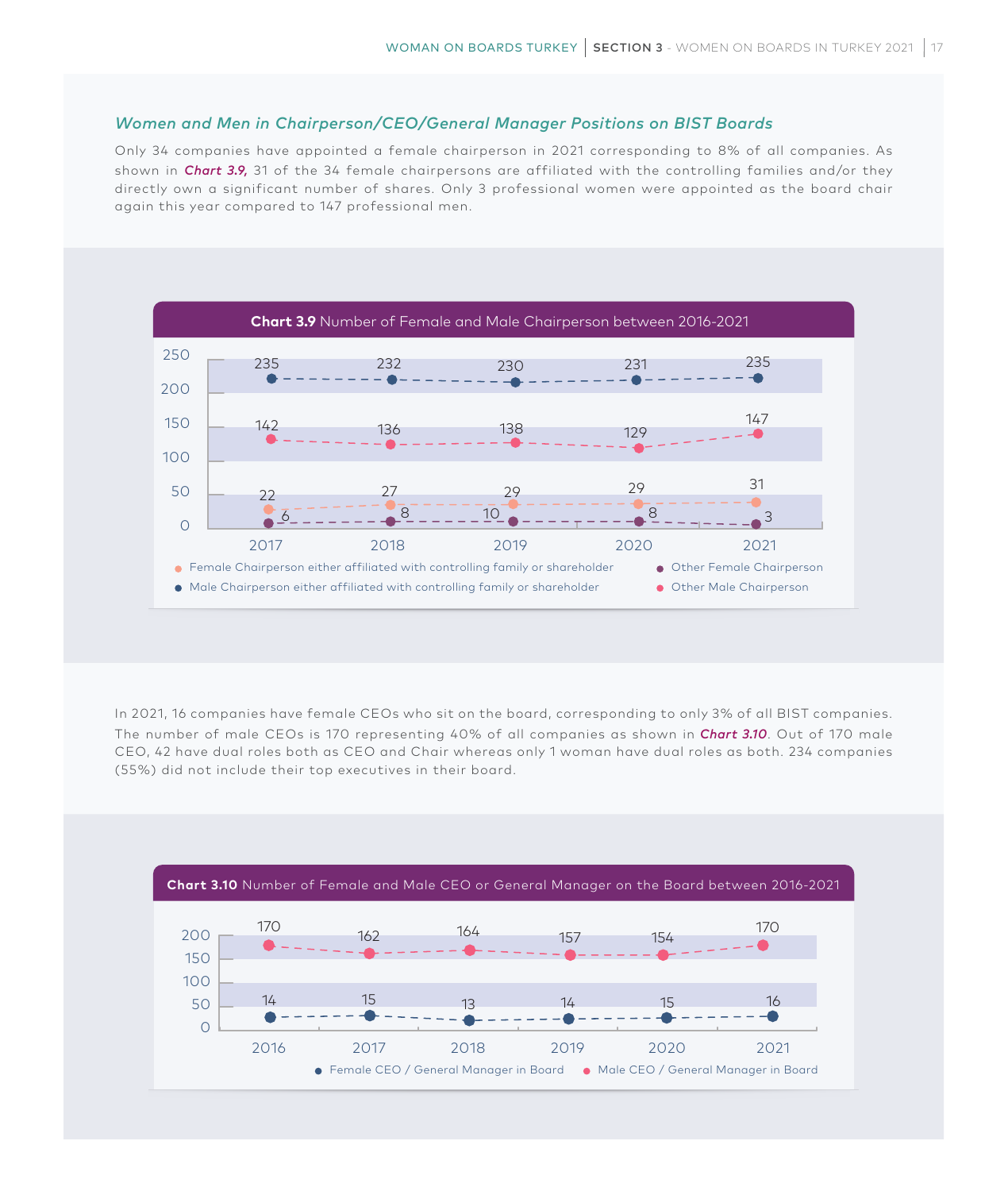### Presence of Women on Boards in Different Sectors

*Table 3.4* presents an overview of female directors serving on BIST Companies' boards in different sectors. 71.% and 65.9% of the companies in two major sectors, namely Manufacturing and Financial Institutions, have at least one female on their boards. Female board members are fully represented Professional, Scientific and Technical Activities and Agriculture, Wood Products and Fishing sectors and Real Estate Activities, however the total number of companies is 6 in these sectors. In 2021, there is female presence in each sector.

|                                                     | Total #of<br>companies | <b>Companies with</b><br>Total #of<br>Female directors directorships |               |                 | Female<br>directorships |      |  |  |  |  |  |
|-----------------------------------------------------|------------------------|----------------------------------------------------------------------|---------------|-----------------|-------------------------|------|--|--|--|--|--|
|                                                     | #                      | #                                                                    | $\frac{9}{6}$ | #               | #                       | %    |  |  |  |  |  |
| Education, Health, Sports and Other Social Services | $\sigma$               | 2                                                                    | 33,3          | 45              | 3                       | 6,7  |  |  |  |  |  |
| Electricity Gas and Water                           | 16                     | 13                                                                   | 81.3          | 109             | 19                      | 17,4 |  |  |  |  |  |
| Real Estate Activities                              | 1                      | 1                                                                    | 100           | 6               | 1                       | 16,7 |  |  |  |  |  |
| Administrative and Support Services                 | 4                      | $\mathbf 1$                                                          | 25            | 25              | $\overline{2}$          | 8    |  |  |  |  |  |
| Manufacturing Industry                              | 184                    | 131                                                                  | 71,2          | 1266            | 223                     | 17,6 |  |  |  |  |  |
| <b>Construction and Public Works</b>                | 8                      | $\mathcal{P}$                                                        | 25            | 44              | 4                       | 9,1  |  |  |  |  |  |
| Mining                                              | 5                      | $\mathbf 1$                                                          | 20            | 28              | 1                       | 3,6  |  |  |  |  |  |
| Financial Institutions                              | 123                    | 81                                                                   | 65.9          | 885             | 152                     | 17,2 |  |  |  |  |  |
| Professional, Scientific and Technical Activities   | $\mathcal{P}$          | $\mathcal{P}$                                                        | 100           | 10 <sup>°</sup> | 3                       | 30   |  |  |  |  |  |
| Agriculture, Wood Products and Fishing              | 3                      | 3                                                                    | 100           | 16              | 6                       | 37,5 |  |  |  |  |  |
| Technology and Defense                              | 25                     | $12 \overline{ }$                                                    | 48            | 155             | 17                      | 11   |  |  |  |  |  |
| Wholesale and Retail Trade, Hotels and Restaurants  | 32                     | 28                                                                   | 87,5          | 202             | 44                      | 21,8 |  |  |  |  |  |
| Transportation, Telecommunication and Storage       | 11                     | 4                                                                    | 36,4          | 79              | 4                       | 5,1  |  |  |  |  |  |

## Composition of Board Committees

In 2010, board committees had 2216 seats. All companies have mandatory Audit Committees and Corporate Governance Committees. Some companies have other committees such as the Sustainability Committee. 18.1% of Audit Committee seats and 17.9% of Corporate Governance Committee seats are filled by women as shown in *Table 3.5.* These figures correspond to 143 seats in audit committees, and 157 seats in corporate governance committees.

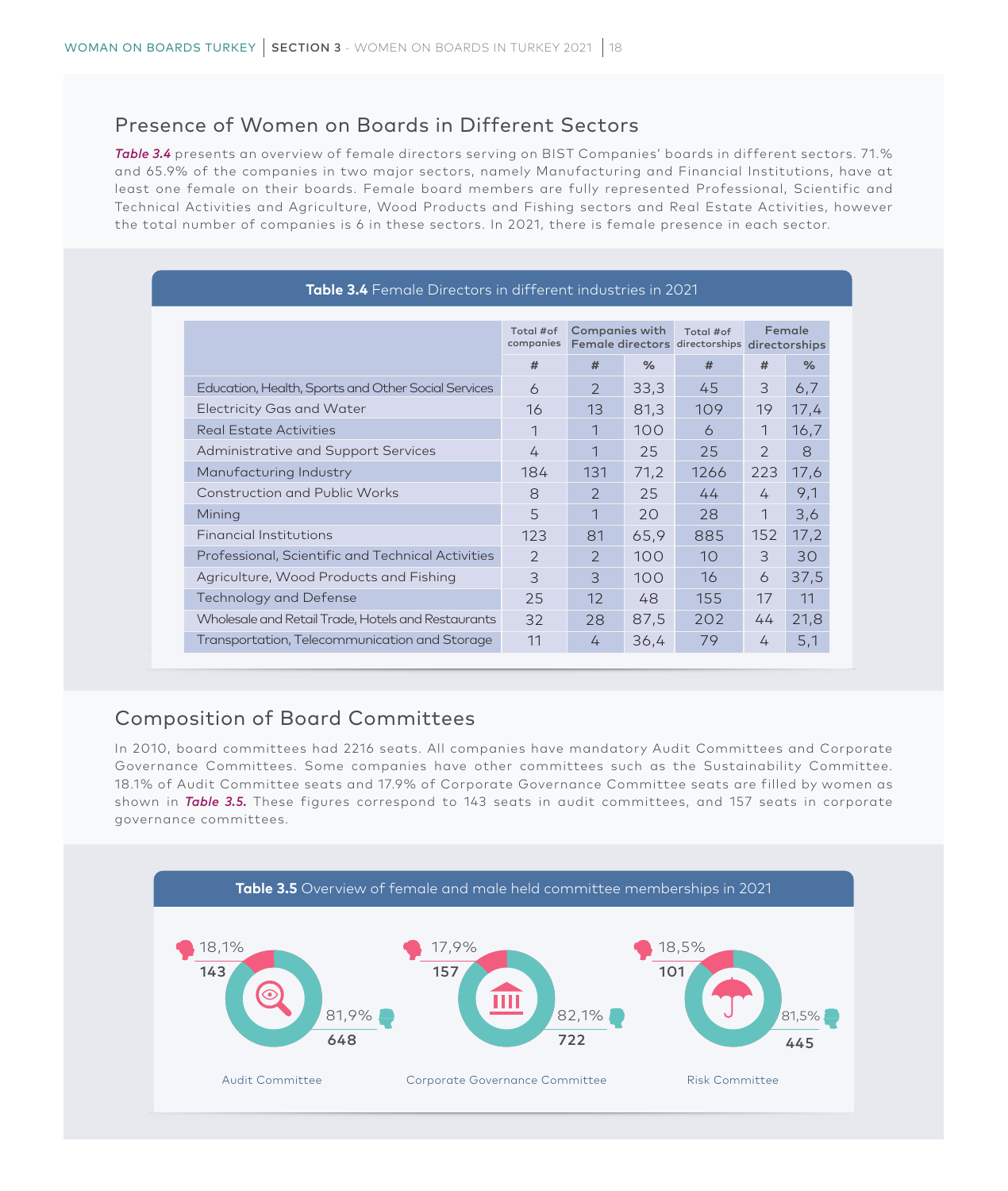*Chart 3.11* 11 presents the progress in gender diversity in board committees over the years. The seats occupied by female directors in audit and corporate governance committees have increased over the years until 2020, however the ratios are almost the same as the previous year in 2021.



In 2021, 18.5% of corporate governance committees, 14.6% of audit committees and 17.5% of Risk Committees had a female chair.

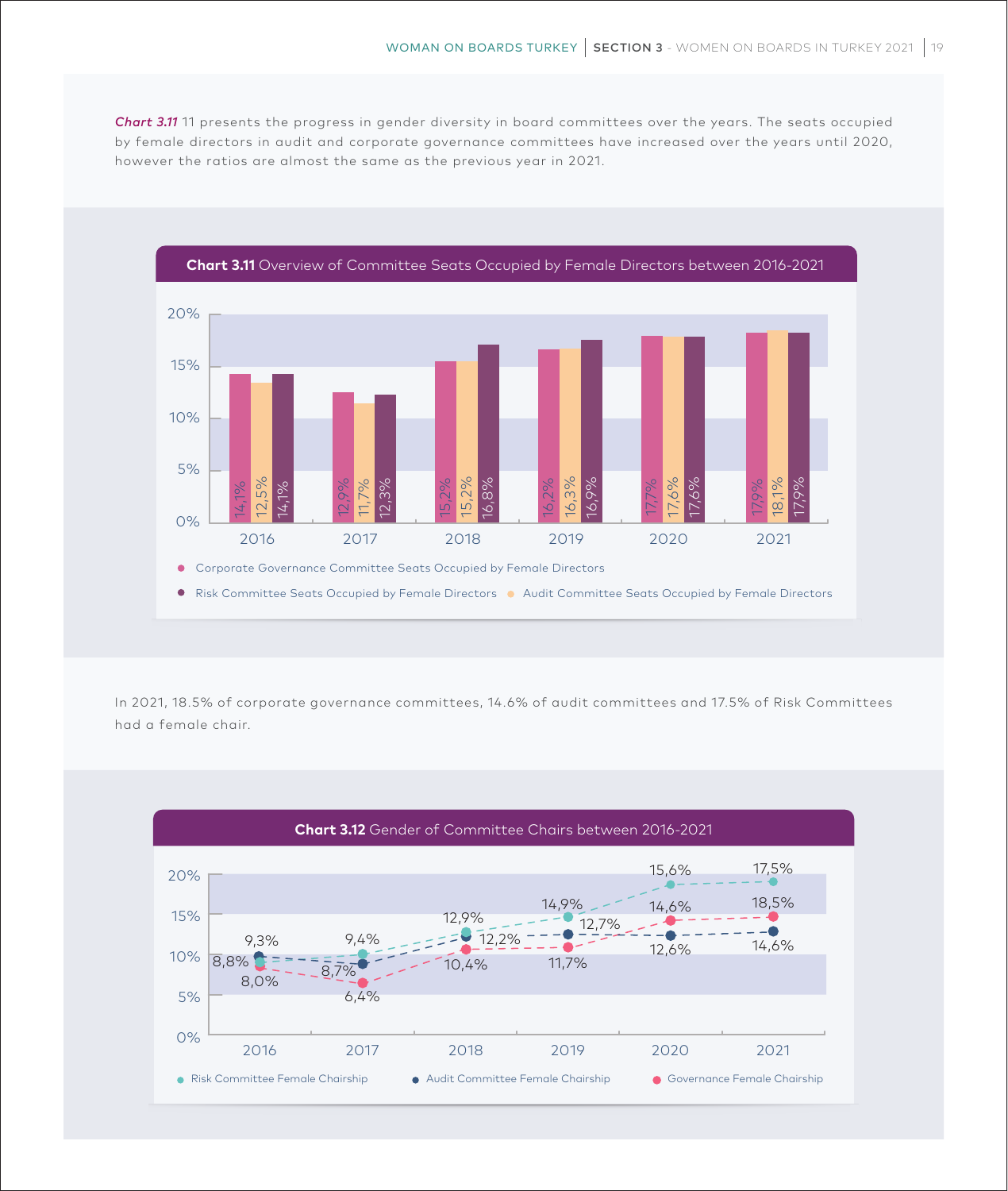# Gender Diversity in Boards in Main BIST Indices *BIST-100*

BIST-100 index includes the largest and economically most significant companies in BIST. The changes over the years in the representation of women in these companies are presented in *Table 3.6.* As shown below, the percentage of women on boards of BIST-100 companies is 15.3 %in 2021. The ratio of independent female directors is 19.3% in BIST 100 Companies, lower than 20.2% compared to 2020. BIST-100 continues to underperform compared to BIST ALL.

**Table 3.6** Changes in the ratio of women in BIST 100 companies between 2016-2021

| <b>TWAIS ONE</b> CHRITGED IN CITE TREID OF WONTERT IN DIST TOO COMPRIMED DECWECH ZO ID ZOZT |     |                          |     |          |     |                     |     |        |      |                                                       |      |                                     |
|---------------------------------------------------------------------------------------------|-----|--------------------------|-----|----------|-----|---------------------|-----|--------|------|-------------------------------------------------------|------|-------------------------------------|
|                                                                                             |     |                          |     |          |     |                     |     |        |      |                                                       |      |                                     |
|                                                                                             |     | 2016                     |     | 2017     |     | 2018                |     | 2019   | 2020 |                                                       | 2021 |                                     |
|                                                                                             | #   | %                        | #   | %        | #   | %                   | #   | %      | #    | %                                                     | #    | %                                   |
| <b>Total number of board seats</b>                                                          | 846 | $\overline{\phantom{a}}$ | 836 | $\equiv$ | 829 | $\sim$              | 826 | $\sim$ | 833  | $\equiv$                                              | 844  |                                     |
| Female held directorships                                                                   | 99  |                          |     |          |     |                     |     |        |      | 11,7 110 13,2 118 14,2 114 13,8 130 15,6 129 15,3     |      |                                     |
| Man held directorships                                                                      |     |                          |     |          |     |                     |     |        |      | 747 88.3 726 86.8 711 85.8 712 86.2 703 84.4 715 84.7 |      |                                     |
| Independent directorships                                                                   | 248 | $\omega_{\rm{max}}$      | 249 | $\sim$   | 253 | $\omega_{\rm{max}}$ | 260 | ÷      | 262  | $\equiv$                                              | 275  |                                     |
| Independent female directorships                                                            | 18  | 7,3                      | 21  | 8,4      | 42  | 16,6                | 46  | 17,7   |      | 53 20.2                                               | 53   | 19.3                                |
| Independent male directorships                                                              |     | 230 92,7 228 91,6        |     |          |     |                     |     |        |      |                                                       |      | 211 83,4 214 82,3 209 79,8 222 80,7 |

As shown in *Chart 3.14,* 26 companies in BIST 100 have all male boards in 2021. The largest companies in BIST started to move towards diversity, however the number of companies with all male board members haven't dropped under 25 yet.

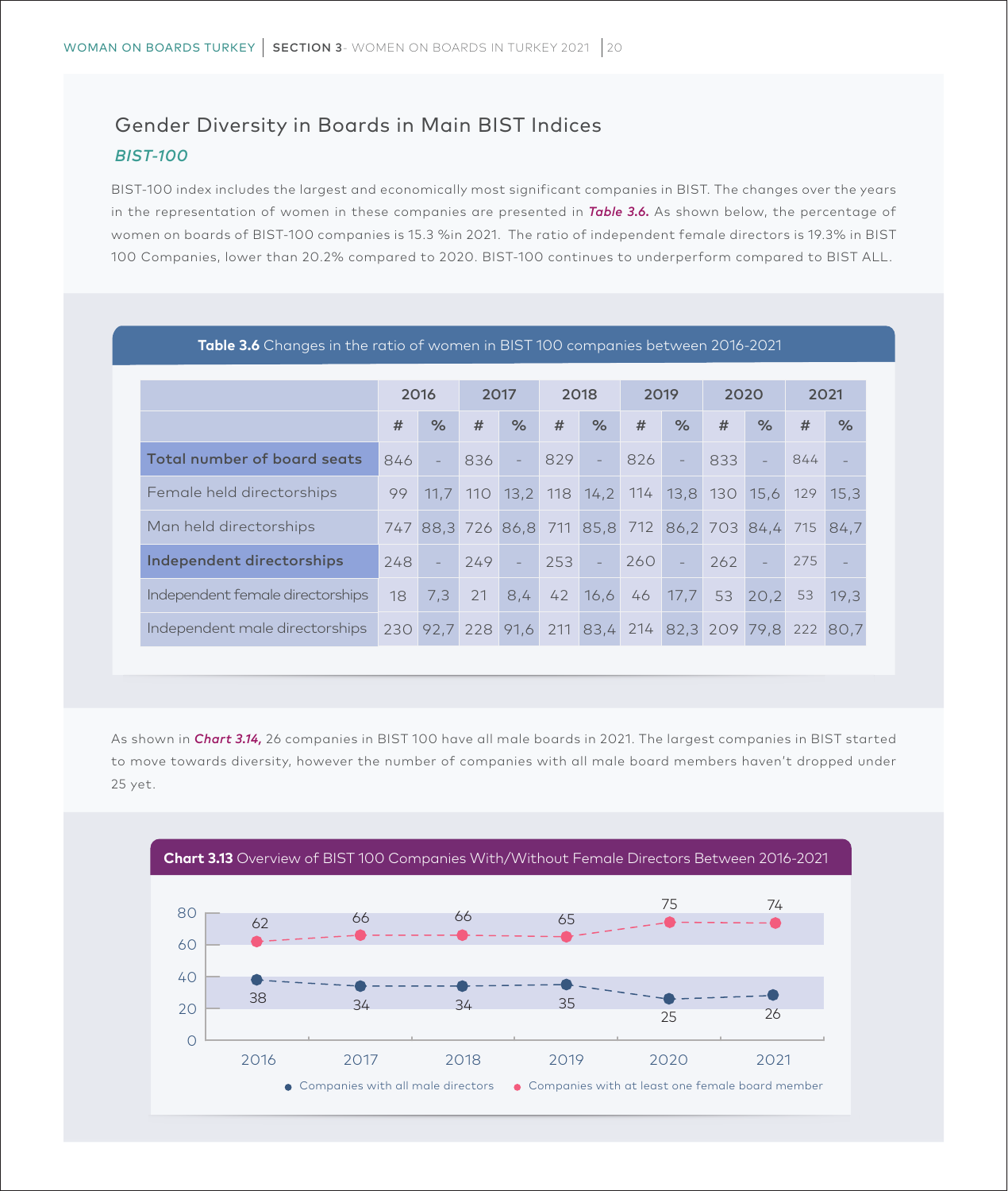#### *BIST Financial Index, BIST Corporate Governance Index and Sustainability Index*

There are 113 companies in BIST Financial Index, 57 companies in Corporate Governance Index and 62 companies in Sustainability Index in 2021. Percentage of female directors in the companies that constitute the Corporate Governance Index has increased from 18.4% in 2020 to 18.7%, however, percentage of female directors decreased from 18.4% in 2020 to 17.1% in 2021 in the Financial Index. The percentage of female directors in Sustainability Index is 16.9%.

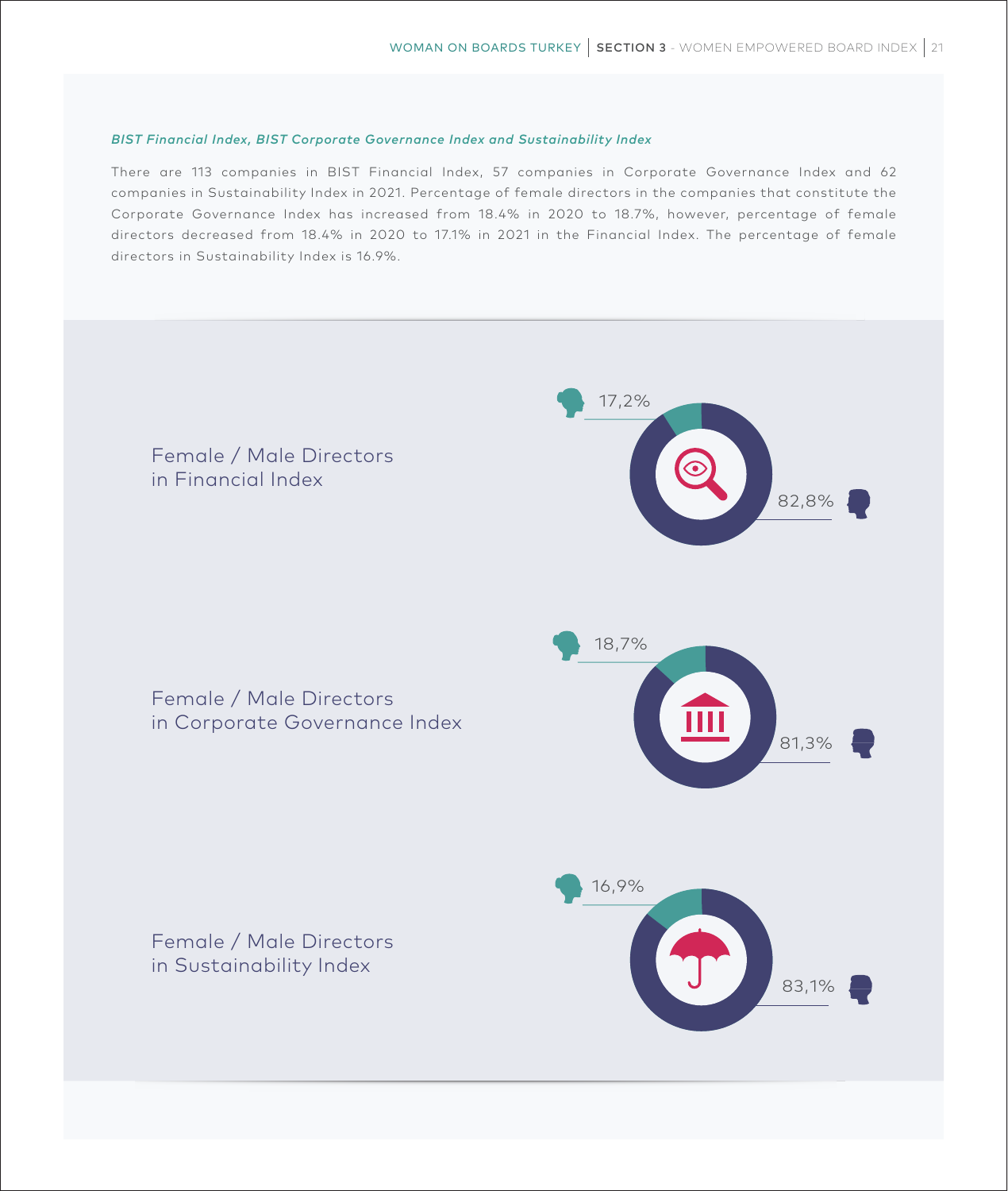# SECTION 4 WOMEN EMPOWERED BOARD INDEX

In presenting statistics on women on boards in Turkey, we use the same methodology (as in previous years) explained below.

## 4.1 Classifying Women Directors

First of all, we differentiate female directors who sit on the boards as direct shareholders or representatives of controlling families from professional female directors. The concept of "glass ceiling" in Turkey refers predominantly to professional women. Therefore, we classify woman directors as:

● Directors who are members of the controlling families in family-controlled firms, and/or directors who are direct shareholders

● Professional directors

Furthermore, we classify all woman directors in accordance with the applicable laws and regulations in Turkey as:

●Executive ●Non-executive (but not independent) ●Independent

Non-executive directors may not qualify for independence when they are affiliated with the controlling shareholders, when they hold significant percentage of shares in the firm, or when they are professionals affiliated with other firms in the business group if the firm belongs to a business group

## 4.2 Calculating Diversity

We are interested in "diversity" as well as "female presence". Therefore, we measure gender diversity using Blau's1 index of heterogeneity. For gender diversity, Blau index can range from zero (when only one gender is represented on the board) to 0.50 (when there are equal numbers of men and women). Gender Diversity Index (GDI) values of BIST MAIN and STAR companies based on Blau are presented in Appendix B, and the top scoring companies are listed in Table 4.1.

# 4.3 Calculating Woman Power

Power represents the ability to exert influence on decision-making. We define five sources of comparative power as 'influence variables' adopted from Finkelstein's taxonomy2:

2 Finkelstein, S. & Hambrick, D. C. 1996. Strategic leadership: Top executives and their effects on organizations. Minneapolis: West Publishing.

**<sup>1</sup>** Blau, P. M. 1977. Inequality and heterogeneity. New York: Free Press.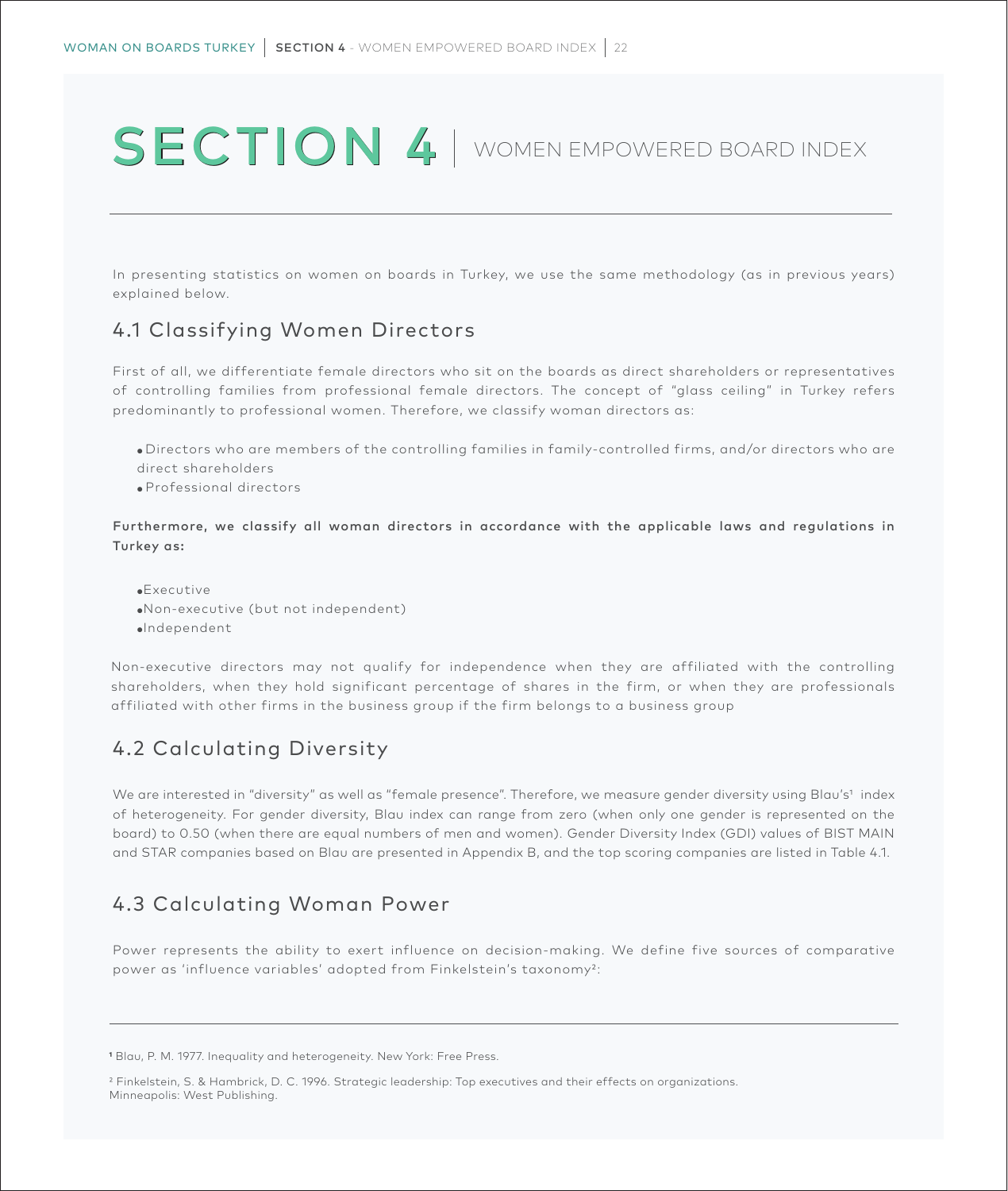● W = Presence of Women (percentage of female directors in the board)

● WBC = Committee Membership Power (percentage of seats occupied by women in all board committees)

● WP = Professional Authority Power (percentage of female directors among all professional directors - professional directors exclude family members and shareholders but include other affiliated professional directors)

● WI = Independence Power (percentage of independent female directors among all independent directors)

● WC = Chair/CEO Power (percentage of women in chair and CEO positions - this variable takes the value of 0 if both the chair and the CEO are male, 0.5 if the CEO is a woman, 1 if both the chair and the CEO are female.

In the case of a female chair, the variable takes the value of 1 when the CEO is not on the board regardless of the gender. We then make an adjustment for critical mass:

● CM = Adjustment for Critical Mass [when the Number of Women (N) on the board is greater than 2, the firm is rewarded by a Critical Mass adjustment value of (N-2)/BS where (BS) is the Board size].

#### *Women Empowered Board Index (WEI) is calculated as follows:*

| $WEBI = \alpha (W\%) + b (WBC\%) + c (WP\%) + d (WI\%) + e (WC)$          | for $N < 3$ |
|---------------------------------------------------------------------------|-------------|
| $WEBI = \alpha (W\%) + b (WBC\%) + c (WP\%) + d (WI\%) + e (WC) + f (CM)$ | for $N > 2$ |

All coefficients are taken as one in the Index calculation. In the future we plan to calculate these coefficients empirically when data set covers a sufficiently long period.

#### **Table 4.1** Top 10 Companies in Gender Diversity Index (GDI) using Blau's Heterogeneity Index

| $\mathbf{1}$    | GÜLER YATIRIM HOLDING A.S.                            | <b>MAIN MARKET</b>     | 0,50 |
|-----------------|-------------------------------------------------------|------------------------|------|
| $\overline{2}$  | TÜRK PRYSMİAN KABLO VE SİSTEMLERİ A.Ş.                | <b>MAIN MARKET</b>     | 0,50 |
| 3               | YAPRAK SÜT VE BESİ ÇİFTLİKLERİ SANAYİ VE TİCARET A.Ş. | <b>MAIN MARKET</b>     | 0,50 |
| 4               | DOĞAN ŞİRKETLER GRUBU HOLDİNG A.Ş.                    | STAR MARKET (BIST 100) | 0,50 |
| 5               | AKİŞ GAYRİMENKUL YATIRIM ORTAKLIĞI A.Ş.               | <b>STAR MARKET</b>     | 0,49 |
| 6               | AKSA AKRİLİK KİMYA SANAYİİ A.Ş.                       | STAR MARKET (BIST 100) | 0,49 |
| $\overline{7}$  | ALKİM KAĞIT SANAYİ VE TİCARET A.Ş.                    | <b>STAR MARKET</b>     | 0,49 |
| 8               | HACI ÖMER SABANCI HOLDING A.Ş.                        | STAR MARKET (BIST 100) | 0,49 |
| 9               | TAT GIDA SANAYİ A.Ş.                                  | <b>STAR MARKET</b>     | 0,49 |
| 10 <sup>°</sup> | TÜRKER PROJE GAYRİMENKUL VE YATIRIM GELİŞTİRME A.Ş.   | <b>MAIN MARKET</b>     | 0.49 |

<sup>3</sup> Based on the outcome of research by Konrad, A.M.,Kramer, V., Erkut, S. 2008. The Impact of Three or More Women on Corporat e Boards, Organizational Dynamics, Vol. 37, No. 2, pp. 145–164.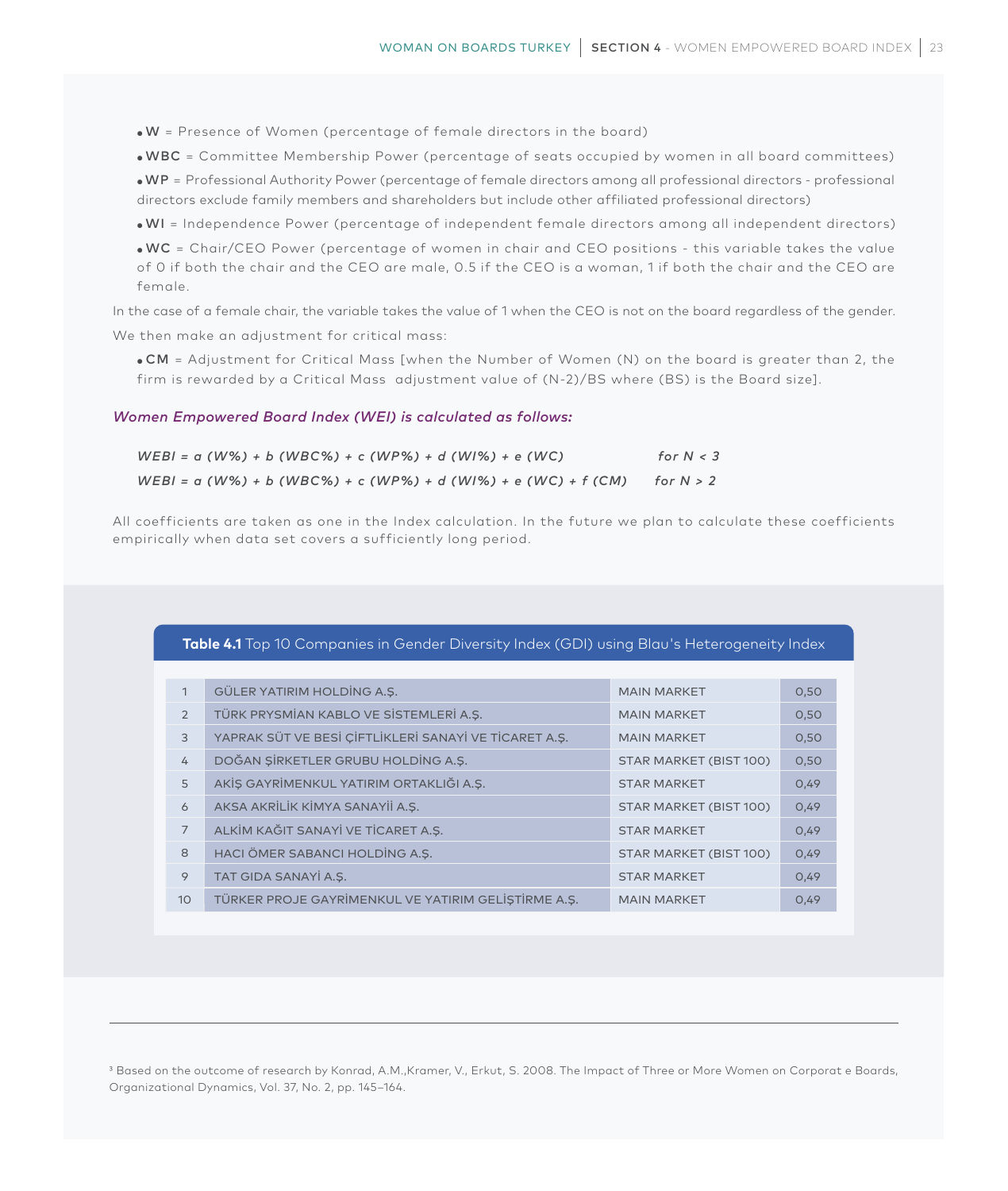| $\mathbf{1}$   | GÜLER YATIRIM HOLDING A.S.                                                                              | <b>MAIN MARKET</b> | 3,6 |
|----------------|---------------------------------------------------------------------------------------------------------|--------------------|-----|
| $\overline{2}$ | EGE SERAMIK SANAYİ VE TİCARET A.Ş.                                                                      | <b>STAR MARKET</b> | 3,5 |
| 3              | ERSU MEYVE VE GIDA SANAYİ A.Ş.                                                                          | <b>MAIN MARKET</b> | 3,4 |
| 4              | ARZUM ELEKTRİKLİ EV ALETLERİ SANAYİ VE TİCARET A.Ş.                                                     | <b>STAR MARKET</b> | 3,2 |
| 5              | KÜTAHYA PORSELEN SANAYİ A.Ş.                                                                            | <b>STAR MARKET</b> | 3,1 |
| 6              | EGE PROFİL TİCARET VE SANAYİ A.Ş.                                                                       | <b>MAIN MARKET</b> | 3,1 |
| 7              | PAPİLON SAVUNMA GÜVENLİK SİSTEMLERİ BİLİŞİM MÜHENDİSLİK<br>HİZMETLERİ İTHALAT İHRACAT SAN. VE TİC. A.Ş. | <b>STAR MARKET</b> | 2,9 |
| 8              | TAT GIDA SANAYİ A.Ş.                                                                                    | <b>STAR MARKET</b> | 2,8 |
| 9              | AKİŞ GAYRİMENKUL YATIRIM ORTAKLIĞI A.Ş.                                                                 | <b>STAR MARKET</b> | 2,6 |
| 10             | AKIN TEKSTİL A.S.                                                                                       | <b>MAIN MARKET</b> | 2,6 |

#### **Table 4 .2** Top 10 Companies in Women Empowered Board Index (WEBI)

#### **Table 4.3** Top 10 Companies in Women Empowered Board Index in BIST 100 (WEBI)

| 1              | AKSA AKRİLİK KİMYA SANAYİİ A.Ş.      | <b>STAR MARKET</b> | 2,4 |
|----------------|--------------------------------------|--------------------|-----|
| $\mathcal{P}$  | TÜRKİYE SINAİ KALKINMA BANKASI A.Ş.  | <b>STAR MARKET</b> | 2,2 |
| 3              | HACI ÖMER SABANCI HOLDİNG A.Ş.       | <b>STAR MARKET</b> | 2,0 |
| 4              | MLP SAĞLIK HİZMETLERİ A.Ş.           | <b>STAR MARKET</b> | 2,0 |
| 5              | TÜRKİYE ŞİŞE VE CAM FABRİKALARI A.Ş. | <b>STAR MARKET</b> | 1,9 |
| 6              | İŞ YATIRIM MENKUL DEĞERLER A.Ş.      | <b>STAR MARKET</b> | 1,8 |
| $\overline{7}$ | DOĞAN SİRKETLER GRUBU HOLDİNG A.S.   | <b>STAR MARKET</b> | 1,8 |
| 8              | KOC HOLDING A.S.                     | <b>STAR MARKET</b> | 1,8 |
| 9              | SOK MARKETLER TİCARET A.S.           | <b>STAR MARKET</b> | 1,7 |
| 10             | DEVA HOLDING A.S.                    | <b>STAR MARKET</b> | 1,7 |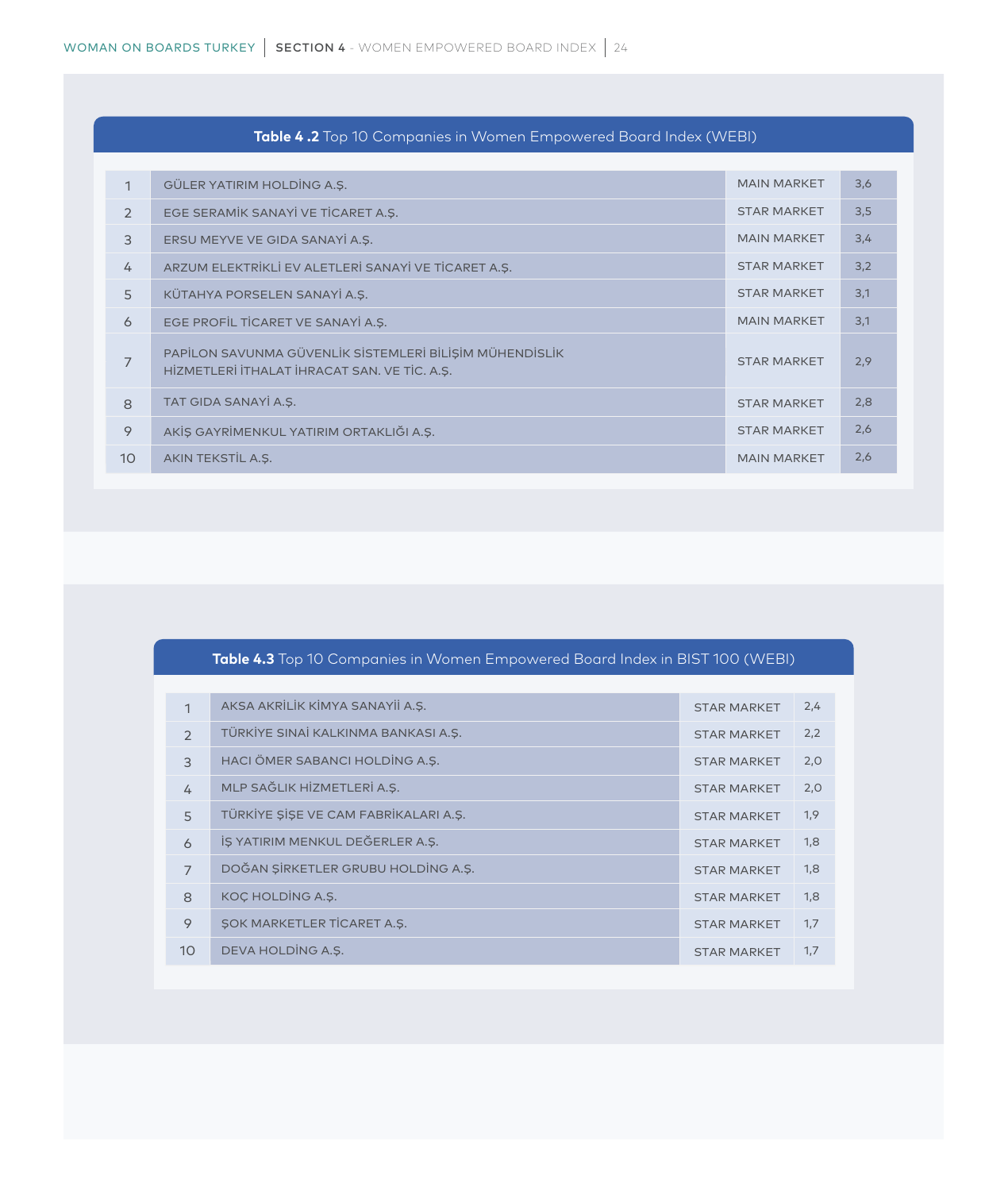#### **Table 4.4** Companies that have more than the minimum target level 25% women on board

| EGE SERAMIK SANAYI VE TICARET A.S.                       | <b>STAR MARKET</b>     | 67% |
|----------------------------------------------------------|------------------------|-----|
| ERSU MEYVE VE GIDA SANAYİ A.Ş.                           | <b>MAIN MARKET</b>     | 60% |
| KÜTAHYA PORSELEN SANAYİ A.Ş.                             | <b>STAR MARKET</b>     | 60% |
| EGE PROFIL TICARET VE SANAYI A.S.                        | <b>MAIN MARKET</b>     | 60% |
| AVRASYA GAYRİMENKUL YATIRIM ORTAKLIĞI A.Ş.               | <b>MAIN MARKET</b>     | 60% |
| BURÇELİK BURSA ÇELİK DÖKÜM SANAYİİ A.Ş.                  | <b>MAIN MARKET</b>     | 60% |
| BURCELIK VANA SANAYI VE TICARET A.S.                     | <b>MAIN MARKET</b>     | 60% |
| SANİFOAM SÜNGER SANAYİ VE TİCARET A.Ş.                   | <b>MAIN MARKET</b>     | 60% |
| AKIN TEKSTIL A.S.                                        | <b>MAIN MARKET</b>     | 57% |
| GÜLER YATIRIM HOLDING A.S.                               | <b>MAIN MARKET</b>     | 50% |
| TÜRK PRYSMİAN KABLO VE SİSTEMLERİ A.Ş.                   | <b>MAIN MARKET</b>     | 50% |
| YAPRAK SÜT VE BESİ ÇİFTLİKLERİ SANAYİ VE TİCARET A.Ş.    | <b>MAIN MARKET</b>     | 50% |
| DOĞAN ŞİRKETLER GRUBU HOLDİNG A.Ş.                       | STAR MARKET (BIST 100) | 45% |
| TAT GIDA SANAYİ A.S.                                     | <b>STAR MARKET</b>     | 44% |
| AKİŞ GAYRİMENKUL YATIRIM ORTAKLIĞI A.Ş.                  | <b>STAR MARKET</b>     | 44% |
| AKSA AKRİLİK KİMYA SANAYİİ A.Ş.                          | STAR MARKET (BIST 100) | 44% |
| HACI ÖMER SABANCI HOLDING A.Ş.                           | STAR MARKET (BIST 100) | 44% |
| TÜRKİYE ŞİŞE VE CAM FABRİKALARI A.Ş.                     | STAR MARKET (BIST 100) | 44% |
| ALKİM KAĞIT SANAYİ VE TİCARET A.S.                       | <b>STAR MARKET</b>     | 44% |
| TÜRKER PROJE GAYRİMENKUL VE YATIRIM GELİŞTİRME A.Ş.      | <b>MAIN MARKET</b>     | 44% |
| VİKİNG KAĞIT VE SELÜLOZ A.Ş.                             | <b>MAIN MARKET</b>     | 43% |
| PINAR SU SANAYI VE TICARET A.S.                          | <b>MAIN MARKET</b>     | 43% |
| PINAR ENTEGRE ET VE UN SANAYII A.Ş.                      | <b>STAR MARKET</b>     | 43% |
| PINAR SÜT MAMULLERİ SANAYİİ A.Ş.                         | <b>STAR MARKET</b>     | 43% |
| TSKB GAYRİMENKUL YATIRIM ORTAKLIĞI A.Ş.                  | <b>STAR MARKET</b>     | 43% |
| DINAMIK ISI MAKINA YALITIM MALZEMELERI SAN. VE TIC. A.S. | <b>MAIN MARKET</b>     | 43% |
| LIDER FAKTORING A.S.                                     | <b>MAIN MARKET</b>     | 43% |
| DERİMOD KONFEKSİYON AYAKKABI DERİ SANAYİ VE TİCARET A.S. | <b>MAIN MARKET</b>     | 43% |
| GÖLTAŞ GÖLLER BÖLGESİ ÇİMENTO SANAYİ VE TİCARET A.Ş.     | <b>MAIN MARKET</b>     | 43% |
| VESTEL BEYAZ EŞYA SANAYİ VE TİCARET A.Ş                  | STAR MARKET (BIST 100) | 43% |
| KOÇ HOLDİNG A.Ş.                                         | STAR MARKET (BIST 100) | 42% |
| PAPİLON SAVUNMA GÜVENLİK SİSTEMLERİ BİLİŞİM MÜHENDİSLİK  |                        | 40% |
| HİZMETLERİ İTHALAT İHRACAT SAN. VE TİC. A.Ş.             | <b>STAR MARKET</b>     |     |
| DESA DERİ SANAYİ VE TİCARET A.Ş.                         | <b>MAIN MARKET</b>     | 40% |
| İDEALİST DANIŞMANLIK A.Ş.                                | <b>MAIN MARKET</b>     | 40% |
| ARSAN TEKSTIL TICARET VE SANAYI A.Ş.                     | <b>STAR MARKET</b>     | 40% |
| DEVA HOLDING A.S.                                        | STAR MARKET (BIST 100) | 40% |
| <b>AVRASYA PETROL VE TURISTI</b>                         | <b>MAIN MARKET</b>     | 40% |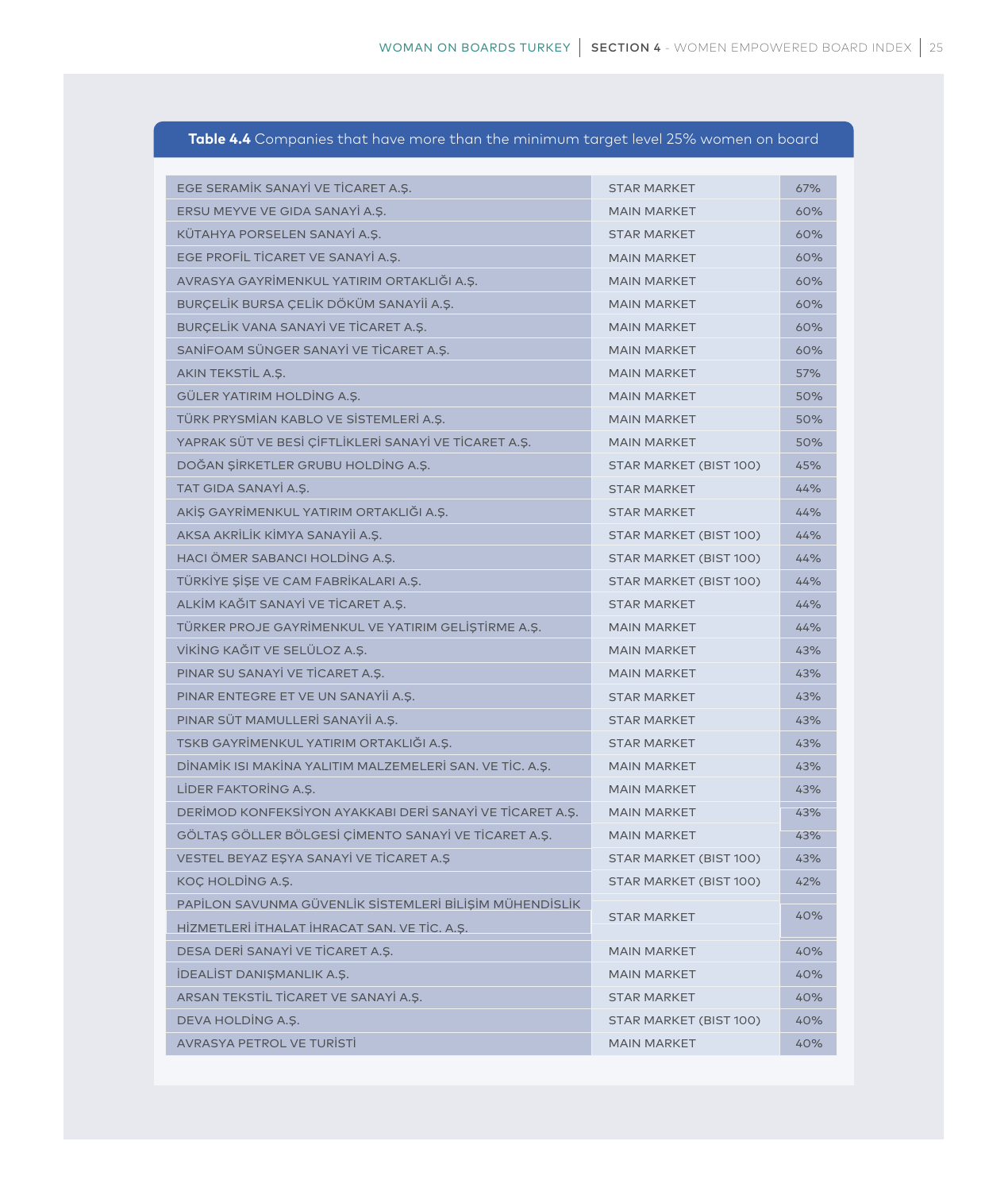#### **Table 4.4** Companies that have more than the minimum target level 25% women on board

| BERKOSAN YALITIM VE TECRİT MADDELERİ ÜRETİM VE TİCARET A.Ş. | <b>MAIN MARKET</b>     | 40% |
|-------------------------------------------------------------|------------------------|-----|
| MEPET METRO PETROL VE TESISLERI SANAYI TICARET A.Ş.         | <b>MAIN MARKET</b>     | 40% |
| MERCAN KİMYA SANAYİ VE TİC. A.Ş.                            | <b>MAIN MARKET</b>     | 40% |
| METRO TICARI VE MALI YATIRIMLAR HOLDING A.S.                | <b>MAIN MARKET</b>     | 40% |
| VANET GIDA SANAYI IC VE DIS TICARET A.S.                    | <b>MAIN MARKET</b>     | 40% |
| BAYRAK EBT TABAN SANAYİ VE TİCARET A.Ş.                     | <b>MAIN MARKET</b>     | 40% |
| SELÇUK GIDA ENDÜSTRİ İHRACAT İTHALAT A.Ş.                   | <b>MAIN MARKET</b>     | 40% |
| OYLUM SINAİ YATIRIMLAR A.Ş.                                 | <b>MAIN MARKET</b>     | 40% |
| DARDANEL ÖNENTAS GIDA SANAYİ A.Ş.                           | <b>STAR MARKET</b>     | 40% |
| TEKFEN HOLDING A.S.                                         | STAR MARKET (BIST 100) | 36% |
| ARZUM ELEKTRİKLİ EV ALETLERİ SANAYİ VE TİCARET A.Ş.         | <b>STAR MARKET</b>     | 33% |
| GEDIZ AMBALAJ SANAYI VE TICARET A.S.                        | <b>MAIN MARKET</b>     | 33% |
| ANADOLU ANONİM TÜRK SİGORTA ŞİRKETİ                         | <b>STAR MARKET</b>     | 33% |
| MLP SAĞLIK HİZMETLERİ A.S.                                  | STAR MARKET (BIST 100) | 33% |
| INVEO YATIRIM HOLDING A.S.                                  | <b>STAR MARKET</b>     | 33% |
| MARTI GAYRİMENKUL YATIRIM ORTAKLIĞI A.Ş.                    | <b>MAIN MARKET</b>     | 33% |
| IS YATIRIM MENKUL DEGERLER A.Ş.                             | STAR MARKET (BIST 100) | 33% |
| ÇİMSA ÇİMENTO SANAYİ VE TİCARET A.Ş.                        | STAR MARKET (BIST 100) | 33% |
| ALARKO CARRIER SANAYI VE TICARET A.S.                       | <b>MAIN MARKET</b>     | 33% |
| BOSCH FREN SISTEMLERI SANAYI VE TICARET A.S.                | <b>MAIN MARKET</b>     | 33% |
| DOĞUŞ OTOMOTİV SERVİS VE TİCARET A.Ş.                       | STAR MARKET (BIST 100) | 33% |
| MAVI GIYIM SANAYI VE TICARET A.S.                           | <b>STAR MARKET</b>     | 33% |
| İŞ GAYRİMENKUL YATIRIM ORTAKLIĞI A.Ş.                       | STAR MARKET (BIST 100) | 33% |
| SEYİTLER KİMYA SANAYİ A.Ş.                                  | <b>MAIN MARKET</b>     | 33% |
| NATUREL YENİLENEBİLİR ENERJİ TİCARET A.Ş.                   | <b>MAIN MARKET</b>     | 33% |
| PERGAMON STATUS DIŞ TİCARET A.Ş.                            | <b>MAIN MARKET</b>     | 33% |
| ESENBOĞA ELEKTRİK ÜRETİM A.Ş.                               | STAR MARKET (BIST 100) | 33% |
| KAFEİN YAZILIM HİZMETLERİ TİCARET A.Ş.                      | <b>MAIN MARKET</b>     | 33% |
| ALKİM ALKALİ KİMYA A.Ş.                                     | STAR MARKET (BIST 100) | 33% |
| ANEL ELEKTRİK PROJE TAAHHÜT VE TİCARET A.S.                 | <b>MAIN MARKET</b>     | 33% |
| TEK-ART İNŞAAT TİCARET TURİZM SANAYİ VE YATIRIMLAR A.Ş.     | <b>MAIN MARKET</b>     | 33% |
| ATAKULE GAYRİMENKUL YATIRIM ORTAKLIĞI A.Ş.                  | <b>MAIN MARKET</b>     | 29% |
| TURCAS PETROL A.Ş.                                          | <b>MAIN MARKET</b>     | 29% |
| ŞEKER FİNANSAL KİRALAMA A.Ş.                                | <b>MAIN MARKET</b>     | 29% |
| <b>CREDITWEST FAKTORING A.S</b>                             | <b>MAIN MARKET</b>     | 29% |
| İNFO YATIRIM MENKUL DEĞERLER A.Ş                            | <b>MAIN MARKET</b>     | 29% |
| VESTEL ELEKTRONİK SANAYİ VE TİCARET A.Ş.                    | STAR MARKET (BIST 100) | 29% |
| ÖZAK GAYRİMENKUL YATIRIM ORTAKLIĞI A.Ş.                     | <b>STAR MARKET</b>     | 29% |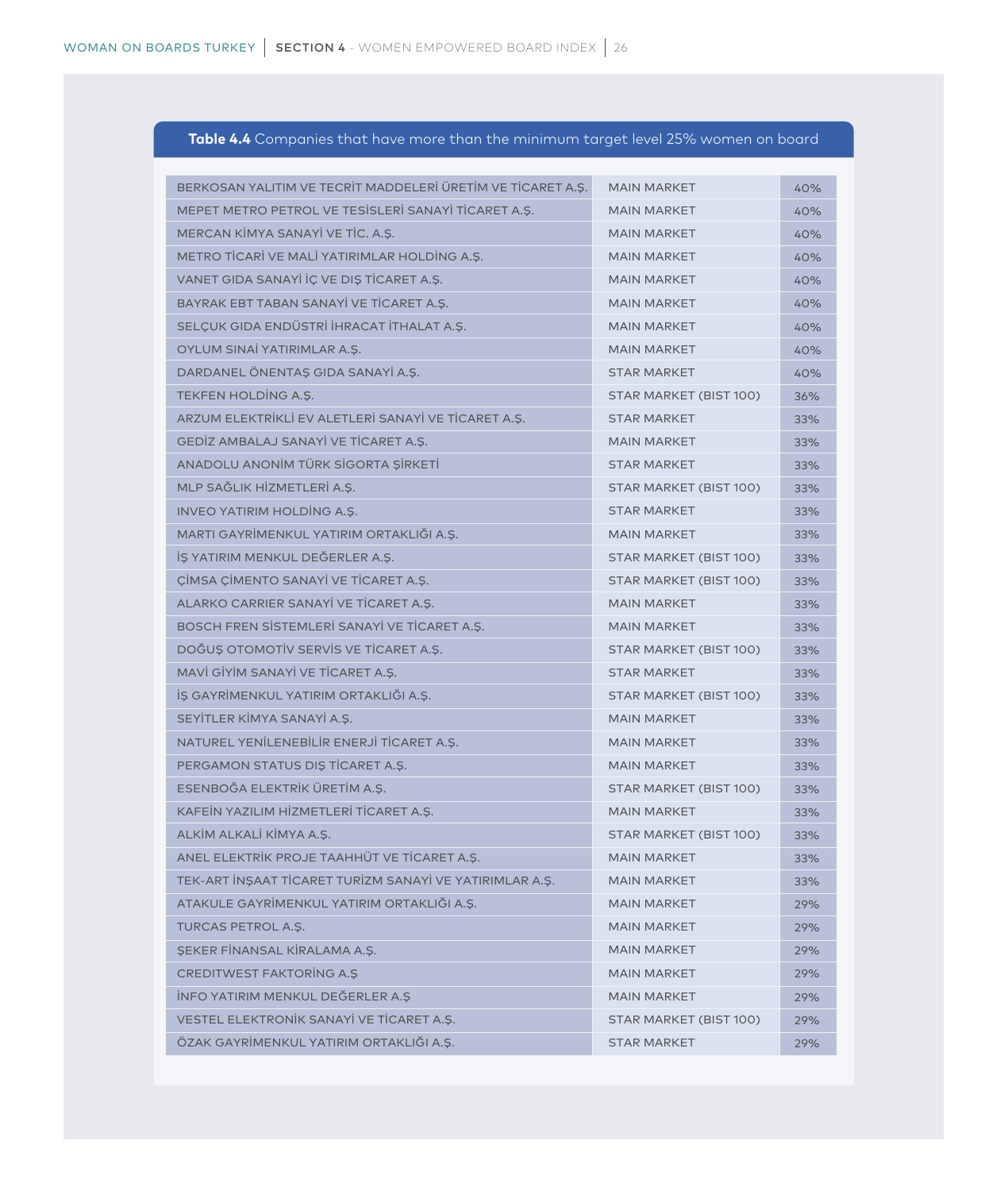|  |  |  |  | <b>Table 4.4</b> Companies that have more than the minimum taraet level 25% women on board |  |  |  |
|--|--|--|--|--------------------------------------------------------------------------------------------|--|--|--|
|--|--|--|--|--------------------------------------------------------------------------------------------|--|--|--|

| MARTI OTEL İŞLETMELERİ A.Ş.                  | <b>MAIN MARKET</b>     | 29% |
|----------------------------------------------|------------------------|-----|
| GERSAN ELEKTRİK TİCARET VE SANAYİ A.Ş.       | <b>MAIN MARKET</b>     | 29% |
| ESCAR TURİZM TAŞIMACILIK TİC. A.Ş.           | <b>MAIN MARKET</b>     | 29% |
| YATAS YATAK VE YORGAN SANAYİ VE TİCARET A.Ş. | <b>STAR MARKET</b>     | 29% |
| TÜRKİYE SINAİ KALKINMA BANKASI A.Ş.          | STAR MARKET (BIST 100) | 27% |
| TAV HAVALİMANLARI HOLDİNG A.Ş.               | STAR MARKET (BIST 100) | 27% |
| BATICIM BATI ANADOLU CIMENTO SANAYII A.S.    | <b>MAIN MARKET</b>     | 27% |
| BATISÖKE SÖKE CİMENTO SANAYİİ T.A.Ş.         | <b>STAR MARKET</b>     | 27% |
| MEGA POLİETİLEN KÖPÜK SANAYİ A.Ş.            | <b>MAIN MARKET</b>     | 25% |
| <b>SOK MARKETLER TİCARET A.S.</b>            | STAR MARKET (BIST 100) | 25% |
| KALEKIM KIMYEVI MADDELER SAN. VE TİC. A.Ş.   | <b>STAR MARKET</b>     | 25% |
| ENERJİSA ENERJİ A.Ş.                         | STAR MARKET (BIST 100) | 25% |
| AYDEM YENİLENEBİLİR ENERJİ A.Ş.              | <b>STAR MARKET</b>     | 25% |
| FONET BİLGİ TEKNOLOJİLERİ A.Ş.               | <b>STAR MARKET</b>     | 25% |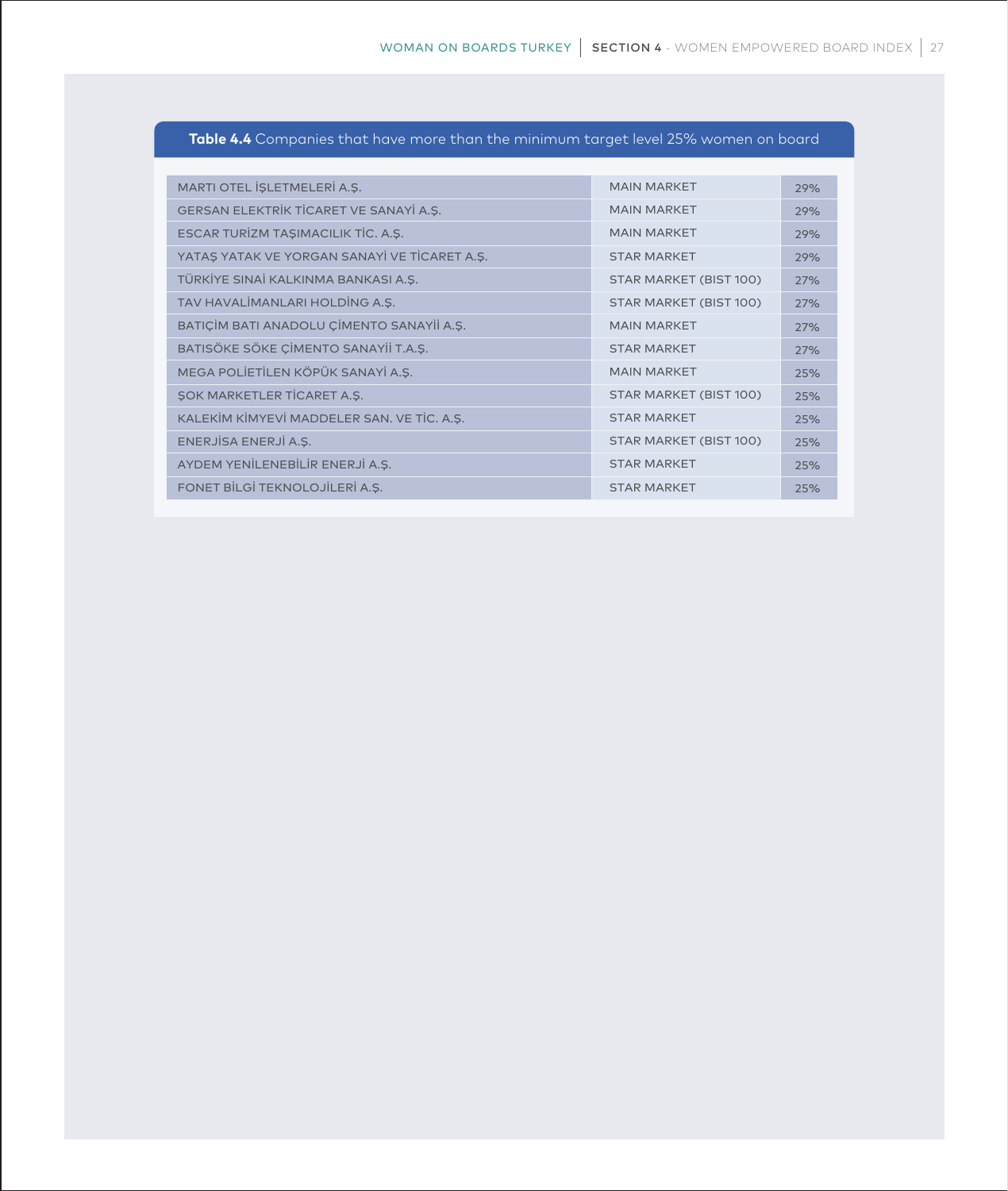#### **Appendix A:** Companies with all Male Boards in BIST in 2021

| A.V.O.D. KURUTULMUS GIDA VE TARIM ÜRÜNLERİ A.Ş.                                       | <b>SUBMARKET</b>            |
|---------------------------------------------------------------------------------------|-----------------------------|
| ACISELSAN ACIPAYAM SELÜLOZ SANAYİ VE TİCARET A.Ş.                                     | <b>MAIN MARKET</b>          |
| ADEL KALEMCİLİK TİCARET VE SANAYİ A.Ş.                                                | <b>MAIN MARKET</b>          |
| AG ANADOLU GRUBU HOLDING A.Ş.                                                         | <b>STAR MARKET</b>          |
| AKÇANSA ÇİMENTO SANAYİ VE TİCARET A.Ş.                                                | <b>STAR MARKET</b>          |
| ALARKO GAYRİMENKUL YATIRIM ORTAKLIĞI A.Ş.                                             | STAR MARKET (BIST 100)      |
| ALBARAKA TÜRK KATILIM BANKASI A.Ş.                                                    | STAR MARKET (BIST 100)      |
| ALTINYAĞ KOMBİNALARI A.Ş.                                                             | <b>WATCHLIST</b>            |
| ARENA BİLGİSAYAR SANAYİ VE TİCARET A.Ş.                                               | <b>STAR MARKET</b>          |
| ATP TİCARİ BİLGİSAYAR AĞI VE ELEKTRİK GÜÇ KAYNAKLARI ÜRETİM PAZARLAMA VE TİCARET A.Ş. | <b>MAIN MARKET</b>          |
| AVRUPA YATIRIM HOLDING A.Ş.                                                           | <b>MAIN MARKET</b>          |
| AYES ÇELİK HASIR VE ÇİT SANAYİ A.Ş.                                                   | PRE-MARKET TRADING PLATFORM |
| BALATACILAR BALATACILIK SANAYİ VE TİCARET A.Ş.                                        | PRE-MARKET TRADING PLATFORM |
| BANTAS BANDIRMA AMBALAJ SANAYI TICARET A.S.                                           | <b>MAIN MARKET</b>          |
| BANVİT BANDIRMA VİTAMİNLİ YEM SANAYİİ A.Ş.                                            | <b>SUBMARKET</b>            |
| BAŞKENT DOĞALGAZ DAĞITIM GAYRİMENKUL YATIRIM ORTAKLIĞI A.Ş.                           | <b>STAR MARKET</b>          |
| <b>BERA HOLDING A.S.</b>                                                              | STAR MARKET (BIST 100)      |
| BEŞİKTAŞ FUTBOL YATIRIMLARI SANAYİ VE TİCARET A.Ş.                                    | <b>MAIN MARKET</b>          |
| BEYAZ FİLO OTO KİRALAMA A.Ş.                                                          | <b>MAIN MARKET</b>          |
| BİM BİRLEŞİK MAĞAZALAR A.Ş                                                            | STAR MARKET (BIST 100)      |
| BİRKO BİRLEŞİK KOYUNLULULAR MENSUCAT TİCARET VE SANAYİ A.Ş.                           | <b>WATCHLIST</b>            |
| BİRLİK MENSUCAT TİCARET VE SANAYİ İŞLETMESİ A.Ş.                                      | <b>WATCHLIST</b>            |
| BMS CELIK HASIR SANAYI VE TICARET A.S.                                                | <b>MAIN MARKET</b>          |
| CEO EVENT MEDYA A.S.                                                                  | <b>MAIN MARKET</b>          |
| ÇAN2 TERMİK A.Ş.                                                                      | <b>STAR MARKET</b>          |
| ÇELİK HALAT VE TEL SANAYİİ A.Ş.                                                       | <b>MAIN MARKET</b>          |
| CEMAS DÖKÜM SANAYİ A.Ş.                                                               | STAR MARKET (BIST 100)      |
| CİMBETON HAZIRBETON VE PREFABRİK YAPI ELEMANLARI SANAYİ VE TİCARET A.S.               | <b>MAIN MARKET</b>          |
| ÇİMENTAŞ İZMİR ÇİMENTO FABRİKASI T.A.Ş.                                               | PRE-MARKET TRADING PLATFORM |
| DAGİ YATIRIM HOLDİNG A.S.                                                             | <b>MAIN MARKET</b>          |
| DATAGATE BİLGİSAYAR MALZEMELERİ TİCARET A.Ş.                                          | <b>MAIN MARKET</b>          |
| DEMİSAŞ DÖKÜM EMAYE MAMÜLLERİ SANAYİİ A.Ş.                                            | <b>MAIN MARKET</b>          |
| DENGE YATIRIM HOLDING A.Ş.                                                            | <b>WATCHLIST</b>            |
| DENİZ GAYRİMENKUL YATIRIM ORTAKLIĞI A.Ş.                                              | <b>MAIN MARKET</b>          |
| DERLÜKS YATIRIM HOLDİNG A.Ş.                                                          | <b>MAIN MARKET</b>          |
| DESPEC BİLGİSAYAR PAZARLAMA VE TİCARET A.Ş.                                           | <b>MAIN MARKET</b>          |
| DIRITEKS DIRILIS TEKSTIL SANAYI VE TICARET A.S.                                       | <b>WATCHLIST</b>            |
| DİTAŞ DOĞAN YEDEK PARÇA İMALAT VE TEKNİK A.Ş.                                         | <b>MAIN MARKET</b>          |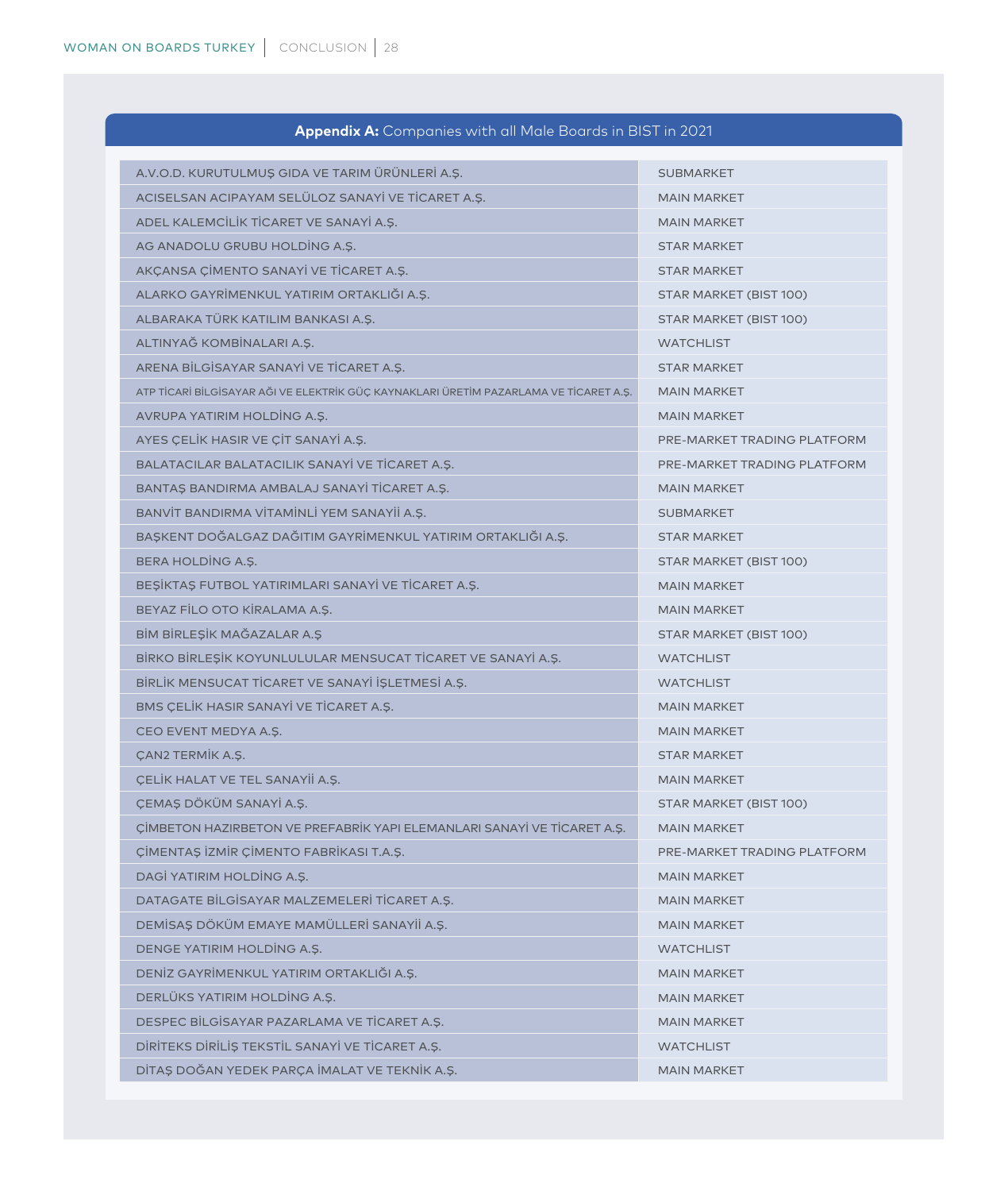#### **Appendix A:** Companies with all Male Boards in BIST in 2021

| <b>DO &amp; CO AKTIENGESELLSCHAFT</b>                    | <b>MAIN MARKET</b>          |
|----------------------------------------------------------|-----------------------------|
| DÖKTAŞ DÖKÜMCÜLÜK TİCARET VE SANAYİ A.Ş.                 | PRE-MARKET TRADING PLATFORM |
| E-DATA TEKNOLOJİ PAZARLAMA A.Ş.                          | <b>MAIN MARKET</b>          |
| ECZACIBAŞI YATIRIM HOLDİNG ORTAKLIĞI A.Ş.                | STAR MARKET (BIST 100)      |
| EDİP GAYRİMENKUL YATIRIM SANAYİ VE TİCARET A.Ş.          | <b>MAIN MARKET</b>          |
| EGE ENDÜSTRİ VE TİCARET A.Ş.                             | STAR MARKET (BIST 100)      |
| ENKA İNŞAAT VE SANAYİ A.Ş.                               | STAR MARKET (BIST 100)      |
| ESCORT TEKNOLOJİ YATIRIM A.Ş.                            | <b>MAIN MARKET</b>          |
| ETİLER GIDA VE TİCARİ YATIRIMLAR SANAYİ VE TİCARET A.Ş.  | <b>WATCHLIST</b>            |
| FENERBAHÇE FUTBOL A.Ş.                                   | STAR MARKET (BIST 100)      |
| FLAP KONGRE TOPLANTI HİZMETLERİ OTOMOTİV VE TURİZM A.S.  | <b>MAIN MARKET</b>          |
| FRIGO-PAK GIDA MADDELERI SANAYI VE TICARET A.S.          | <b>MAIN MARKET</b>          |
| GALATA WIND ENERJI A.Ş.                                  | <b>STAR MARKET</b>          |
| GARANTİ YATIRIM ORTAKLIĞI A.S.                           | <b>SUBMARKET</b>            |
| GSD DENİZCİLİK GAYRİMENKUL İNŞAAT SANAYİ VE TİCARET A.Ş. | <b>MAIN MARKET</b>          |
| HALK GAYRİMENKUL YATIRIM ORTAKLIĞI A.Ş.                  | <b>STAR MARKET</b>          |
| HUB GİRİŞİM SERMAYESİ YATIRIM ORTAKLIĞI A.Ş.             | <b>MAIN MARKET</b>          |
| İHLAS GAYRİMENKUL PROJE GELİŞTİRME VE TİCARET A.Ş.       | MAIN MARKET (BIST 100)      |
| <b>IHLAS GAZETECILIK A.S.</b>                            | <b>MAIN MARKET</b>          |
| <b>IHLAS HOLDING A.S.</b>                                | STAR MARKET (BIST 100)      |
| IHLAS YAYIN HOLDING A.Ş.                                 | <b>MAIN MARKET</b>          |
| İPEK DOĞAL ENERJİ KAYNAKLARI ARAŞTIRMA VE ÜRETİM A.Ş.    | STAR MARKET (BIST 100)      |
| ISBIR HOLDING A.S.                                       | PRE-MARKET TRADING PLATFORM |
| İZMİR DEMİR ÇELİK SANAYİ A.Ş.                            | <b>STAR MARKET</b>          |
| KAPLAMIN AMBALAJ SANAYI VE TICARET A.S.                  | <b>MAIN MARKET</b>          |
| KAREL ELEKTRONIK SANAYI VE TICARET A.S.                  | <b>STAR MARKET</b>          |
| KATMERCİLER ARAÇ ÜSTÜ EKİPMAN SANAYİ VE TİCARET A.Ş.     | <b>MAIN MARKET</b>          |
| KERVAN GIDA SANAYİ VE TİC. A.Ş.                          | STAR MARKET (BIST 100)      |
| KERVANSARAY YATIRIM HOLDING A.Ş.                         | <b>WATCHLIST</b>            |
| KİLER GAYRİMENKUL YATIRIM ORTAKLIĞI A.Ş.                 | <b>MAIN MARKET</b>          |
| KONFRUT GIDA SANAYİ VE TİCARET A.Ş                       | <b>STAR MARKET</b>          |
| KORAY GAYRİMENKUL YATIRIM ORTAKLIĞI A.S.                 | <b>MAIN MARKET</b>          |
| KORDSA TEKNIK TEKSTIL A.Ş.                               | STAR MARKET (BIST 100)      |
| KOZA ALTIN İSLETMELERİ A.Ş.                              | STAR MARKET (BIST 100)      |
| KOZA ANADOLU METAL MADENCİLİK İŞLETMELERİ A.Ş.           | STAR MARKET (BIST 100)      |
| KÖRFEZ GAYRİMENKUL YATIRIM ORTAKLIĞI A.Ş.                | <b>MAIN MARKET</b>          |
| KRON TELEKOMÜNİKASYON HİZMETLERİ A.Ş.                    | <b>STAR MARKET</b>          |
| KUYUMCUKENT GAYRİMENKUL YATIRIMLARI A.Ş.                 | <b>MAIN MARKET</b>          |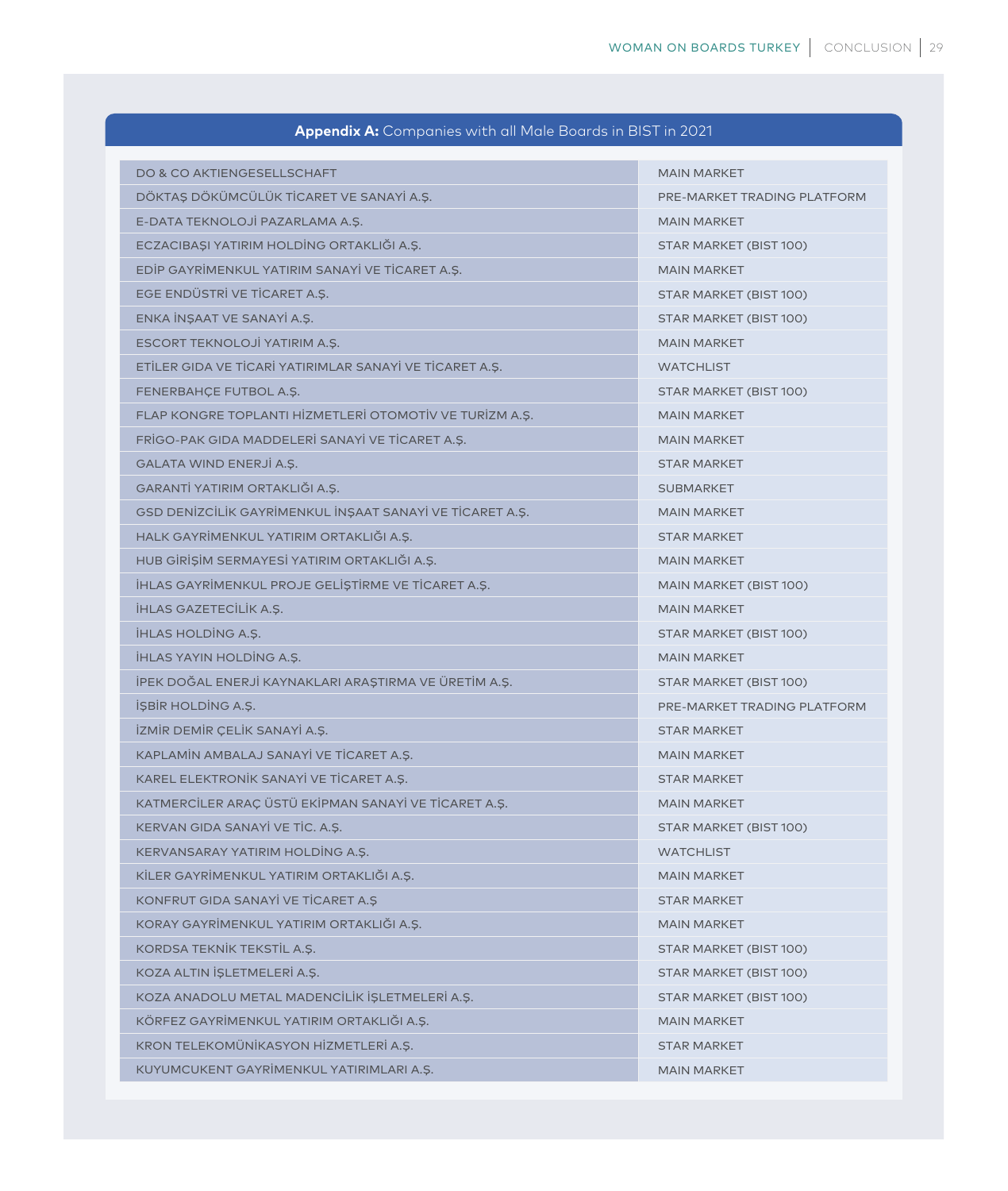|  |  |  |  | <b>Appendix A:</b> Companies with all Male Boards in BIST in 2021 |  |  |  |
|--|--|--|--|-------------------------------------------------------------------|--|--|--|
|--|--|--|--|-------------------------------------------------------------------|--|--|--|

| KÜTAHYA ŞEKER FABRİKASI A.Ş.                                                    | <b>MAIN MARKET</b>          |
|---------------------------------------------------------------------------------|-----------------------------|
| LOGO YAZILIM SANAYİ VE TİCARET A.Ş.                                             | STAR MARKET (BIST 100)      |
| LOKMAN HEKİM ENGÜRÜSAĞ SAĞLIK, TURİZM, EĞİTİM HİZMETLERİ VE İNŞAAT TAAHHÜT A.Ş. | <b>MAIN MARKET</b>          |
| MAKİNA TAKIM ENDÜSTRİSİ A.Ş.                                                    | <b>STAR MARKET</b>          |
| MANAS ENERJİ YÖNETİMİ SAN. VE TİC. A.S.                                         | <b>MAIN MARKET</b>          |
| MATRIKS BİLGİ DAĞITIM HİZMETLERİ A.Ş.                                           | <b>STAR MARKET</b>          |
| MEDITERA TIBBI MALZEME SAN. VE TIC. A.S.                                        | <b>MAIN MARKET</b>          |
| MENDERES TEKSTIL SANAYI VE TICARET A.S.                                         | <b>STAR MARKET</b>          |
| MERKO GIDA SANAYİ VE TİCARET A.S.                                               | <b>MAIN MARKET</b>          |
| METEMTUR OTELCILIK VE TURIZM IŞLETMELERI A.Ş.                                   | <b>MAIN MARKET</b>          |
| MİSTRAL GAYRİMENKUL YATIRIM ORTAKLIĞI A.Ş.                                      | <b>MAIN MARKET</b>          |
| MMC SANAYI VE TICARI YATIRIMLAR A.S.                                            | <b>WATCHLIST</b>            |
| NETAŞ TELEKOMÜNİKASYON A.Ş.                                                     | STAR MARKET (BIST 100)      |
| ORGE ENERJİ ELEKTRİK TAAHHÜT A.S.                                               | <b>MAIN MARKET</b>          |
| OYAK YATIRIM ORTAKLIĞI A.Ş.                                                     | <b>STAR MARKET</b>          |
| PAMEL YENİLENEBİLİR ELEKTRİK ÜRETİM A.S.                                        | <b>MAIN MARKET</b>          |
| PANORA GAYRIMENKUL YATIRIM ORTAKLIĞI A.Ş.                                       | <b>MAIN MARKET</b>          |
| PARSAN MAKINA PARÇALARI SANAYII A.Ş.                                            | STAR MARKET (BIST 100)      |
| PENTA TEKNOLOJİ ÜRÜNLERİ DAĞITIM TİC. A.Ş.                                      | <b>STAR MARKET</b>          |
| POLITEKNIK METAL SANAYI VE TICARET A.S.                                         | <b>MAIN MARKET</b>          |
| QUA GRANITE HAYAL YAPI VE ÜRÜNLERİ SAN. TİC. A.Ş.                               | <b>STAR MARKET</b>          |
| RAL YATIRIM HOLDING A.Ş.                                                        | <b>MAIN MARKET</b>          |
| RAY SIGORTA A.Ş.                                                                | <b>SUBMARKET</b>            |
| REYSAŞ GAYRİMENKUL YATIRIM ORTAKLIĞI A.Ş.                                       | <b>MAIN MARKET</b>          |
| REYSAŞ TAŞIMACILIK VE LOJİSTİK TİCARET A.Ş.                                     | <b>MAIN MARKET</b>          |
| SASA POLYESTER SANAYI A.Ş.                                                      | STAR MARKET (BIST 100)      |
| SAY YENİLENEBİLİR ENERJİ EKİPMANLARI SAN.VE TİC.A.Ş                             | <b>MAIN MARKET</b>          |
| SENKRON GÜVENLIK VE İLETIŞIM SISTEMLERI A.Ş.                                    | <b>WATCHLIST</b>            |
| SERVE FİLM PRODÜKSİYON EĞLENCE A.Ş.                                             | <b>WATCHLIST</b>            |
| SERVET GAYRİMENKUL YATIRIM ORTAKLIĞI A.Ş.                                       | <b>MAIN MARKET</b>          |
| SİLVERLİNE ENDÜSTRİ VE TİCARET A.Ş                                              | <b>MAIN MARKET</b>          |
| SİNPAŞ GAYRİMENKUL YATIRIM ORTAKLIĞI A.Ş.                                       | <b>STAR MARKET</b>          |
| SÖNMEZ FİLAMENT SENTETİK İPLİK VE ELYAF SANAYİ A.Ş.                             | <b>SUBMARKET</b>            |
| SÖNMEZ PAMUKLU SANAYİİ A.Ş.                                                     | PRE-MARKET TRADING PLATFORM |
| <b>SEKERBANK T.A.S.</b>                                                         | STAR MARKET (BIST 100)      |
| TAZE KURU GIDA SANAYİ VE TİCARET A.Ş.                                           | <b>SUBMARKET</b>            |
| TEMAPOL POLİMER PLASTİK VE İNŞAAT SANAYİ TİCARET A.Ş.                           | <b>MAIN MARKET</b>          |
| TORUNLAR GAYRİMENKUL YATIRIM ORTAKLIĞI A.Ş.                                     | STAR MARKET (BIST 100)      |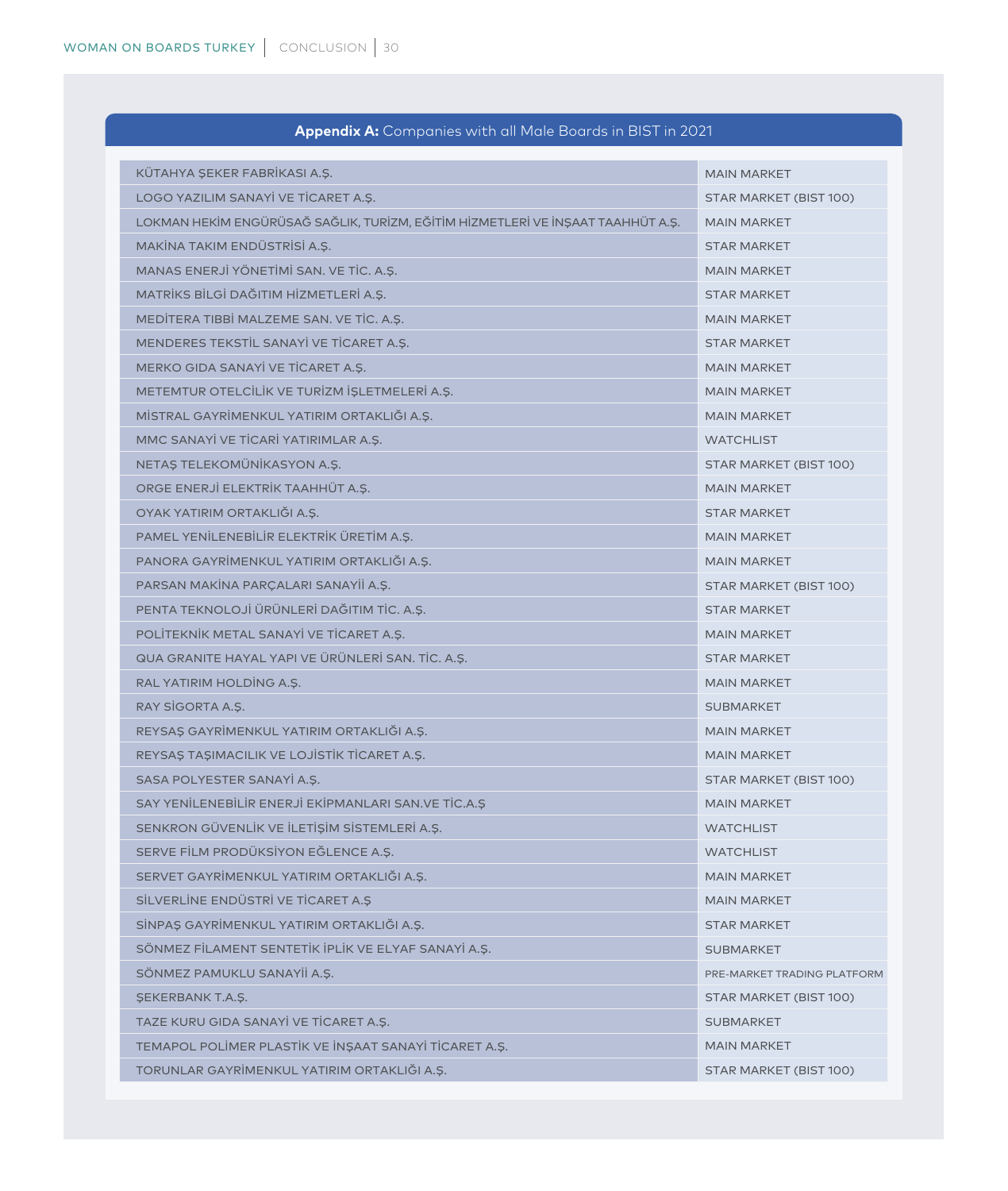| TRABZON LİMAN İŞLETMECİLİĞİ A.Ş.                                               | <b>MAIN MARKET</b>          |
|--------------------------------------------------------------------------------|-----------------------------|
| TRABZONSPOR SPORTIF YATIRIM VE FUTBOL İSLETMECILIĞI TICARET A.S.               | <b>MAIN MARKET</b>          |
| TREND GAYRİMENKUL YATIRIM ORTAKLIĞI A.Ş.                                       | <b>MAIN MARKET</b>          |
| TUREKS TURİZM TAŞIMACILIK A.Ş.                                                 | <b>MAIN MARKET</b>          |
| TÜMOSAN MOTOR VE TRAKTÖR SANAYİ A.S.                                           | <b>STAR MARKET</b>          |
| TÜRK TELEKOMÜNİKASYON A.Ş.                                                     | STAR MARKET (BIST 100)      |
| TÜRK TRAKTÖR VE ZİRAAT MAKİNELERİ A.Ş.                                         | STAR MARKET (BIST 100)      |
| TÜRKİYE KALKINMA BANKASI A.Ş.                                                  | PRE-MARKET TRADING PLATFORM |
| TÜRKİYE SİGORTA A.Ş.                                                           | STAR MARKET (BIST 100)      |
| UFUK YATIRIM YÖNETİM VE GAYRİMENKUL A.Ş.                                       | <b>WATCHLIST</b>            |
| ULASLAR TURİZM YATIRIMLARI VE DAYANIKLI TÜKETİM MALLARI TİCARET PAZARLAMA A.S. | <b>MAIN MARKET</b>          |
| ULUSOY ELEKTRİK İMALAT TAAHHÜT VE TİCARET A.S.                                 | <b>SUBMARKET</b>            |
| ULUSOY UN SANAYİ VE TİCARET A.Ş.                                               | <b>MAIN MARKET</b>          |
| UMPAS HOLDING A.S.                                                             | PRE-MARKET TRADING PLATFORM |
| USAK SERAMİK SANAYİİ A.Ş.                                                      | <b>MAIN MARKET</b>          |
| <b>VERUSA HOLDING A.S.</b>                                                     | STAR MARKET (BIST 100)      |
| VERUSATURK GİRİŞİM SERMAYESİ YATIRIM ORTAKLIĞI A.Ş.                            | <b>MAIN MARKET</b>          |
| YAYLA ENERJİ ÜRETİM TURİZM VE İNŞAAT TİCARET A.Ş.                              | <b>MAIN MARKET</b>          |
| YEŞİL GAYRİMENKUL YATIRIM ORTAKLIĞI A.Ş.                                       | <b>MAIN MARKET</b>          |
| YEŞİL YAPI ENDÜSTRİSİ A.Ş.                                                     | <b>MAIN MARKET</b>          |
| YESİL YATIRIM HOLDİNG A.Ş.                                                     | <b>MAIN MARKET</b>          |
| YİBİTAŞ YOZGAT İŞÇİ BİRLİĞİ İNŞAAT MALZEMELERİ TİCARET VE SANAYİ A.Ş.          | PRE-MARKET TRADING PLATFORM |
| YÜKSELEN ÇELİK A.Ş.                                                            | <b>STAR MARKET</b>          |
| YÜNSA YÜNLÜ SANAYİ VE TİCARET A.Ş.                                             | <b>MAIN MARKET</b>          |
| ZİRAAT GAYRİMENKUL YATIRIM ORTAKLIĞI A.Ş.                                      | <b>STAR MARKET</b>          |
|                                                                                |                             |

#### **Appendix A:** Companies with all Male Boards in BIST in 2021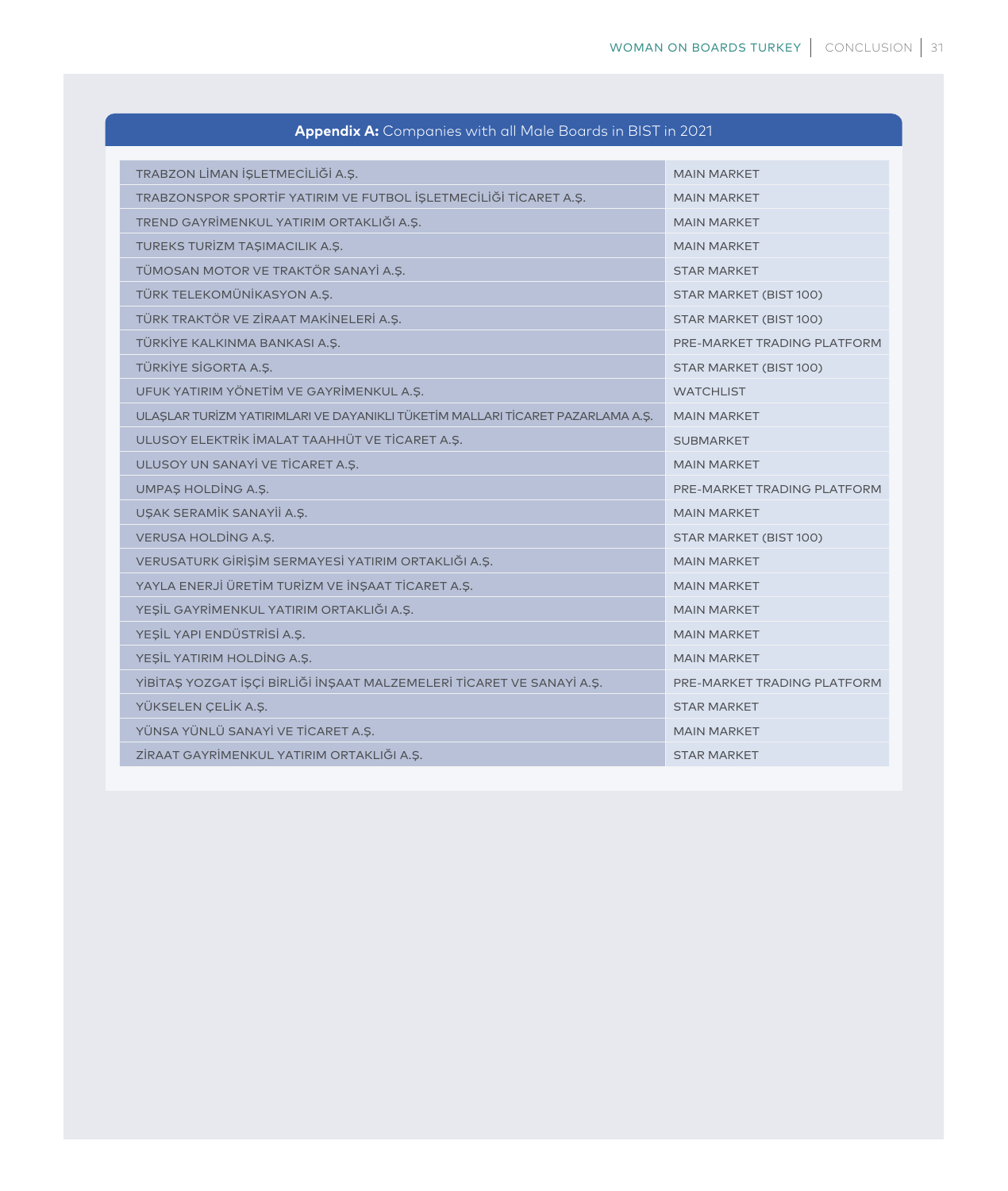#### **Appendix B:** Gender Diversity Of Companies In Main Bist Markets (Star Market, Main Market And Bist 100)

| Company                                             | Market                 | <b>Board's Gender</b><br>Diversity Index<br>Value | Women<br>Empowered<br><b>Index Value</b> | Percentage of<br>Woman on<br><b>Boards</b> |
|-----------------------------------------------------|------------------------|---------------------------------------------------|------------------------------------------|--------------------------------------------|
| AFYON ÇİMENTO SANAYİ T.A.Ş.                         | STAR MARKET (BIST 100) | 0,28                                              | 1,33                                     | 17%                                        |
| AGESA HAYAT VE EMEKLİLİK A.Ş.                       | <b>STAR MARKET</b>     | 0,22                                              | 1,75                                     | 13%                                        |
| AKBANK T.A.S.                                       | STAR MARKET (BIST 100) | 0,18                                              | 0,60                                     | 10%                                        |
| AKDENIZ YATIRIM HOLDING A.S.                        | <b>MAIN MARKET</b>     | 0,32                                              | 0,20                                     | 20%                                        |
| AKENERJİ ELEKTRİK ÜRETİM A.Ş.                       | <b>MAIN MARKET</b>     | 0,22                                              | 0,63                                     | 13%                                        |
| AKFEN GAYRİMENKUL YATIRIM ORTAKLIĞI A.Ş.            | <b>STAR MARKET</b>     | 0,35                                              | 0,53                                     | 22%                                        |
| AKIN TEKSTIL A.S.                                   | <b>MAIN MARKET</b>     | 0,49                                              | 2,62                                     | 57%                                        |
| AKİŞ GAYRİMENKUL YATIRIM ORTAKLIĞI A.Ş.             | <b>STAR MARKET</b>     | 0,49                                              | 2,65                                     | 44%                                        |
| AKSA AKRİLİK KİMYA SANAYİİ A.Ş.                     | STAR MARKET (BIST 100) | 0,49                                              | 2,40                                     | 44%                                        |
| AKSA ENERJİ ÜRETİM A.S.                             | STAR MARKET (BIST 100) | 0,22                                              | 0,13                                     | 13%                                        |
| AKSIGORTA A.S.                                      | <b>STAR MARKET</b>     | 0,22                                              | 1,50                                     | 13%                                        |
| AKSU ENERJI VE TICARET A.S                          | <b>MAIN MARKET</b>     | 0,24                                              | 0,29                                     | 14%                                        |
| ALARKO CARRIER SANAYI VE TICARET A.S.               | <b>MAIN MARKET</b>     | 0,44                                              | 1,66                                     | 33%                                        |
| ALARKO HOLDING A.S.                                 | STAR MARKET (BIST 100) | 0,35                                              | 1,01                                     | 22%                                        |
| ALCATEL LUCENT TELETAȘ TELEKOMÜNİKASYON A.Ş.        | <b>STAR MARKET</b>     | 0,28                                              | 0,31                                     | 17%                                        |
| ALKİM ALKALİ KİMYA A.S.                             | STAR MARKET (BIST 100) | 0,44                                              | 0,67                                     | 33%                                        |
| ALKİM KAĞIT SANAYİ VE TİCARET A.S.                  | <b>STAR MARKET</b>     | 0,49                                              | 0,94                                     | 44%                                        |
| ANADOLU ANONİM TÜRK SİGORTA ŞİRKETİ                 | <b>STAR MARKET</b>     | 0,44                                              | 2,37                                     | 33%                                        |
| ANADOLU EFES BİRACILIK VE MALT SANAYİİ A.Ş.         | STAR MARKET (BIST 100) | O,17                                              | 0,56                                     | 9%                                         |
| ANADOLU HAYAT EMEKLİLİK A.Ş.                        | <b>STAR MARKET</b>     | 0,30                                              | 1,20                                     | 18%                                        |
| ANADOLU ISUZU OTOMOTİV SANAYİ VE TİCARET A.S.       | <b>MAIN MARKET</b>     | 0,13                                              | 0,17                                     | 7%                                         |
| ANEL ELEKTRİK PROJE TAAHHÜT VE TİCARET A.Ş.         | <b>MAIN MARKET</b>     | 0,44                                              | 0,33                                     | 33%                                        |
| ARCELIK A.S.                                        | STAR MARKET (BIST 100) | 0,28                                              | 0,56                                     | 17%                                        |
| ARD GRUP BİLİŞİM TEKNOLOJİLERİ A.Ş.                 | <b>STAR MARKET</b>     | 0,28                                              | 1,25                                     | 17%                                        |
| ARSAN TEKSTIL TICARET VE SANAYI A.S.                | <b>STAR MARKET</b>     | 0,48                                              | 1,78                                     | 40%                                        |
| ARZUM ELEKTRİKLİ EV ALETLERİ SANAYİ VE TİCARET A.Ş. | <b>STAR MARKET</b>     | 0,44                                              | 3,17                                     | 33%                                        |
| ASELSAN ELEKTRONİK SANAYİ VE TİCARET A.S.           | STAR MARKET (BIST 100) | 0,20                                              | 0,66                                     | 11%                                        |
| ATA GAYRİMENKUL YATIRIM ORTAKLIĞI A.Ş.              | <b>MAIN MARKET</b>     | 0,24                                              | 1,18                                     | 14%                                        |
| ATAKULE GAYRİMENKUL YATIRIM ORTAKLIĞI A.Ş.          | <b>MAIN MARKET</b>     | 0,41                                              | 1,62                                     | 29%                                        |
| AVRASYA GAYRİMENKUL YATIRIM ORTAKLIĞI A.Ş.          | <b>MAIN MARKET</b>     | 0,48                                              | 2,28                                     | 60%                                        |
| AVRASYA PETROL VE TURISTIK TESISLER YATIRIMLAR A.S. | <b>MAIN MARKET</b>     | 0,48                                              | 1,40                                     | 40%                                        |
| AYDEM YENİLENEBİLİR ENERJİ A.Ş.                     | <b>STAR MARKET</b>     | 0,38                                              | 1,04                                     | 25%                                        |
| AYEN ENERJİ A.Ş.                                    | <b>MAIN MARKET</b>     | O,24                                              | 0,48                                     | 14%                                        |
| AYGAZ A.Ş.                                          | <b>STAR MARKET</b>     | 0,20                                              | 0,92                                     | 11%                                        |
| BAK AMBALAJ SANAYİ VE TİCARET A.Ş.                  | <b>MAIN MARKET</b>     | 0,28                                              | 1,67                                     | 17%                                        |
| BATIÇİM BATI ANADOLU ÇİMENTO SANAYİİ A.Ş.           | <b>MAIN MARKET</b>     | 0,40                                              | 0,65                                     | 27%                                        |
| BATISÖKE SÖKE ÇİMENTO SANAYİİ T.A.Ş.                | <b>STAR MARKET</b>     | 0,40                                              | 0,36                                     | 27%                                        |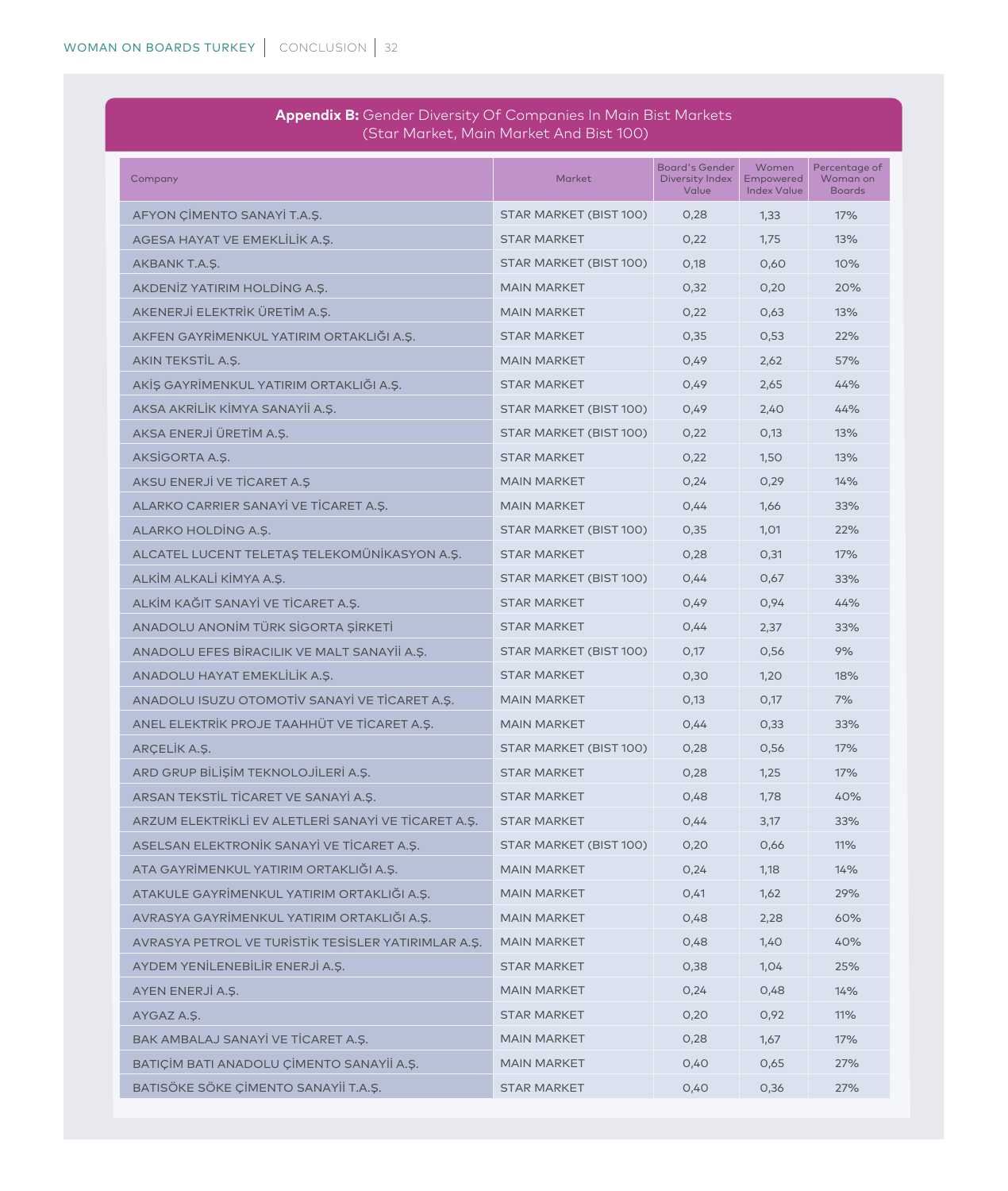| <b>Reflectionly Or Companies in main Disc mances</b><br>(Star Market, Main Market And Bist 100) |                                      |      |               |     |  |
|-------------------------------------------------------------------------------------------------|--------------------------------------|------|---------------|-----|--|
|                                                                                                 |                                      |      |               |     |  |
| BAYRAK EBT TABAN SANAYİ VE TİCARET A.Ş.                                                         | <b>MAIN MARKET</b>                   | 0,48 | 0,90 40%      |     |  |
| BERKOSAN YALITIM VE TECRİT MADDELERİ ÜRETİM VE TİCARET A.Ş.                                     | <b>MAIN MARKET</b>                   |      | 0,48 1,40 40% |     |  |
| BILICI YATIRIM SANAYI VE TICARET A.S.                                                           | <b>STAR MARKET</b>                   | 0,32 | 1,27          | 20% |  |
| BİOTREND ÇEVRE VE ENERJİ YATIRIMLARI A.Ş.                                                       | <b>STAR MARKET</b>                   | 0,35 | 1,91          | 22% |  |
| BİZİM TOPTAN SATIŞ MAĞAZALARI A.Ş.                                                              | <b>STAR MARKET</b>                   | 0,22 | 0,89 13%      |     |  |
| BOĞAZİÇİ BETON SANAYİ VE TİCARET A.Ş.                                                           | <b>STAR MARKET</b>                   | 0,28 | 0,17 17%      |     |  |
| BORUSAN MANNESMANN BORU SANAYİ VE TİCARET A.Ş.                                                  | STAR MARKET (BIST 100)               | 0,22 | 0,13 13%      |     |  |
| BORUSAN YATIRIM VE PAZARLAMA A.Ş.                                                               | STAR MARKET (BIST 100)               | 0,32 | 0,45 20%      |     |  |
| BOSCH FREN SISTEMLERI SANAYI VE TICARET A.S.                                                    | <b>MAIN MARKET</b>                   | 0,44 | 1,50 33%      |     |  |
| BOSSA TİCARET VE SANAYİ İŞLETMELERİ T.A.Ş.                                                      | <b>MAIN MARKET</b>                   | 0,22 | 0,29 13%      |     |  |
| BRISA BRIDGESTONE SABANCI LASTIK SANAYI VE TICARET A.Ş.                                         | STAR MARKET (BIST 100)               | O,17 | 0,29 9%       |     |  |
| BURÇELİK BURSA ÇELİK DÖKÜM SANAYİİ A.Ş.                                                         | <b>MAIN MARKET</b>                   | 0,48 | 2,26          | 60% |  |
| BURCELIK VANA SANAYİ VE TİCARET A.Ş.                                                            | <b>MAIN MARKET</b>                   | 0,48 | 2,26          | 60% |  |
| BURSA CIMENTO FABRIKASI A.S.                                                                    | <b>STAR MARKET</b>                   | 0,32 | 1,11          | 20% |  |
| ÇELEBİ HAVA SERVİSİ A.Ş.                                                                        | <b>STAR MARKET</b>                   | 0,22 | O,13          | 13% |  |
| ÇEMTAŞ ÇELİK MAKİNA SANAYİ VE TİCARET A.Ş.                                                      | STAR MARKET (BIST 100)               | 0,32 | 1,12          | 20% |  |
| ÇİMSA ÇİMENTO SANAYİ VE TİCARET A.Ş.                                                            | STAR MARKET (BIST 100)               | 0,44 | 1,67          | 33% |  |
| COCA-COLA İÇECEK A.Ş.                                                                           | STAR MARKET (BIST 100)               | 0,15 | 0,19          | 8%  |  |
| <b>CREDITWEST FAKTORING A.S</b>                                                                 | <b>MAIN MARKET</b>                   | 0,41 | 1,16          | 29% |  |
| CUHADAROĞLU METAL SANAYİ VE PAZARLAMA A.Ş.                                                      | <b>MAIN MARKET</b>                   | 0,32 | 1,63          | 20% |  |
| DAGI GIYIM SANAYI VE TICARET A.S.                                                               | <b>MAIN MARKET</b>                   | 0,28 | 0,97 17%      |     |  |
| DARDANEL ÖNENTAŞ GIDA SANAYİ A.Ş.                                                               | <b>STAR MARKET</b>                   | 0,48 | 0,00 40%      |     |  |
| DERİMOD KONFEKSİYON AYAKKABI DERİ SANAYİ VE TİCARET A.Ş.                                        | <b>MAIN MARKET</b>                   | 0,49 | 1,90 43%      |     |  |
| DESA DERI SANAYI VE TICARET A.Ş.                                                                | <b>MAIN MARKET</b>                   | 0,48 | 2,07 40%      |     |  |
| DEVA HOLDING A.S.                                                                               | STAR MARKET (BIST 100)               | 0,48 | 1,68 40%      |     |  |
| DINAMIK ISI MAKINA YALITIM MALZEMELERI SAN. VE TIC. A.Ş.                                        | <b>MAIN MARKET</b>                   | 0,49 | 1,93          | 43% |  |
| DOĞAN BURDA DERGİ YAYINCILIK VE PAZARLAMA A.Ş.                                                  | <b>MAIN MARKET</b>                   | 0,22 | 0,25 13%      |     |  |
| DOĞAN ŞİRKETLER GRUBU HOLDİNG A.Ş.                                                              | STAR MARKET (BIST 100) 0,50 1,76 45% |      |               |     |  |
| DOĞTAŞ KELEBEK MOBİLYA SANAYİ VE TİCARET A.Ş.                                                   | <b>MAIN MARKET</b>                   | 0,28 | 1,25          | 17% |  |
| DOĞUŞ OTOMOTİV SERVİS VE TİCARET A.Ş.                                                           | STAR MARKET (BIST 100)               | 0,44 | 1,42          | 33% |  |
| DOĞUSAN BORU SANAYİİ VE TİCARET A.Ş.                                                            | <b>MAIN MARKET</b>                   | 0,32 | 0,00 20%      |     |  |
| DURAN DOĞAN BASIM VE AMBALAJ SANAYİ A.Ş                                                         | <b>MAIN MARKET</b>                   | 0,24 | 1,18          | 14% |  |
| DYO BOYA FABRİKALARI SANAYİ VE TİCARET A.Ş.                                                     | <b>STAR MARKET</b>                   | 0,24 | 0,14 14%      |     |  |
| EGE GÜBRE SANAYİİ A.Ş.                                                                          | STAR MARKET (BIST 100)               | 0,24 | 0,14 14%      |     |  |
| EGE PROFİL TİCARET VE SANAYİ A.Ş.                                                               | <b>MAIN MARKET</b>                   | 0,48 | 3,07 60%      |     |  |
| EGE SERAMIK SANAYI VE TICARET A.Ş.                                                              | <b>STAR MARKET</b>                   | 0,44 | 3,50 67%      |     |  |
| EİS ECZACIBAŞI İLAÇ, SINAİ VE FİNANSAL YATIRIMLAR SANAYİ VE TİCARET A.Ş.                        | STAR MARKET (BIST 100)               | 0,28 | 1,25          | 17% |  |
| EMEK ELEKTRİK ENDÜSTRİSİ A.Ş.                                                                   | <b>MAIN MARKET</b>                   | 0,24 | 0,54 14%      |     |  |

# **Appendix B:** Gender Diversity Of Companies In Main Bist Market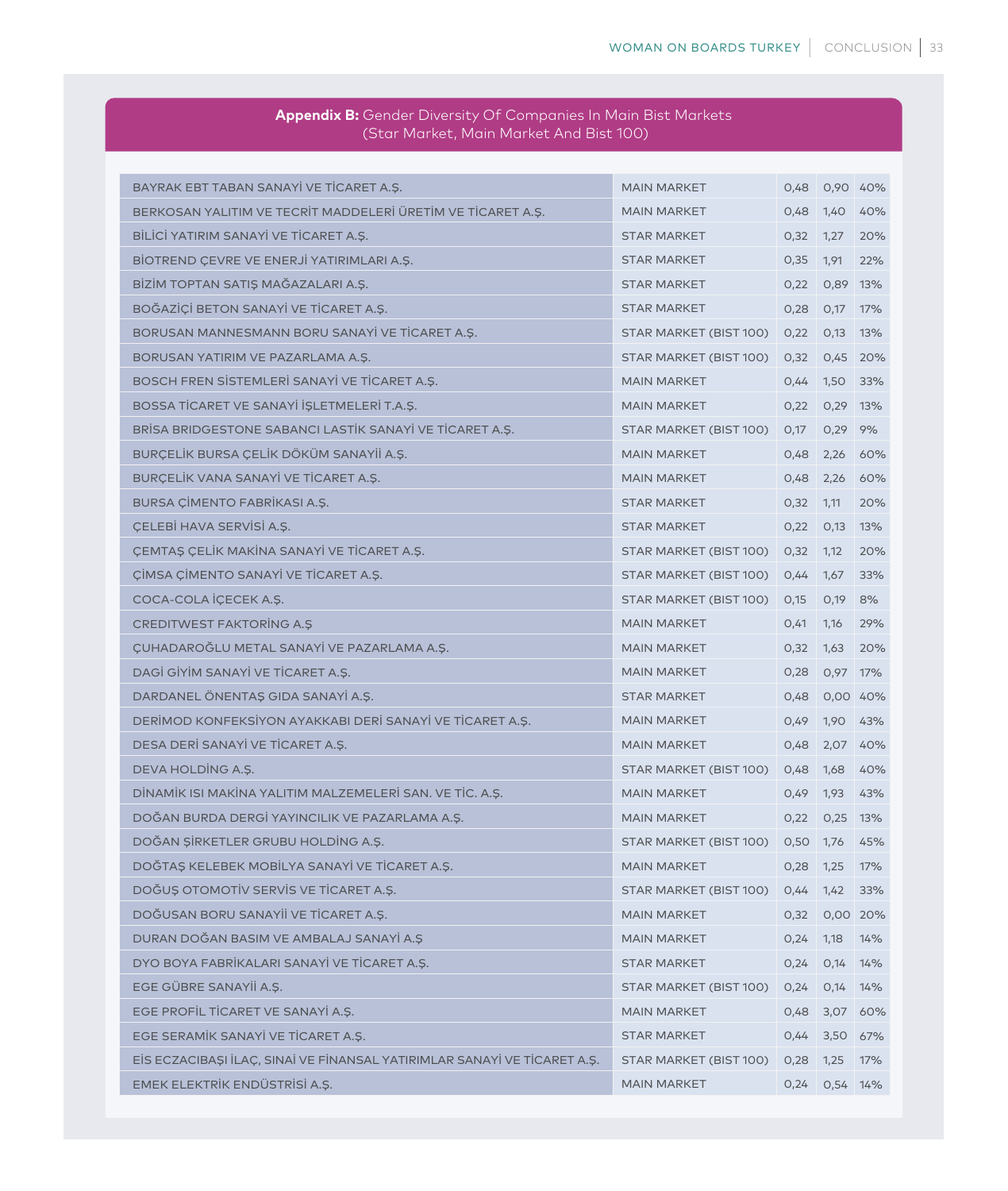| <b>Appendix B:</b> Gender Diversity Of Companies In Main Bist Markets |  |
|-----------------------------------------------------------------------|--|
| I (Star Market, Main Market And Bist 100)                             |  |

| EMLAK KONUT GAYRİMENKUL YATIRIM ORTAKLIĞI A.Ş.                  | STAR MARKET (BIST 100)      | 0,24 | 0,84 14%        |          |
|-----------------------------------------------------------------|-----------------------------|------|-----------------|----------|
| ENERJISA ENERJI A.S.                                            | STAR MARKET (BIST 100)      | 0,38 | 1,22            | 25%      |
| ERBOSAN ERCÍYAS BORU SANAYIİ VE TİCARET A.Ş.                    | STAR MARKET (BIST 100)      | 0,32 | 1,37            | 20%      |
| EREĞLİ DEMİR VE CELİK FABRİKALARI T.A.S.                        | STAR MARKET (BIST 100)      | 0,35 | 0,44 22%        |          |
| ERSU MEYVE VE GIDA SANAYİ A.Ş.                                  | <b>MAIN MARKET</b>          | 0,48 |                 | 3,35 60% |
| ESCAR TURIZM TAŞIMACILIK TİC. A.Ş.                              | <b>MAIN MARKET</b>          | 0,41 | 0,62 29%        |          |
| ESENBOĞA ELEKTRİK ÜRETİM A.Ş.                                   | STAR MARKET (BIST 100)      | 0,44 | 0,75 33%        |          |
| EURO YATIRIM HOLDING A.S.                                       | <b>MAIN MARKET</b>          | 0,32 | 1,40 20%        |          |
| FADE GIDA YATIRIM SANAYİ TİCARET A.Ş.                           | <b>MAIN MARKET</b>          | 0,32 | 1,07 20%        |          |
| FEDERAL-MOGUL IZMIT PISTON VE PIM ÜRETIM TESISLERI A.S.         | <b>MAIN MARKET</b>          | 0,32 |                 | 0,40 20% |
| FONET BİLGİ TEKNOLOJİLERİ A.Ş.                                  | <b>STAR MARKET</b>          | 0,38 | 0,50 25%        |          |
| FORD OTOMOTIV SANAYI A.S.                                       | STAR MARKET (BIST 100)      | 0,24 | 1,06 14%        |          |
| GALATASARAY SPORTIF SINAI VE TICARI YATIRIMLAR A.S.             | STAR MARKET (BIST 100)      | 0,24 | 0,29 14%        |          |
| GEDİK YATIRIM MENKUL DEĞERLER A.Ş.                              | <b>STAR MARKET</b>          | 0,32 | 1,33 20%        |          |
| GEDIZ AMBALAJ SANAYI VE TICARET A.S.                            | <b>MAIN MARKET</b>          | 0,44 | 2,42 33%        |          |
| GEN İLAC VE SAĞLIK ÜRÜNLERİ SAN. VE TİC. A.S.                   | <b>STAR MARKET</b>          | 0,32 |                 | 0,00 20% |
| GENTAŞ DEKORATİF YÜZEYLER SANAYİ VE TİCARET A.Ş.                | <b>STAR MARKET</b>          | 0,24 | 1,37            | 14%      |
| GERSAN ELEKTRIK TICARET VE SANAYI A.S.                          | <b>MAIN MARKET</b>          | 0,41 | 0,65 29%        |          |
| GLOBAL MENKUL DEĞERLER A.Ş.                                     | <b>MAIN MARKET</b>          | 0,32 | 1,46 20%        |          |
| GLOBAL YATIRIM HOLDING A.S.                                     | STAR MARKET (BIST 100)      | 0,24 | 0,39 14%        |          |
| GÖLTAŞ GÖLLER BÖLGESİ ÇİMENTO SANAYİ VE TİCARET A.Ş.            | <b>MAIN MARKET</b>          | 0,49 | 1,57 43%        |          |
| GOODYEAR LASTIKLERI T.A.S.                                      | <b>STAR MARKET</b>          | 0,28 | 1,03 17%        |          |
| GÖZDE GİRİŞİM SERMAYESİ YATIRIM ORTAKLIĞI A.Ş.                  | STAR MARKET (BIST 100)      | 0,35 | 1,51            | 22%      |
| GSD HOLDING A.S.                                                | <b>STAR MARKET</b>          | 0,35 | 0,47 22%        |          |
| GÜBRE FABRİKALARI T.A.Ş.                                        | STAR MARKET (BIST 100)      | O,2O | 0,37 11%        |          |
| GÜLER YATIRIM HOLDING A.S.                                      | <b>MAIN MARKET</b>          | 0,50 | 3,60 50%        |          |
| HACI ÖMER SABANCI HOLDING A.S.                                  | STAR MARKET (BIST 100)      | 0,49 | 2,04 44%        |          |
| HATEKS HATAY TEKSTİL İSLETMELERİ A.S.                           | <b>MAIN MARKET</b>          | 0,20 | 0,59 11%        |          |
| HEDEF GİRİŞİM SERMAYESİ YATIRIM ORTAKLIĞI A.Ş.                  | STAR MARKET (BIST 100)      | 0,28 | 0,67 17%        |          |
| HEKTAŞ TİCARET T.A.Ş.                                           | STAR MARKET (BIST 100) 0,22 |      | 0,25 13%        |          |
| HÜRRİYET GAZETECİLİK VE MATBAACILIK A.Ş.                        | <b>MAIN MARKET</b>          |      | $0,24$ 0,14 14% |          |
| İDEALİST DANIŞMANLIK A.Ş.                                       | <b>MAIN MARKET</b>          | 0,48 |                 | 1,90 40% |
| İDEALİST GAYRİMENKUL YATIRIM ORTAKLIĞI A.S.                     | <b>MAIN MARKET</b>          | 0,32 | 1,49            | 20%      |
| <b>İHLAS EV ALETLERİ İMALAT SANAYİ VE TİCARET A.Ş</b>           | <b>MAIN MARKET</b>          | 0,24 | $0,62$ 14%      |          |
| İNDEKS BİLGİSAYAR SİSTEMLERİ MÜHENDİSLİK SANAYİ VE TİCARET A.Ş. | STAR MARKET (BIST 100)      | 0,35 | 0,89 22%        |          |
| INFO YATIRIM MENKUL DEĞERLER A.Ş                                | <b>MAIN MARKET</b>          | 0,41 | 1,12            | 29%      |
| INTEMA INŞAAT VE TESISAT MALZEMELERI YATIRIM VE PAZARLAMA A.Ş.  | <b>MAIN MARKET</b>          | 0,24 | 1,34            | 14%      |
| INVEO YATIRIM HOLDING A.Ş.                                      | <b>STAR MARKET</b>          |      | 0,44 1,83 33%   |          |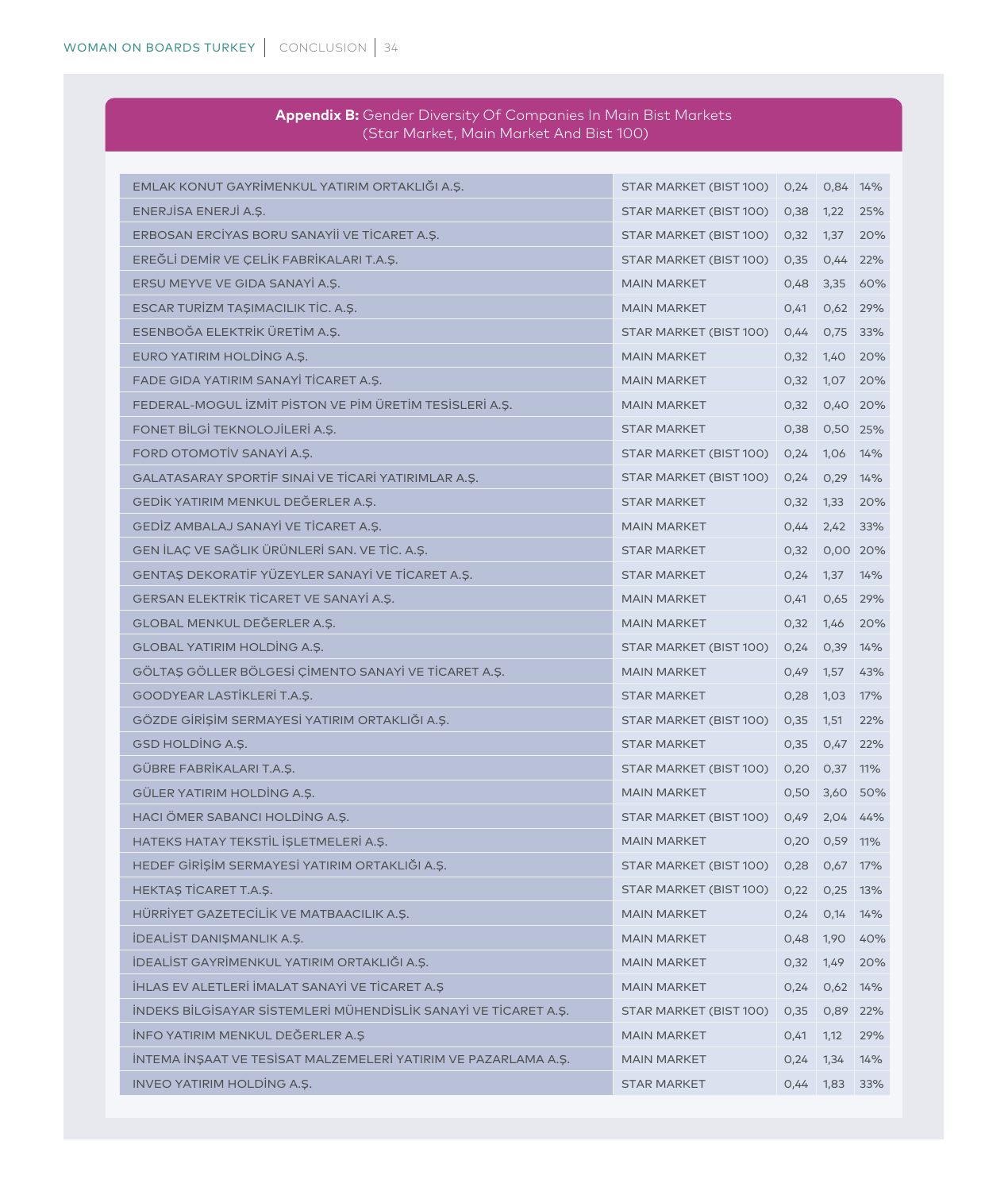| (Star Market, Main Market And Bist 100)                                |                                         |      |               |          |
|------------------------------------------------------------------------|-----------------------------------------|------|---------------|----------|
|                                                                        |                                         |      |               |          |
| İŞ FİNANSAL KİRALAMA A.Ş.                                              | STAR MARKET (BIST 100)                  | 0,20 | 0,81 11%      |          |
| İS GAYRİMENKUL YATIRIM ORTAKLIĞI A.S.                                  | STAR MARKET (BIST 100)                  | 0,44 | 1,04 33%      |          |
| IS YATIRIM MENKUL DEĞERLER A.Ş.                                        | STAR MARKET (BIST 100)                  | 0,44 | 1,78          | 33%      |
| İŞ YATIRIM ORTAKLIĞI A.Ş.                                              | <b>MAIN MARKET</b>                      | 0,32 | 1,23          | 20%      |
| IŞIK PLASTİK SANAYİ VE DIŞ TİCARET PAZARLAMA A.Ş.                      | <b>MAIN MARKET</b>                      | 0,24 | 0,29          | 14%      |
| <b>İSKENDERUN DEMİR VE ÇELİK A.Ş</b>                                   | <b>STAR MARKET</b>                      | 0,35 | 0,44 22%      |          |
| İTTİFAK HOLDİNG A.Ş.                                                   | <b>MAIN MARKET</b>                      | 0,28 | 1,17          | 17%      |
| İZ HAYVANCILIK TARIM VE GIDA SANAYİ TİCARET A.S.                       | <b>MAIN MARKET</b>                      | 0,32 | 1,33          | 20%      |
| İZMİR FIRÇA SANAYİ VE TİCARET A.Ş.                                     | <b>MAIN MARKET</b>                      | 0,32 | 1,63          | 20%      |
| JANTSA JANT SANAYİ VE TİCARET A.Ş.                                     | STAR MARKET (BIST 100)                  | 0,28 | 1,50          | 17%      |
| KAFEİN YAZILIM HİZMETLERİ TİCARET A.Ş.                                 | <b>MAIN MARKET</b>                      | 0,44 |               | 0,73 33% |
| KALEKİM KİMYEVİ MADDELER SAN. VE TİC. A.Ş.                             | <b>STAR MARKET</b>                      | 0,38 | 1,54          | 25%      |
| KARDEMİR KARABÜK DEMİR ÇELİK SANAYİ VE TİCARET A.Ş.                    | STAR MARKET (BIST 100)                  | O,17 | 0,20 9%       |          |
| KARSAN OTOMOTİV SANAYİİ VE TİCARET A.S.                                | STAR MARKET (BIST 100)                  | 0,35 | 1,09 22%      |          |
| KARSU TEKSTİL SANAYİİ VE TİCARET A.S.                                  | <b>MAIN MARKET</b>                      | 0,20 | 0,86 11%      |          |
| KARTAL YENİLEBİLİR ENERJİ ÜRETİM A.Ş.                                  | <b>MAIN MARKET</b>                      | 0,32 |               | 0,45 20% |
| KARTONSAN KARTON SANAYİ VE TİCARET A.S.                                | STAR MARKET (BIST 100)                  | 0,30 | 0,18          | 18%      |
| KEREVITAŞ GIDA SANAYİ VE TİCARET A.Ş.                                  | STAR MARKET (BIST 100)                  | 0,28 | 1,25          | 17%      |
| KLİMASAN KLİMA SANAYİ VE TİCARET A.Ş.                                  | <b>MAIN MARKET</b>                      | 0,28 | 1,00          | 17%      |
| KOÇ HOLDİNG A.Ş.                                                       | STAR MARKET (BIST 100)                  | 0,49 | 1,75          | 42%      |
| KONTROLMATİK TEKNOLOJİ ENERJİ VE MÜH. A.S.                             | <b>STAR MARKET</b>                      | 0,32 | 1,37          | 20%      |
| KONYA ÇİMENTO SANAYİİ A.Ş.                                             | STAR MARKET (BIST 100)                  | 0,28 | 0,77 17%      |          |
| KRISTAL KOLA VE MEŞRUBAT SANAYI TICARET A.Ş.                           | <b>MAIN MARKET</b>                      | 0,24 | 0,98 14%      |          |
| KÜTAHYA PORSELEN SANAYİ A.Ş.                                           | <b>STAR MARKET</b>                      | 0,48 | 3,10          | 60%      |
| LIDER FAKTORING A.S.                                                   | <b>MAIN MARKET</b>                      | 0,49 | 1,93          | 43%      |
| LİNK BİLGİSAYAR SİSTEMLERİ YAZILIMI VE DONANIMI SANAYİ VE TİCARET A.Ş. | <b>MAIN MARKET</b>                      | 0,32 |               | 0,20 20% |
| LÜKS KADİFE TİCARET VE SANAYİİ A.Ş.                                    | <b>MAIN MARKET</b>                      | 0,32 | 1,45          | 20%      |
| MARMARIS ALTINYUNUS TURISTIK TESISLER A.S.                             | <b>MAIN MARKET</b>                      | 0,28 | 1,17          | 17%      |
| MARTI GAYRİMENKUL YATIRIM ORTAKLIĞI A.Ş.                               | <b>MAIN MARKET</b>                      |      | 0,44 1,83 33% |          |
| MARTI OTEL İŞLETMELERİ A.Ş.                                            | <b>MAIN MARKET</b>                      | 0,41 |               | 0,79 29% |
| MAVİ GİYİM SANAYİ VE TİCARET A.S.                                      | <b>STAR MARKET</b>                      | 0,44 |               | 1,08 33% |
| MEGA POLİETİLEN KÖPÜK SANAYİ A.Ş.                                      | <b>MAIN MARKET</b>                      | 0,38 |               | 2,00 25% |
| MEPET METRO PETROL VE TESİSLERİ SANAYİ TİCARET A.Ş.                    | <b>MAIN MARKET</b>                      | 0,48 |               | 1,40 40% |
| MERCAN KİMYA SANAYİ VE TİC. A.Ş.                                       | <b>MAIN MARKET</b>                      | 0,48 |               | 1,40 40% |
| METRO TİCARİ VE MALİ YATIRIMLAR HOLDİNG A.Ş.                           | <b>MAIN MARKET</b>                      | 0,48 |               | 1,40 40% |
| MIGROS TICARET A.S.                                                    | STAR MARKET (BIST 100)                  | 0,15 | 0,31 8%       |          |
| MİLPA TİCARİ VE SINAİ ÜRÜNLER PAZARLAMA SANAYİ VE TİCARET A.Ş.         | <b>MAIN MARKET</b>                      | 0,32 |               | 0,40 20% |
| MLP SAĞLIK HİZMETLERİ A.Ş.                                             | STAR MARKET (BIST 100)  0,44  1,96  33% |      |               |          |

# **Appendix B:** Gender Diversity Of Companies In Main Bist Markets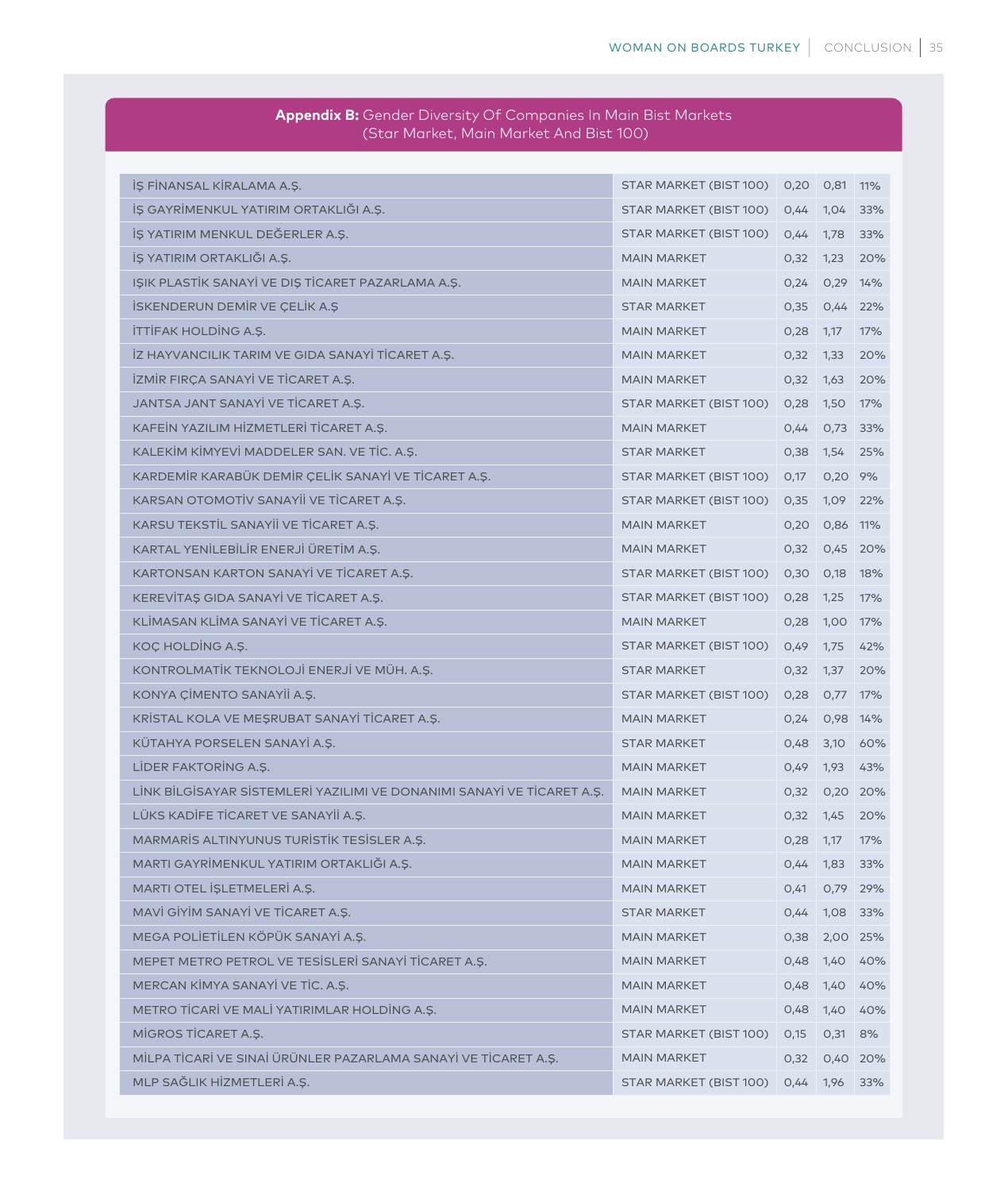| (Star Market, Main Market And Bist 100)                                                              |                        |      |               |          |
|------------------------------------------------------------------------------------------------------|------------------------|------|---------------|----------|
|                                                                                                      |                        |      |               |          |
| MONDİ TİRE KUTSAN KAĞIT VE AMBALAJ SANAYİ A.Ş.                                                       | <b>MAIN MARKET</b>     | 0,28 | 0,33 17%      |          |
| NATUREL YENİLENEBİLİR ENERJİ TİCARET A.S.                                                            | <b>MAIN MARKET</b>     | 0,44 |               | 0,87 33% |
| NATURELGAZ SANAYİ VE TİCARET A.Ş.                                                                    | <b>STAR MARKET</b>     | 0,24 | 1,14          | 14%      |
| NET HOLDING A.Ş.                                                                                     | STAR MARKET (BIST 100) | 0,26 | 0,61 15%      |          |
| NUH ÇİMENTO SANAYİ A.Ş.                                                                              | STAR MARKET (BIST 100) | 0,13 | 0,46          | 7%       |
| NUROL GAYRİMENKUL YATIRIM ORTAKLIĞI A.Ş.                                                             | <b>MAIN MARKET</b>     | 0,28 | O,17          | 17%      |
| ODAŞ ELEKTRİK ÜRETİM SANAYİ TİCARET A.Ş.                                                             | STAR MARKET (BIST 100) | 0,32 |               | 0,20 20% |
| OSTİM ENDÜSTRİYEL YATIRIMLAR VE İŞLETME A.Ş.                                                         | <b>MAIN MARKET</b>     | 0,32 | 1,33          | 20%      |
| OTOKAR OTOMOTİV VE SAVUNMA SANAYİ A.S.                                                               | STAR MARKET (BIST 100) | O,22 | 0,27          | 13%      |
| OYAK ÇİMENTO FABRİKALARI A.Ş.                                                                        | STAR MARKET (BIST 100) | O,2O | $0,22$ 11%    |          |
| OYLUM SINAİ YATIRIMLAR A.Ş.                                                                          | <b>MAIN MARKET</b>     | 0,48 | 0,40 40%      |          |
| ÖZAK GAYRİMENKUL YATIRIM ORTAKLIĞI A.S.                                                              | <b>STAR MARKET</b>     | O,41 | 1,02          | 29%      |
| ÖZBAL ÇELİK BORU SANAYİ TİCARET VE TAAHHÜT A.Ş.                                                      | <b>MAIN MARKET</b>     | 0,28 | 0,37          | 17%      |
| ÖZDERİCİ GAYRİMENKUL YATIRIM ORTAKLIĞI A.Ş.                                                          | <b>MAIN MARKET</b>     | 0,32 |               | 0,20 20% |
| PAPİLON SAVUNMA GÜVENLİK SİSTEMLERİ BİLİŞİM MÜHENDİSLİK HİZMETLERİ İTHALAT İHRACAT SAN. VE TİC. A.Ş. | <b>STAR MARKET</b>     | 0,48 |               | 2,92 40% |
| PARK ELEKTRİK ÜRETİM MADENCİLİK SANAYİ VE TİCARET A.S.                                               | <b>MAIN MARKET</b>     | 0,20 | 0,72 11%      |          |
| PEGASUS HAVA TAŞIMACILIĞI A.Ş.                                                                       | STAR MARKET (BIST 100) | O,22 | 0,27          | 13%      |
| PEKER GAYRİMENKUL YATIRIM ORTAKLIĞI A.Ş.                                                             | <b>MAIN MARKET</b>     | 0,32 |               | 0,20 20% |
| PENGUEN GIDA SANAYI A.S.                                                                             | <b>MAIN MARKET</b>     | 0,28 | 0,42 17%      |          |
| PERA GAYRİMENKUL YATIRIM ORTAKLIĞI A.Ş.                                                              | <b>MAIN MARKET</b>     | 0,32 |               | 0,40 20% |
| PERGAMON STATUS DIŞ TİCARET A.Ş.                                                                     | <b>MAIN MARKET</b>     | 0,44 | 0,83 33%      |          |
| PETKIM PETROKIMYA HOLDING A.S.                                                                       | STAR MARKET (BIST 100) | O,2O | 0,35          | 11%      |
| PINAR ENTEGRE ET VE UN SANAYII A.S.                                                                  | <b>STAR MARKET</b>     | O,49 | 2,21          | 43%      |
| PINAR SU SANAYI VE TICARET A.S.                                                                      | <b>MAIN MARKET</b>     | 0,49 | 2,51          | 43%      |
| PINAR SÜT MAMULLERİ SANAYİİ A.S.                                                                     | <b>STAR MARKET</b>     | O,49 | 2,21          | 43%      |
| PLASTİKKART AKILLI KART İLETİŞİM SİSTEMLERİ SANAYİ VE TİCARET A.Ş.                                   | <b>MAIN MARKET</b>     | 0,24 | 1,16          | 14%      |
| POLISAN HOLDING A.S.                                                                                 | <b>STAR MARKET</b>     | 0,35 | 1,01          | 22%      |
| PRIZMA PRES MATBAACILIK YAYINCILIK SANAYI VE TICARET A.Ş                                             | <b>MAIN MARKET</b>     | 0,32 |               | 0,20 20% |
| RODRİGO TEKSTİL SANAYİ VE TİCARET A.Ş.                                                               | <b>MAIN MARKET</b>     | 0,24 | 0,14          | 14%      |
| RTA LABORATUVARLARI BİYOLOJİK ÜRÜNLER İLAÇ VE MAKİNA SANAYİ TİCARET A.Ş.                             | STAR MARKET (BIST 100) | O,32 |               | 0,45 20% |
| SAFKAR EGE SOĞUTMACILIK KLİMA SOĞUK HAVA TESİSLERİ İHRACAT İTHALAT SAN. VE TİC. A.Ş.                 | <b>MAIN MARKET</b>     | 0,28 | O,17          | 17%      |
| SANİFOAM SÜNGER SANAYİ VE TİCARET A.Ş.                                                               | <b>MAIN MARKET</b>     | 0,48 | 2,10          | 60%      |
| SANKO PAZARLAMA İTHALAT İHRACAT A.Ş.                                                                 | <b>MAIN MARKET</b>     | 0,28 | 0,33 17%      |          |
| SARAY MATBAACILIK KAĞITÇILIK KIRTASİYECİLİK TİCARET VE SANAYİ A.Ş.                                   | <b>MAIN MARKET</b>     | 0,28 | 0,62          | 17%      |
| SARKUYSAN ELEKTROLİTİK BAKIR SANAYİ VE TİCARET A.Ş.                                                  | <b>STAR MARKET</b>     | 0,28 | 1,13          | 17%      |
| ŞEKER FİNANSAL KİRALAMA A.Ş.                                                                         | <b>MAIN MARKET</b>     | 0,41 | 1,21          | 29%      |
| SEKURO PLASTİK AMBALAJ SANAYİ A.Ş.                                                                   | <b>MAIN MARKET</b>     | 0,32 |               | 0,37 20% |
| SELÇUK ECZA DEPOSU TİCARET VE SANAYİ A.Ş.                                                            | STAR MARKET (BIST 100) |      | 0,20 0,52 11% |          |

# **Appendix B:** Gender Diversity Of Companies In Main Bist Markets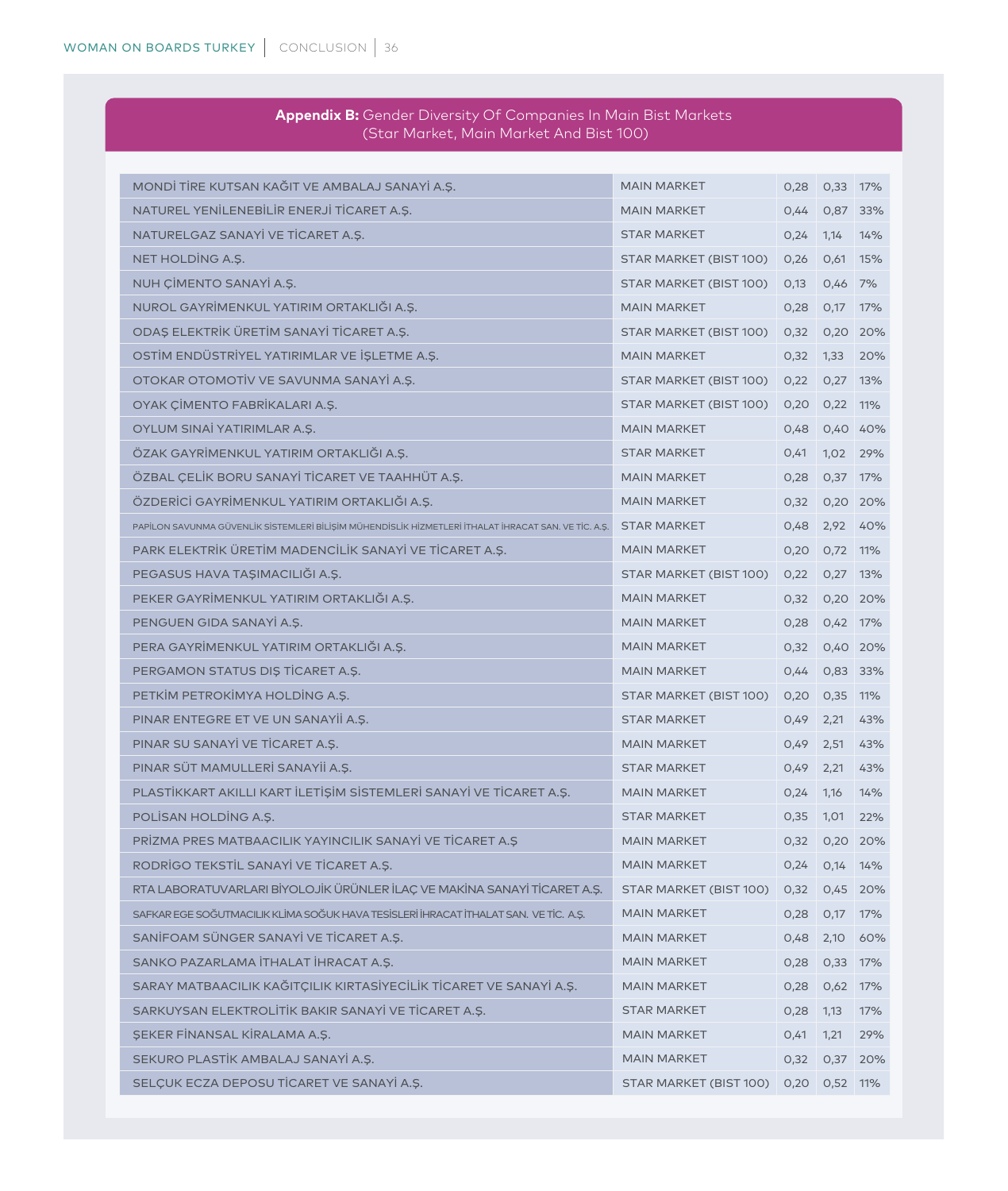| er Biversie, Or Sonipanies in it<br>(Star Market, Main Market And Bist 100) |                                      |      |               |          |  |  |  |
|-----------------------------------------------------------------------------|--------------------------------------|------|---------------|----------|--|--|--|
|                                                                             |                                      |      |               |          |  |  |  |
| SELÇUK GIDA ENDÜSTRİ İHRACAT İTHALAT A.Ş.                                   | <b>MAIN MARKET</b>                   | 0,48 |               | 0,73 40% |  |  |  |
| SELVA GIDA SANAYİ A.Ş.                                                      | <b>MAIN MARKET</b>                   | 0,28 | 0,83 17%      |          |  |  |  |
| SEYİTLER KİMYA SANAYİ A.S.                                                  | <b>MAIN MARKET</b>                   | 0,44 | 1,00 33%      |          |  |  |  |
| ŞOK MARKETLER TİCARET A.Ş.                                                  | STAR MARKET (BIST 100)               | 0,38 | 1,69 25%      |          |  |  |  |
| SÖKTAŞ TEKSTİL SANAYİ VE TİCARET A.Ş.                                       | <b>MAIN MARKET</b>                   | 0,24 | 1,12 14%      |          |  |  |  |
| TAT GIDA SANAYİ A.Ş.                                                        | <b>STAR MARKET</b>                   | 0,49 | 2,83 44%      |          |  |  |  |
| TAV HAVALİMANLARI HOLDİNG A.Ş.                                              | STAR MARKET (BIST 100)               | O,4O | 0,70 27%      |          |  |  |  |
| TEK-ART İNŞAAT TİCARET TURİZM SANAYİ VE YATIRIMLAR A.Ş.                     | <b>MAIN MARKET</b>                   | 0,44 | 0,33 33%      |          |  |  |  |
| TEKFEN HOLDING A.Ş.                                                         | STAR MARKET (BIST 100)               | 0,46 | 0,55 36%      |          |  |  |  |
| TEKNOSA İÇ VE DIŞ TİCARET A.Ş.                                              | STAR MARKET (BIST 100)               | 0,28 | 0,33 17%      |          |  |  |  |
| TGS DIS TICARET A.S.                                                        | <b>MAIN MARKET</b>                   | 0,32 | 0,20 20%      |          |  |  |  |
| TOFAŞ TÜRK OTOMOBİL FABRİKASI A.Ş.                                          | STAR MARKET (BIST 100)               | 0,18 | 0,88 10%      |          |  |  |  |
| TSKB GAYRİMENKUL YATIRIM ORTAKLIĞI A.S.                                     | <b>STAR MARKET</b>                   | 0,49 | 2,17 43%      |          |  |  |  |
| TUĞÇELİK ALÜMİNYUM VE METAL MAMÜLLERİ SANAYİ VE TİCARET A.Ş.                | <b>MAIN MARKET</b>                   | 0,32 |               | 0,20 20% |  |  |  |
| TUKAŞ GIDA SANAYİ VE TİCARET A.Ş.                                           | <b>STAR MARKET</b>                   | 0,32 | 1,53 20%      |          |  |  |  |
| TÜPRAS-TÜRKİYE PETROL RAFİNERİLERİ A.S.                                     | STAR MARKET (BIST 100)               | 0,28 | 0,71 17%      |          |  |  |  |
| TURCAS PETROL A.Ş.                                                          | <b>MAIN MARKET</b>                   | 0,41 | 1,55 29%      |          |  |  |  |
| TÜRK HAVA YOLLARI A.O.                                                      | STAR MARKET (BIST 100)               | O,2O | 0,70 11%      |          |  |  |  |
| TURK İLAÇ VE SERUM SANAYİ A.Ş.                                              | <b>STAR MARKET</b>                   | 0,24 | 0,49 14%      |          |  |  |  |
| TÜRK PRYSMİAN KABLO VE SİSTEMLERİ A.Ş.                                      | <b>MAIN MARKET</b>                   | 0,50 | 2,42 50%      |          |  |  |  |
| TURKCELL İLETİŞİM HİZMETLERİ A.Ş.                                           | STAR MARKET (BIST 100)               | O,2O | $0,11$ 11%    |          |  |  |  |
| TÜRKER PROJE GAYRİMENKUL VE YATIRIM GELİŞTİRME A.Ş.                         | <b>MAIN MARKET</b>                   | 0,49 | $0,67$ 44%    |          |  |  |  |
| TÜRKİYE GARANTİ BANKASI A.Ş.                                                | STAR MARKET (BIST 100)               | 0,30 | 1,11          | 18%      |  |  |  |
| TÜRKİYE HALK BANKASI A.Ş.                                                   | STAR MARKET (BIST 100)               | O,2O | $0,22$ 11%    |          |  |  |  |
| TÜRKİYE İŞ BANKASI A.Ş.                                                     | STAR MARKET (BIST 100) 0,17          |      | 0,18 9%       |          |  |  |  |
| TÜRKİYE SINAİ KALKINMA BANKASI A.S.                                         | STAR MARKET (BIST 100)               | O,4O | 2,22 27%      |          |  |  |  |
| TÜRKİYE ŞİŞE VE CAM FABRİKALARI A.Ş.                                        | STAR MARKET (BIST 100) 0,49          |      | 1,94 44%      |          |  |  |  |
| TÜRKİYE VAKIFLAR BANKASI T.A.O.                                             | STAR MARKET (BIST 100) 0,20 0,96 11% |      |               |          |  |  |  |
| ÜLKER BİSKÜVİ SANAYİ A.Ş.                                                   | STAR MARKET (BIST 100) 0,22 0,77 13% |      |               |          |  |  |  |
| VAKIF FİNANSAL KİRALAMA A.Ş.                                                | <b>MAIN MARKET</b>                   |      | 0,24 0,29 14% |          |  |  |  |
| VAKIF GAYRİMENKUL YATIRIM ORTAKLIĞI A.Ş.                                    | <b>MAIN MARKET</b>                   | 0,12 | $0,13$ 7%     |          |  |  |  |
| VAKIF MENKUL KIYMET YATIRIM ORTAKLIĞI A.Ş.                                  | <b>MAIN MARKET</b>                   | 0,32 |               | 0,69 20% |  |  |  |
| VAKKO TEKSTİL VE HAZIR GİYİM SANAYİ İŞLETMELERİ A.Ş.                        | <b>STAR MARKET</b>                   |      | 0,24 0,89 14% |          |  |  |  |
| VANET GIDA SANAYİ İÇ VE DIŞ TİCARET A.Ş.                                    | MAIN MARKET                          |      | 0,48 1,40 40% |          |  |  |  |
| <b>VBT YAZILIM A.S.</b>                                                     | <b>MAIN MARKET</b>                   |      | 0,32 0,20 20% |          |  |  |  |
| VESTEL BEYAZ EŞYA SANAYİ VE TİCARET A.Ş                                     | STAR MARKET (BIST 100) 0,49          |      | 1,40 43%      |          |  |  |  |
| VESTEL ELEKTRONIK SANAYI VE TICARET A.Ş.                                    | STAR MARKET (BIST 100) 0,41          |      | 1,12          | 29%      |  |  |  |
| VİKİNG KAĞIT VE SELÜLOZ A.Ş.                                                | MAIN MARKET                          |      | 0,49 2,54 43% |          |  |  |  |

# **Appendix B:** Gender Diversity Of Companies In Main Bist Market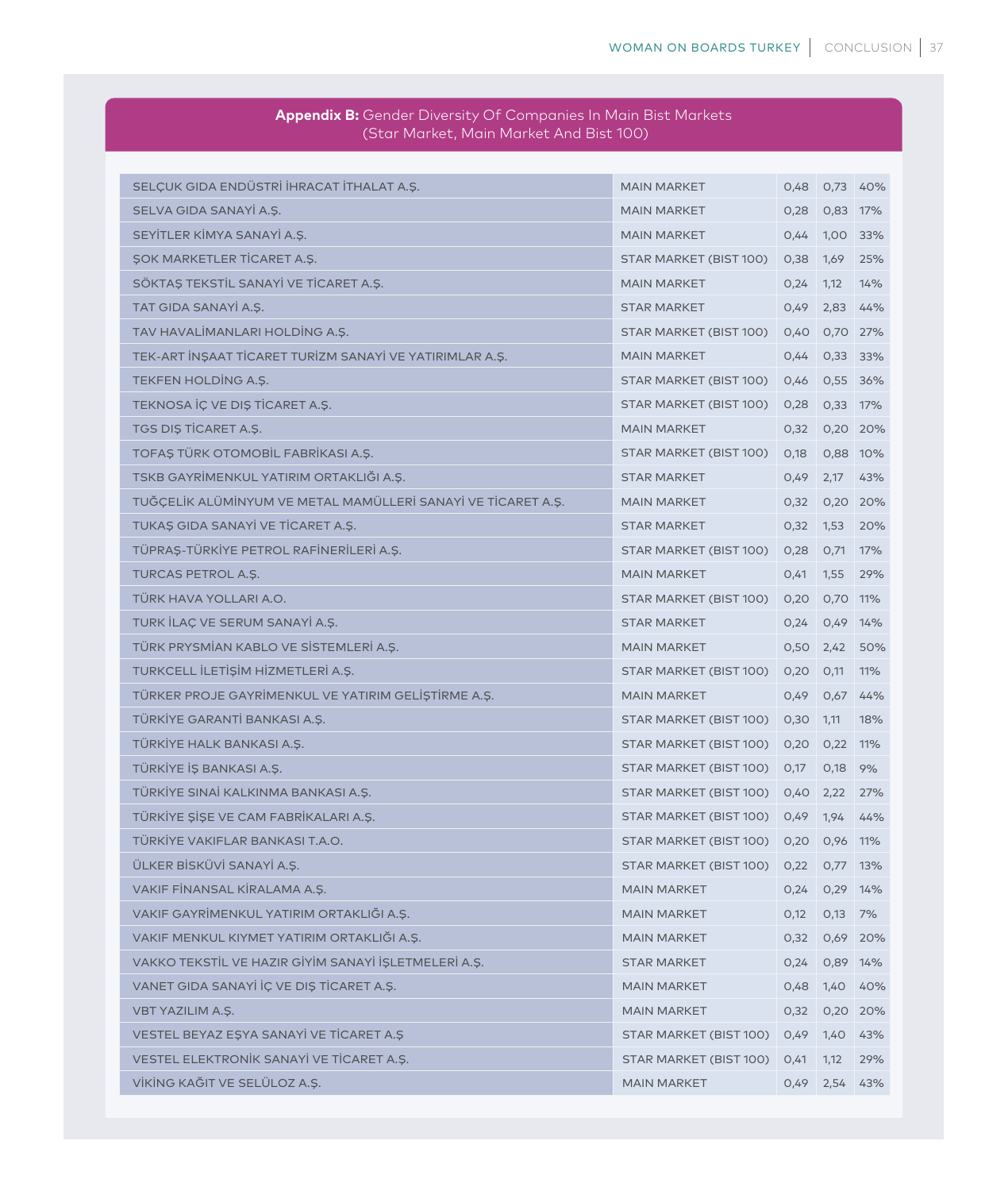| <b>Appendix B:</b> Gender Diversity Of Companies In Main Bist Markets<br>(Star Market, Main Market And Bist 100) |                        |               |                   |     |  |  |
|------------------------------------------------------------------------------------------------------------------|------------------------|---------------|-------------------|-----|--|--|
|                                                                                                                  |                        |               |                   |     |  |  |
| YAPI VE KREDI BANKASI A.S.                                                                                       | STAR MARKET (BIST 100) | $0.28$ 1.18   |                   | 17% |  |  |
| YAPRAK SÜT VE BESİ ÇİFTLİKLERİ SANAYİ VE TİCARET A.Ş.                                                            | <b>MAIN MARKET</b>     |               | $0,50$ 2,33       | 50% |  |  |
| YATAS YATAK VE YORGAN SANAYİ VE TİCARET A.Ş.                                                                     | <b>STAR MARKET</b>     |               | 0,41 0,62 29%     |     |  |  |
| YENİ GİMAT GAYRİMENKUL YATIRIM ORTAKLIĞI A.Ş.                                                                    | <b>STAR MARKET</b>     |               | $0.24$ $0.95$ 14% |     |  |  |
| ZORLU ENERJİ ELEKTRİK ÜRETİM A.Ş.                                                                                | STAR MARKET (BIST 100) | $0.35$ $0.81$ |                   | 22% |  |  |